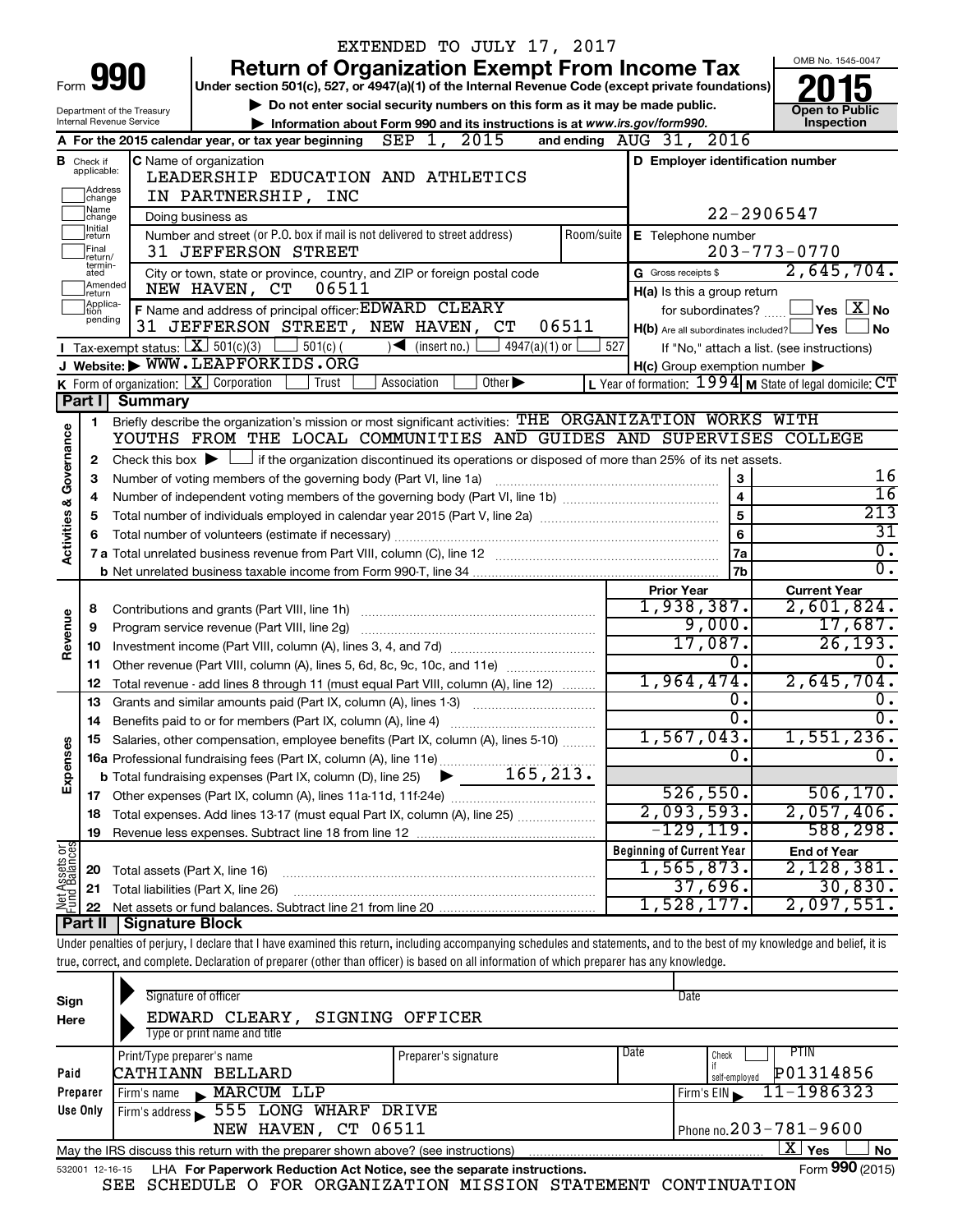|                | LEADERSHIP EDUCATION AND ATHLETICS<br>IN PARTNERSHIP, INC                                                                                    | 22-2906547        |                                            |
|----------------|----------------------------------------------------------------------------------------------------------------------------------------------|-------------------|--------------------------------------------|
|                | Form 990 (2015)<br><b>Statement of Program Service Accomplishments</b><br>Part III I                                                         |                   | Page 2                                     |
|                |                                                                                                                                              |                   | $\boxed{\textbf{X}}$                       |
| 1              | Briefly describe the organization's mission:                                                                                                 |                   |                                            |
|                | LEAP EMPOWERS YOUNG PEOPLE TO BE LEADERS WHO CREATE A NURTURING                                                                              |                   |                                            |
|                | COMMUNITY FOR CHILDREN IN NEED. WE BELIEVE THAT FAMILIES IN ALL                                                                              |                   |                                            |
|                | NEIGHBORHOODS DESERVE ACCESS TO LEARNING OPPORTUNITIES THAT INSPIRE A                                                                        |                   |                                            |
|                | BROAD WORLD VIEW AND ENCOURAGE YOUNG PEOPLE TO EMBRACE THEIR LIMITLESS                                                                       |                   |                                            |
| 2              | Did the organization undertake any significant program services during the year which were not listed on                                     |                   |                                            |
|                | the prior Form 990 or 990-EZ?                                                                                                                |                   | $\overline{\ }$ Yes $\overline{\rm{X}}$ No |
|                | If "Yes," describe these new services on Schedule O.                                                                                         |                   |                                            |
| 3              | Did the organization cease conducting, or make significant changes in how it conducts, any program services?                                 |                   | $\Box$ Yes $[\overline{\mathrm{X}}]$ No    |
|                | If "Yes," describe these changes on Schedule O.                                                                                              |                   |                                            |
| 4              | Describe the organization's program service accomplishments for each of its three largest program services, as measured by expenses.         |                   |                                            |
|                | Section 501(c)(3) and 501(c)(4) organizations are required to report the amount of grants and allocations to others, the total expenses, and |                   |                                            |
|                | revenue, if any, for each program service reported.                                                                                          |                   |                                            |
|                | $\overline{1}$ , 571, 391. including grants of \$<br>(Expenses \$<br>4a (Code:<br>(Revenue \$                                                |                   | 17,687.                                    |
|                | LEAP IS A YEAR-ROUND AFTER-SCHOOL AND SUMMER CAMP MENTORING PROGRAM                                                                          |                   |                                            |
|                | THAT PROVIDES FREE OF CHARGE ACADEMIC, ATHLETIC, AND SOCIAL ENRICHMENTS                                                                      |                   |                                            |
|                | FOR LOW INCOME NEW HAVEN YOUTH. THIS PAST YEAR OVER 1200 CHILDREN WERE                                                                       |                   |                                            |
|                | SERVED BY LEAP.<br>LEAP'S LARGEST PROGRAM TARGETS CHILDREN AGES 7 TO 12.                                                                     |                   |                                            |
|                | THESE CHILDREN RECEIVE LITERACY FOCUSED TUTORING, AS WELL AS HOMEWORK                                                                        |                   |                                            |
|                | ASSISTANCE, AND CLASSES IN COMPUTER SCIENCE, ARTS, COOKING, GARDENING,                                                                       |                   |                                            |
|                | AND NATURAL SCIENCES. LEAP ALSO TAKES CHILDREN ON WILDERNESS CAMPING                                                                         |                   |                                            |
|                | TRIPS AND PROVIDES HUNDREDS OF CHILDREN WITH SWIM LESSONS EVERY YEAR.                                                                        |                   |                                            |
|                | LEAP UNIQUELY PROVIDES ITS DIRECT SERVICES THROUGH COLLEGE AND HIGH                                                                          |                   |                                            |
|                | SCHOOL STUDENTS WHO SERVE AS SENIOR AND JUNIOR COUNSELORS RESPECTIVELY.                                                                      |                   |                                            |
|                |                                                                                                                                              |                   |                                            |
|                |                                                                                                                                              |                   |                                            |
| 4b             | (Code:<br>(Expenses \$<br>including grants of \$<br>(Revenue \$                                                                              |                   |                                            |
|                | YOUTH AGES 13-15 ARE ENROLLED IN OUR LEADERS IN TRAINING (LIT) PROGRAM.                                                                      |                   |                                            |
|                | IN ADDITION TO PROVIDING TUTORING AND HOMEWORK HELP, LEAP PROVIDES                                                                           |                   |                                            |
|                | ACTIVITIES TO FOSTER AGE APPROPRIATE SOCIAL, EMOTIONAL, AND PHYSICAL                                                                         |                   |                                            |
|                | GROWTH. PARTICIPANTS TAKE CLASSES IN COMPUTER SCIENCE, WILDERNESS                                                                            |                   |                                            |
|                | CAMPING, COOKING, SWIMMING, THEATER AND DANCE. THEY TAKE PSAT AND SAT                                                                        |                   |                                            |
|                | CLASSES AND GO ON COLLEGE TOURS. THEY VOLUNTEER THROUGHOUT THE CITY AND                                                                      |                   |                                            |
|                | IMPLEMENT A SERVICE PROJECT TO DEVELOP ORGANIZATIONAL SKILLS AND A                                                                           |                   |                                            |
|                | COMMITMENT TO COMMUNITY SERVICE. THEY ALSO, UNDER SUPERVISION,                                                                               |                   |                                            |
|                | VOLUNTEER AS MENTORS AND TUTORS TO LEAP'S YOUNGER CHILDREN.                                                                                  |                   |                                            |
|                |                                                                                                                                              |                   |                                            |
|                |                                                                                                                                              |                   |                                            |
|                |                                                                                                                                              |                   |                                            |
| 4с             | ) (Expenses \$<br>(Code:<br>including grants of \$<br>(Revenue \$<br>LEAP VIEWS THE HIGH SCHOOL AND COLLEGE STUDENT COUNSELORS WHO WORK FOR  |                   |                                            |
|                | US AS BOTH EMPLOYEES AND AS MENTORS AND COMMUNITY LEADERS. WE INVEST                                                                         |                   |                                            |
|                | NOT ONLY IN THEIR PROFESSIONAL GROWTH AS LEAP COUNSELORS THROUGH                                                                             |                   |                                            |
|                | YEAR-ROUND TRAINING BUT ALSO THROUGH A RANGE OF ACTIVITIES MEANT TO                                                                          |                   |                                            |
|                | BUILD THEIR ACADEMIC AND CAREER OPPORTUNITIES.                                                                                               |                   |                                            |
|                | STUDENTS GO ON COLLEGE TOURS AND RECEIVE SAT PREP CLASSES FREE OF                                                                            | THUS, HIGH SCHOOL |                                            |
|                | CHARGE. WE PROVIDE BOTH COLLEGE AND HIGH SCHOOL STUDENTS WITH RESUME                                                                         |                   |                                            |
|                | AND JOB INTERVIEW CLASSES AS WELL AS SCHOLARSHIP ASSISTANCE.                                                                                 |                   |                                            |
|                | IN EXPERTS TO TALK ABOUT COMMUNITY ISSUES OF CONCERN AND INTRODUCE                                                                           | WE BRING          |                                            |
|                | IMPORTANT CHILD AND NEIGHBORHOOD DEVELOPMENT CONCEPTS SO THAT                                                                                |                   |                                            |
|                | COUNSELORS SEE THEIR WORK IN A MEANINGFUL CONTEXT.                                                                                           |                   |                                            |
|                |                                                                                                                                              |                   |                                            |
|                |                                                                                                                                              |                   |                                            |
|                | 4d Other program services (Describe in Schedule O.)                                                                                          |                   |                                            |
|                | (Expenses \$<br>including grants of \$<br>(Revenue \$                                                                                        |                   |                                            |
| 4е             | 1,571,391.<br>Total program service expenses >                                                                                               |                   |                                            |
| 532002         |                                                                                                                                              |                   | Form 990 (2015)                            |
| $12 - 16 - 15$ | 2                                                                                                                                            |                   |                                            |
|                | 07000708 756977 154446<br>2015.06000 LEADERSHIP EDUCATION AND AT 1544461                                                                     |                   |                                            |
|                |                                                                                                                                              |                   |                                            |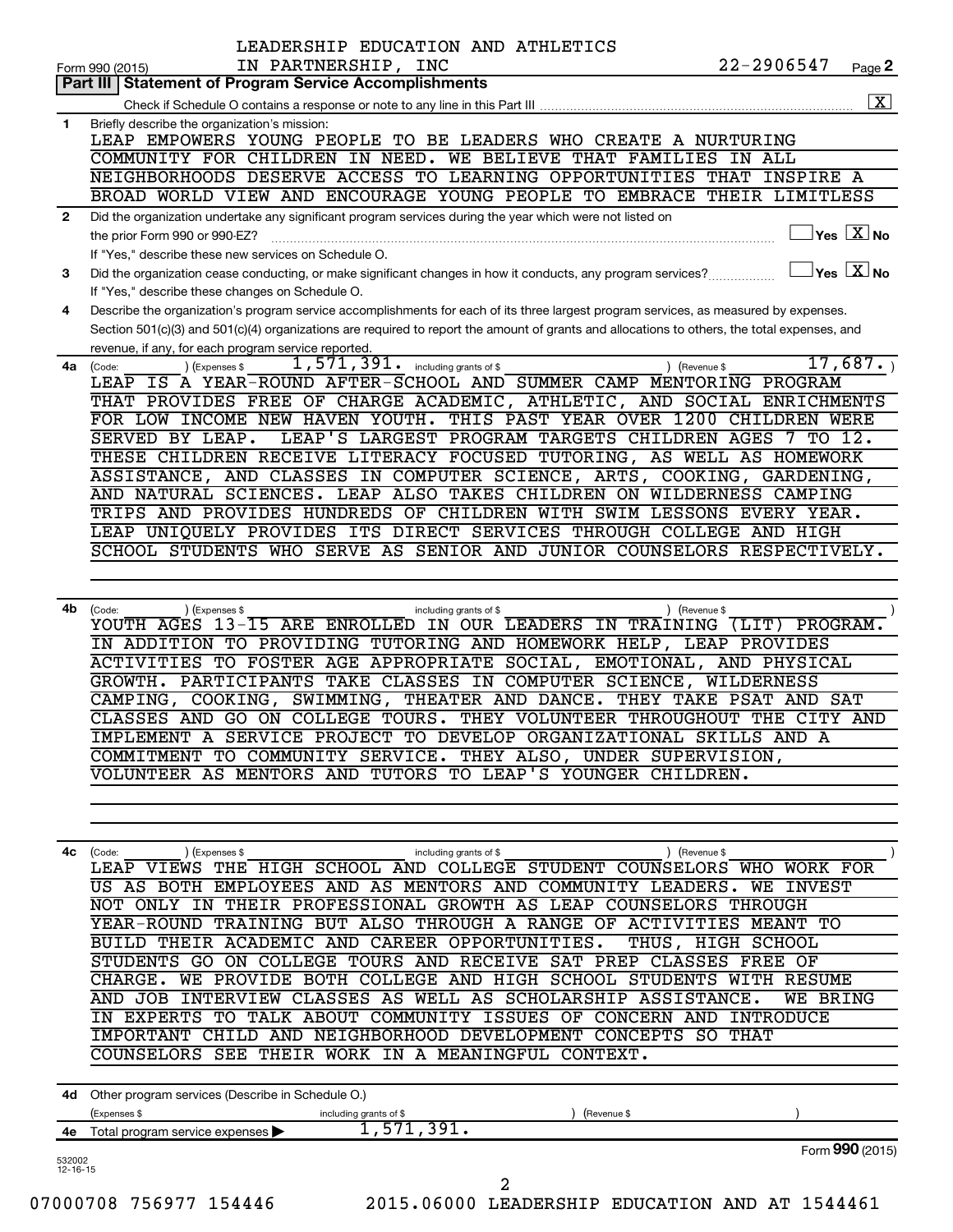|     | 22-2906547<br>IN PARTNERSHIP, INC<br>Form 990 (2015)                                                                                                                                                                                 |                 |                         | Page 3                     |
|-----|--------------------------------------------------------------------------------------------------------------------------------------------------------------------------------------------------------------------------------------|-----------------|-------------------------|----------------------------|
|     | <b>Checklist of Required Schedules</b><br><b>Part IV</b>                                                                                                                                                                             |                 |                         |                            |
|     |                                                                                                                                                                                                                                      |                 | Yes                     | No                         |
| 1.  | Is the organization described in section $501(c)(3)$ or $4947(a)(1)$ (other than a private foundation)?                                                                                                                              |                 |                         |                            |
|     |                                                                                                                                                                                                                                      | 1               | х                       |                            |
| 2   |                                                                                                                                                                                                                                      | $\mathfrak{p}$  | $\overline{\textbf{x}}$ |                            |
| 3   | Did the organization engage in direct or indirect political campaign activities on behalf of or in opposition to candidates for                                                                                                      |                 |                         |                            |
|     | public office? If "Yes," complete Schedule C, Part I                                                                                                                                                                                 | 3               |                         | x                          |
| 4   | Section 501(c)(3) organizations. Did the organization engage in lobbying activities, or have a section 501(h) election in effect                                                                                                     |                 |                         |                            |
|     |                                                                                                                                                                                                                                      | 4               |                         | х                          |
| 5   | Is the organization a section 501(c)(4), 501(c)(5), or 501(c)(6) organization that receives membership dues, assessments, or                                                                                                         |                 |                         |                            |
|     |                                                                                                                                                                                                                                      | 5               |                         | х                          |
| 6   | Did the organization maintain any donor advised funds or any similar funds or accounts for which donors have the right to                                                                                                            |                 |                         |                            |
|     | provide advice on the distribution or investment of amounts in such funds or accounts? If "Yes," complete Schedule D, Part I                                                                                                         | 6               |                         | х                          |
| 7   | Did the organization receive or hold a conservation easement, including easements to preserve open space,                                                                                                                            |                 |                         |                            |
|     | the environment, historic land areas, or historic structures? If "Yes," complete Schedule D, Part II                                                                                                                                 | $\overline{7}$  |                         | х                          |
| 8   | Did the organization maintain collections of works of art, historical treasures, or other similar assets? If "Yes," complete                                                                                                         |                 |                         |                            |
|     | Schedule D, Part III <b>Marting Community Contract Contract Contract Contract Contract Contract Contract Contract Contract Contract Contract Contract Contract Contract Contract Contract Contract Contract Contract Contract Co</b> | 8               |                         | x                          |
| 9   | Did the organization report an amount in Part X, line 21, for escrow or custodial account liability, serve as a custodian for                                                                                                        |                 |                         |                            |
|     | amounts not listed in Part X; or provide credit counseling, debt management, credit repair, or debt negotiation services?                                                                                                            |                 |                         |                            |
|     | If "Yes," complete Schedule D, Part IV                                                                                                                                                                                               | 9               |                         | x                          |
| 10  | Did the organization, directly or through a related organization, hold assets in temporarily restricted endowments, permanent                                                                                                        |                 |                         |                            |
|     |                                                                                                                                                                                                                                      | 10              | х                       |                            |
|     | If the organization's answer to any of the following questions is "Yes," then complete Schedule D, Parts VI, VII, VIII, IX, or X                                                                                                     |                 |                         |                            |
| 11  | as applicable.                                                                                                                                                                                                                       |                 |                         |                            |
|     |                                                                                                                                                                                                                                      |                 |                         |                            |
| a   | Did the organization report an amount for land, buildings, and equipment in Part X, line 10? If "Yes," complete Schedule D,<br>Part VI                                                                                               |                 | х                       |                            |
|     |                                                                                                                                                                                                                                      | 11a             |                         |                            |
|     | <b>b</b> Did the organization report an amount for investments - other securities in Part X, line 12 that is 5% or more of its total                                                                                                 | 11 <sub>b</sub> | х                       |                            |
|     |                                                                                                                                                                                                                                      |                 |                         |                            |
|     | c Did the organization report an amount for investments - program related in Part X, line 13 that is 5% or more of its total                                                                                                         |                 |                         | х                          |
|     |                                                                                                                                                                                                                                      | 11c             |                         |                            |
|     | d Did the organization report an amount for other assets in Part X, line 15 that is 5% or more of its total assets reported in                                                                                                       |                 |                         | х                          |
|     |                                                                                                                                                                                                                                      | 11d             |                         | $\overline{\mathbf{x}}$    |
|     | e Did the organization report an amount for other liabilities in Part X, line 25? If "Yes," complete Schedule D, Part X                                                                                                              | 11c             |                         |                            |
| f   | Did the organization's separate or consolidated financial statements for the tax year include a footnote that addresses                                                                                                              |                 |                         |                            |
|     | the organization's liability for uncertain tax positions under FIN 48 (ASC 740)? If "Yes," complete Schedule D, Part X                                                                                                               | 11f             | х                       |                            |
|     | 12a Did the organization obtain separate, independent audited financial statements for the tax year? If "Yes," complete                                                                                                              |                 |                         |                            |
|     | Schedule D, Parts XI and XII                                                                                                                                                                                                         | 12a             | Χ                       |                            |
|     | <b>b</b> Was the organization included in consolidated, independent audited financial statements for the tax year?                                                                                                                   |                 |                         |                            |
|     | If "Yes," and if the organization answered "No" to line 12a, then completing Schedule D, Parts XI and XII is optional <i>maniming</i>                                                                                                | 12 <sub>b</sub> |                         | х<br>$\overline{\text{X}}$ |
| 13  |                                                                                                                                                                                                                                      | 13              |                         |                            |
| 14a |                                                                                                                                                                                                                                      | 14a             |                         | x                          |
|     | <b>b</b> Did the organization have aggregate revenues or expenses of more than \$10,000 from grantmaking, fundraising, business,                                                                                                     |                 |                         |                            |
|     | investment, and program service activities outside the United States, or aggregate foreign investments valued at \$100,000                                                                                                           |                 |                         |                            |
|     |                                                                                                                                                                                                                                      | 14b             |                         | х                          |
| 15  | Did the organization report on Part IX, column (A), line 3, more than \$5,000 of grants or other assistance to or for any                                                                                                            |                 |                         |                            |
|     |                                                                                                                                                                                                                                      | 15              |                         | X.                         |
| 16  | Did the organization report on Part IX, column (A), line 3, more than \$5,000 of aggregate grants or other assistance to                                                                                                             |                 |                         |                            |
|     |                                                                                                                                                                                                                                      | 16              |                         | X.                         |
| 17  | Did the organization report a total of more than \$15,000 of expenses for professional fundraising services on Part IX,                                                                                                              |                 |                         |                            |
|     |                                                                                                                                                                                                                                      | 17              |                         | X.                         |
| 18  | Did the organization report more than \$15,000 total of fundraising event gross income and contributions on Part VIII, lines                                                                                                         |                 |                         |                            |
|     |                                                                                                                                                                                                                                      | 18              |                         | x.                         |
| 19  | Did the organization report more than \$15,000 of gross income from gaming activities on Part VIII, line 9a? If "Yes,"                                                                                                               |                 |                         |                            |
|     |                                                                                                                                                                                                                                      | 19              |                         | x                          |

Form **990** (2015)

532003 12-16-15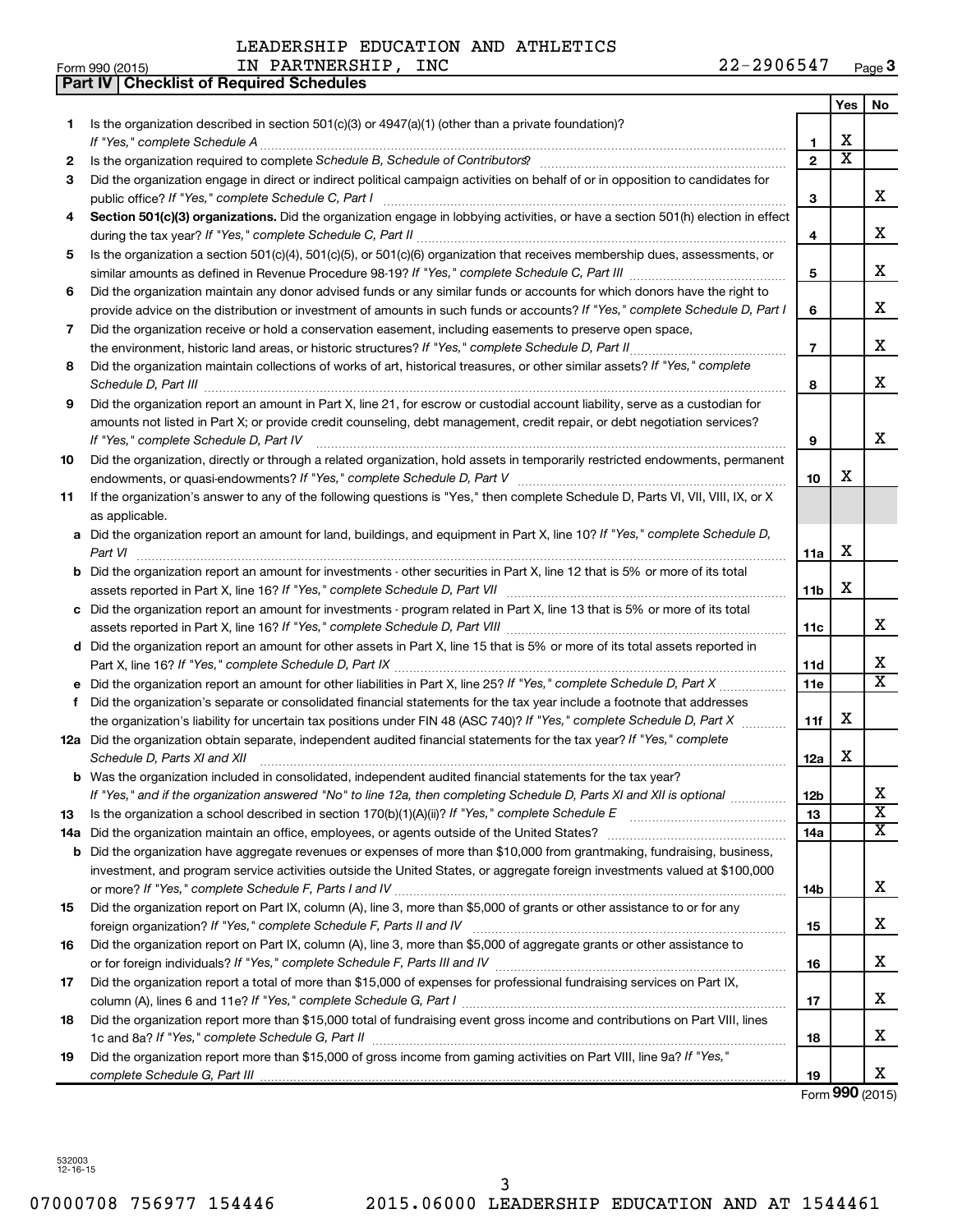Form 990 (2015)  $IN \text{ PARTNERSHIP}$ ,  $INC \text{ 22-2906547}$   $Page$ 

**4**

|    | <b>Part IV   Checklist of Required Schedules (continued)</b>                                                                                                                                                                       |                 |     |                              |
|----|------------------------------------------------------------------------------------------------------------------------------------------------------------------------------------------------------------------------------------|-----------------|-----|------------------------------|
|    |                                                                                                                                                                                                                                    |                 | Yes | No                           |
|    | 20a Did the organization operate one or more hospital facilities? If "Yes," complete Schedule H                                                                                                                                    | <b>20a</b>      |     | $\overline{\mathbf{x}}$      |
| b  |                                                                                                                                                                                                                                    | 20 <sub>b</sub> |     |                              |
| 21 | Did the organization report more than \$5,000 of grants or other assistance to any domestic organization or                                                                                                                        |                 |     |                              |
|    |                                                                                                                                                                                                                                    | 21              |     | x                            |
| 22 | Did the organization report more than \$5,000 of grants or other assistance to or for domestic individuals on                                                                                                                      |                 |     |                              |
|    |                                                                                                                                                                                                                                    | 22              |     | X                            |
| 23 | Did the organization answer "Yes" to Part VII, Section A, line 3, 4, or 5 about compensation of the organization's current                                                                                                         |                 |     |                              |
|    | and former officers, directors, trustees, key employees, and highest compensated employees? If "Yes," complete                                                                                                                     |                 |     |                              |
|    | Schedule J <b>Execute J Execute Contract Contract Contract Contract Contract Contract Contract Contract Contract Contract Contract Contract Contract Contract Contract Contract Contract Contract Contract Contract Contract C</b> | 23              |     | X                            |
|    | 24a Did the organization have a tax-exempt bond issue with an outstanding principal amount of more than \$100,000 as of the                                                                                                        |                 |     |                              |
|    | last day of the year, that was issued after December 31, 2002? If "Yes," answer lines 24b through 24d and complete                                                                                                                 |                 |     |                              |
|    | Schedule K. If "No", go to line 25a                                                                                                                                                                                                | 24a             |     | x                            |
| b  |                                                                                                                                                                                                                                    | 24 <sub>b</sub> |     |                              |
| c  | Did the organization maintain an escrow account other than a refunding escrow at any time during the year to defease                                                                                                               |                 |     |                              |
|    |                                                                                                                                                                                                                                    | 24c             |     |                              |
|    | d Did the organization act as an "on behalf of" issuer for bonds outstanding at any time during the year?                                                                                                                          | 24d             |     |                              |
|    | 25a Section 501(c)(3), 501(c)(4), and 501(c)(29) organizations. Did the organization engage in an excess benefit                                                                                                                   |                 |     |                              |
|    |                                                                                                                                                                                                                                    | 25a             |     | x                            |
|    | <b>b</b> Is the organization aware that it engaged in an excess benefit transaction with a disqualified person in a prior year, and                                                                                                |                 |     |                              |
|    | that the transaction has not been reported on any of the organization's prior Forms 990 or 990-EZ? If "Yes," complete                                                                                                              |                 |     |                              |
|    | Schedule L, Part I                                                                                                                                                                                                                 | 25b             |     | X                            |
| 26 | Did the organization report any amount on Part X, line 5, 6, or 22 for receivables from or payables to any current or                                                                                                              |                 |     |                              |
|    | former officers, directors, trustees, key employees, highest compensated employees, or disqualified persons? If "Yes,"                                                                                                             |                 |     |                              |
|    | complete Schedule L, Part II                                                                                                                                                                                                       | 26              |     | X                            |
| 27 | Did the organization provide a grant or other assistance to an officer, director, trustee, key employee, substantial                                                                                                               |                 |     |                              |
|    | contributor or employee thereof, a grant selection committee member, or to a 35% controlled entity or family member                                                                                                                |                 |     |                              |
|    |                                                                                                                                                                                                                                    | 27              |     | X                            |
| 28 | Was the organization a party to a business transaction with one of the following parties (see Schedule L, Part IV                                                                                                                  |                 |     |                              |
|    | instructions for applicable filing thresholds, conditions, and exceptions):                                                                                                                                                        |                 |     |                              |
| а  | A current or former officer, director, trustee, or key employee? If "Yes," complete Schedule L, Part IV                                                                                                                            | 28a             |     | х<br>$\overline{\mathbf{x}}$ |
| b  | A family member of a current or former officer, director, trustee, or key employee? If "Yes," complete Schedule L, Part IV                                                                                                         | 28 <sub>b</sub> |     |                              |
|    | c An entity of which a current or former officer, director, trustee, or key employee (or a family member thereof) was an officer,                                                                                                  |                 |     | х                            |
|    | director, trustee, or direct or indirect owner? If "Yes," complete Schedule L, Part IV                                                                                                                                             | 28c             |     | $\overline{\mathtt{x}}$      |
| 29 |                                                                                                                                                                                                                                    | 29              |     |                              |
| 30 | Did the organization receive contributions of art, historical treasures, or other similar assets, or qualified conservation                                                                                                        |                 |     | Χ                            |
|    |                                                                                                                                                                                                                                    | 30              |     |                              |
| 31 | Did the organization liquidate, terminate, or dissolve and cease operations?                                                                                                                                                       | 31              |     | x                            |
|    | Did the organization sell, exchange, dispose of, or transfer more than 25% of its net assets? If "Yes," complete                                                                                                                   |                 |     |                              |
| 32 |                                                                                                                                                                                                                                    | 32              |     | x                            |
| 33 | Did the organization own 100% of an entity disregarded as separate from the organization under Regulations                                                                                                                         |                 |     |                              |
|    |                                                                                                                                                                                                                                    | 33              |     | x                            |
| 34 | Was the organization related to any tax-exempt or taxable entity? If "Yes," complete Schedule R, Part II, III, or IV, and                                                                                                          |                 |     |                              |
|    | Part V, line 1                                                                                                                                                                                                                     | 34              |     | x                            |
|    |                                                                                                                                                                                                                                    | 35a             |     | $\overline{\mathtt{x}}$      |
| b  | If "Yes" to line 35a, did the organization receive any payment from or engage in any transaction with a controlled entity                                                                                                          |                 |     |                              |
|    |                                                                                                                                                                                                                                    | 35 <sub>b</sub> |     |                              |
| 36 | Section 501(c)(3) organizations. Did the organization make any transfers to an exempt non-charitable related organization?                                                                                                         |                 |     |                              |
|    |                                                                                                                                                                                                                                    | 36              |     | x                            |
| 37 | Did the organization conduct more than 5% of its activities through an entity that is not a related organization                                                                                                                   |                 |     |                              |
|    |                                                                                                                                                                                                                                    | 37              |     | X                            |
| 38 | Did the organization complete Schedule O and provide explanations in Schedule O for Part VI, lines 11b and 19?                                                                                                                     |                 |     |                              |
|    |                                                                                                                                                                                                                                    | 38              | х   |                              |
|    |                                                                                                                                                                                                                                    |                 |     | Form 990 (2015)              |

532004 12-16-15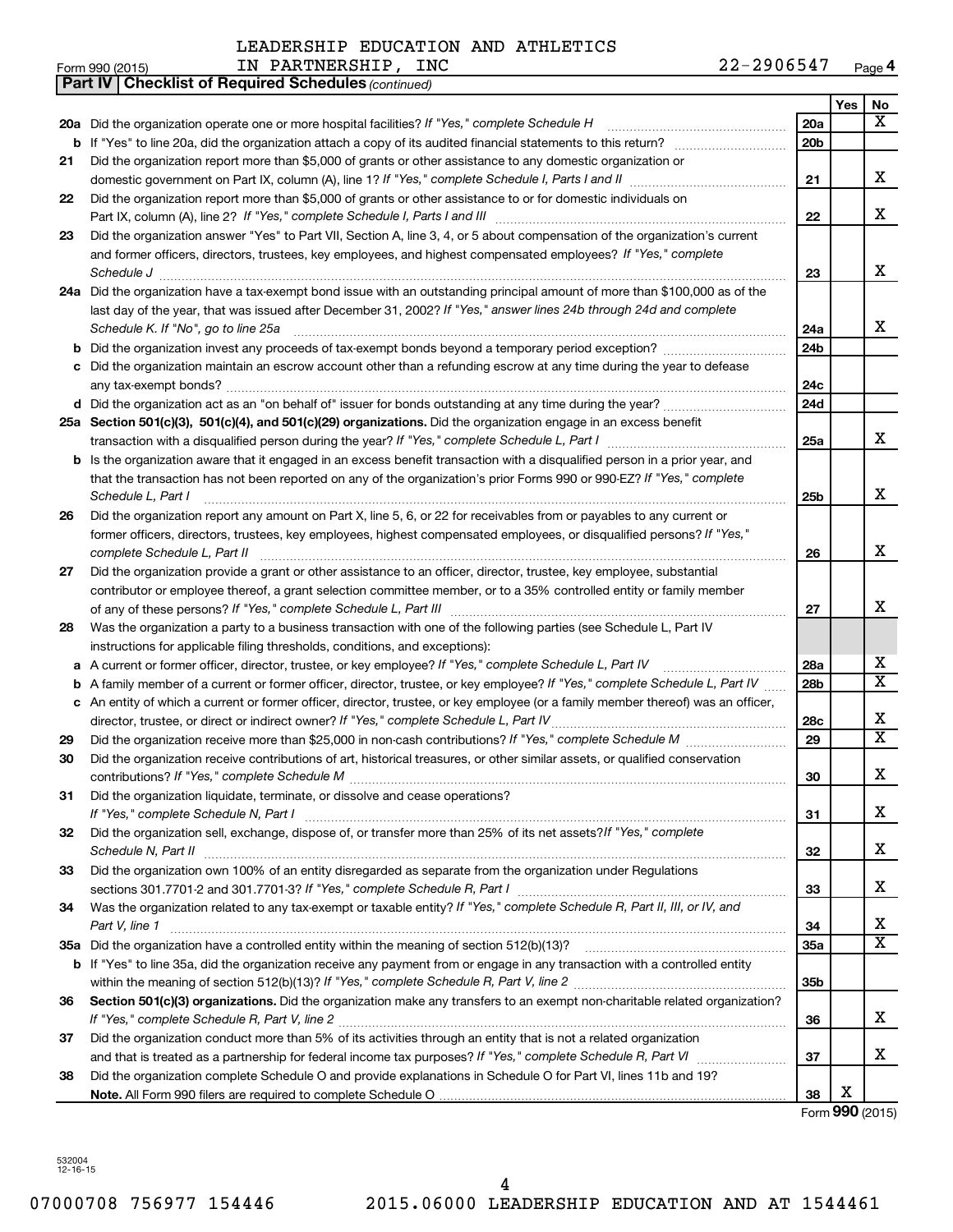| LEADERSHIP EDUCATION AND ATHLETICS |  |  |  |
|------------------------------------|--|--|--|
|------------------------------------|--|--|--|

|    | Part V<br><b>Statements Regarding Other IRS Filings and Tax Compliance</b><br>Check if Schedule O contains a response or note to any line in this Part V |     |                |     |                         |  |  |  |  |
|----|----------------------------------------------------------------------------------------------------------------------------------------------------------|-----|----------------|-----|-------------------------|--|--|--|--|
|    |                                                                                                                                                          |     |                | Yes | No                      |  |  |  |  |
|    | 1a                                                                                                                                                       | 17  |                |     |                         |  |  |  |  |
|    | 1 <sub>b</sub><br>Enter the number of Forms W-2G included in line 1a. Enter -0- if not applicable                                                        |     |                |     |                         |  |  |  |  |
|    | Did the organization comply with backup withholding rules for reportable payments to vendors and reportable gaming                                       |     |                |     |                         |  |  |  |  |
|    |                                                                                                                                                          |     | 1c             | х   |                         |  |  |  |  |
|    | 2a Enter the number of employees reported on Form W-3, Transmittal of Wage and Tax Statements,                                                           |     |                |     |                         |  |  |  |  |
|    | filed for the calendar year ending with or within the year covered by this return<br>2a                                                                  | 213 |                |     |                         |  |  |  |  |
|    |                                                                                                                                                          |     | 2 <sub>b</sub> | х   |                         |  |  |  |  |
|    |                                                                                                                                                          |     |                |     |                         |  |  |  |  |
|    | 3a Did the organization have unrelated business gross income of \$1,000 or more during the year?                                                         |     | За             |     | х                       |  |  |  |  |
|    | <b>b</b> If "Yes," has it filed a Form 990-T for this year? If "No," to line 3b, provide an explanation in Schedule O                                    |     | 3b             |     |                         |  |  |  |  |
|    | 4a At any time during the calendar year, did the organization have an interest in, or a signature or other authority over, a                             |     |                |     |                         |  |  |  |  |
|    | financial account in a foreign country (such as a bank account, securities account, or other financial account)?                                         |     | 4a             |     | x                       |  |  |  |  |
|    | <b>b</b> If "Yes," enter the name of the foreign country: $\blacktriangleright$                                                                          |     |                |     |                         |  |  |  |  |
|    | See instructions for filing requirements for FinCEN Form 114, Report of Foreign Bank and Financial Accounts (FBAR).                                      |     |                |     |                         |  |  |  |  |
|    |                                                                                                                                                          |     | 5a             |     | х                       |  |  |  |  |
|    |                                                                                                                                                          |     | 5b             |     | X                       |  |  |  |  |
|    |                                                                                                                                                          |     | 5с             |     |                         |  |  |  |  |
|    | 6a Does the organization have annual gross receipts that are normally greater than \$100,000, and did the organization solicit                           |     |                |     |                         |  |  |  |  |
|    |                                                                                                                                                          |     | 6a             |     | X                       |  |  |  |  |
|    | b If "Yes," did the organization include with every solicitation an express statement that such contributions or gifts                                   |     |                |     |                         |  |  |  |  |
|    | were not tax deductible?                                                                                                                                 |     | 6b             |     |                         |  |  |  |  |
| 7  | Organizations that may receive deductible contributions under section 170(c).                                                                            |     | 7a             |     | X                       |  |  |  |  |
|    | Did the organization receive a payment in excess of \$75 made partly as a contribution and partly for goods and services provided to the payor?          |     |                |     |                         |  |  |  |  |
|    |                                                                                                                                                          |     | 7b             |     |                         |  |  |  |  |
| с  | Did the organization sell, exchange, or otherwise dispose of tangible personal property for which it was required                                        |     |                |     |                         |  |  |  |  |
|    |                                                                                                                                                          |     | 7c             |     | X                       |  |  |  |  |
|    | <b>7d</b>                                                                                                                                                |     |                |     | х                       |  |  |  |  |
|    | Did the organization receive any funds, directly or indirectly, to pay premiums on a personal benefit contract?                                          |     | 7е             |     | $\overline{\text{x}}$   |  |  |  |  |
| t  | Did the organization, during the year, pay premiums, directly or indirectly, on a personal benefit contract?                                             |     | 7f             |     | $\overline{\textbf{X}}$ |  |  |  |  |
|    | If the organization received a contribution of qualified intellectual property, did the organization file Form 8899 as required?                         |     | 7g             |     | x                       |  |  |  |  |
| h  | If the organization received a contribution of cars, boats, airplanes, or other vehicles, did the organization file a Form 1098-C?                       |     | 7h             |     |                         |  |  |  |  |
| 8  | Sponsoring organizations maintaining donor advised funds. Did a donor advised fund maintained by the                                                     |     | 8              |     |                         |  |  |  |  |
| 9  | Sponsoring organizations maintaining donor advised funds.                                                                                                |     |                |     |                         |  |  |  |  |
|    |                                                                                                                                                          |     |                |     |                         |  |  |  |  |
|    | <b>b</b> Did the sponsoring organization make a distribution to a donor, donor advisor, or related person?                                               |     | υа<br>9b       |     |                         |  |  |  |  |
| 10 | Section 501(c)(7) organizations. Enter:                                                                                                                  |     |                |     |                         |  |  |  |  |
| а  | 10a                                                                                                                                                      |     |                |     |                         |  |  |  |  |
|    | b Gross receipts, included on Form 990, Part VIII, line 12, for public use of club facilities<br>10b                                                     |     |                |     |                         |  |  |  |  |
| 11 | Section 501(c)(12) organizations. Enter:                                                                                                                 |     |                |     |                         |  |  |  |  |
| а  | 11a                                                                                                                                                      |     |                |     |                         |  |  |  |  |
|    | b Gross income from other sources (Do not net amounts due or paid to other sources against                                                               |     |                |     |                         |  |  |  |  |
|    | amounts due or received from them.)<br>11b                                                                                                               |     |                |     |                         |  |  |  |  |
|    | 12a Section 4947(a)(1) non-exempt charitable trusts. Is the organization filing Form 990 in lieu of Form 1041?                                           |     | 12a            |     |                         |  |  |  |  |
|    | b If "Yes," enter the amount of tax-exempt interest received or accrued during the year<br>12b                                                           |     |                |     |                         |  |  |  |  |
| 13 | Section 501(c)(29) qualified nonprofit health insurance issuers.                                                                                         |     |                |     |                         |  |  |  |  |
|    | a Is the organization licensed to issue qualified health plans in more than one state?                                                                   |     | 13a            |     |                         |  |  |  |  |
|    | Note. See the instructions for additional information the organization must report on Schedule O.                                                        |     |                |     |                         |  |  |  |  |
|    | <b>b</b> Enter the amount of reserves the organization is required to maintain by the states in which the                                                |     |                |     |                         |  |  |  |  |
|    | 13 <sub>b</sub>                                                                                                                                          |     |                |     |                         |  |  |  |  |
|    | 13 <sub>c</sub>                                                                                                                                          |     |                |     |                         |  |  |  |  |
|    | 14a Did the organization receive any payments for indoor tanning services during the tax year?                                                           |     | 14a            |     | X                       |  |  |  |  |
|    |                                                                                                                                                          |     | 14b            |     |                         |  |  |  |  |

| Form 990 (2015) |  |
|-----------------|--|
|-----------------|--|

532005 12-16-15

Г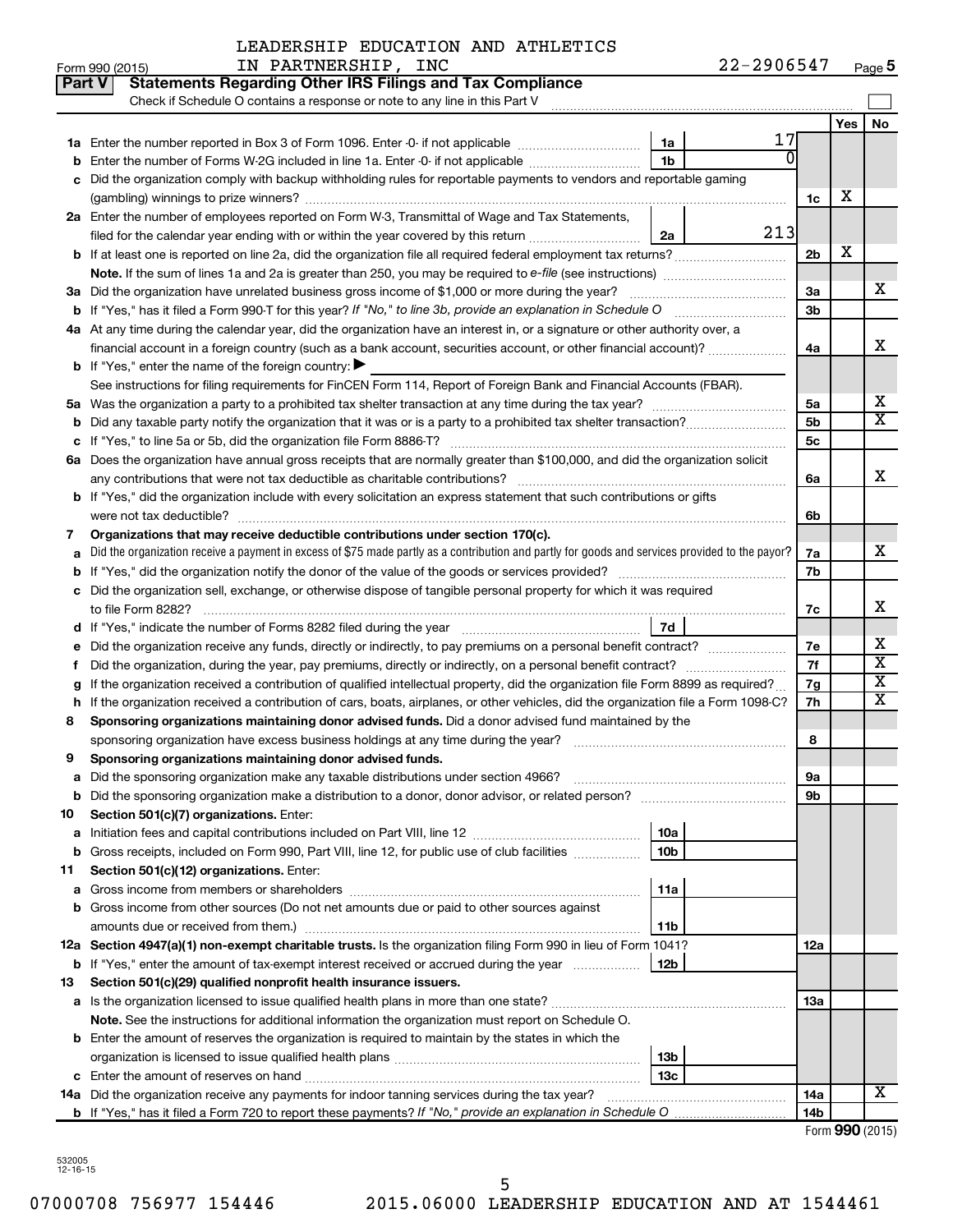# Form 990 (2015)  $IN \text{ PARTNERSHIP}$ ,  $INC \text{ 22-2906547}$   $Page$ LEADERSHIP EDUCATION AND ATHLETICS

| Part VI   Governance, Management, and Disclosure For each "Yes" response to lines 2 through 7b below, and for a "No" response |
|-------------------------------------------------------------------------------------------------------------------------------|
| to line 8a, 8b, or 10b below, describe the circumstances, processes, or changes in Schedule O. See instructions.              |

|     |                                                                                                                                                                                                                               |    |    |                 |                         | $\mathbf{X}$            |
|-----|-------------------------------------------------------------------------------------------------------------------------------------------------------------------------------------------------------------------------------|----|----|-----------------|-------------------------|-------------------------|
|     | <b>Section A. Governing Body and Management</b>                                                                                                                                                                               |    |    |                 |                         |                         |
|     |                                                                                                                                                                                                                               |    |    |                 | Yes                     | No                      |
|     | <b>1a</b> Enter the number of voting members of the governing body at the end of the tax year                                                                                                                                 | 1a | 16 |                 |                         |                         |
|     | If there are material differences in voting rights among members of the governing body, or if the governing                                                                                                                   |    |    |                 |                         |                         |
|     | body delegated broad authority to an executive committee or similar committee, explain in Schedule O.                                                                                                                         |    |    |                 |                         |                         |
| b   | Enter the number of voting members included in line 1a, above, who are independent                                                                                                                                            | 1b | 16 |                 |                         |                         |
| 2   | Did any officer, director, trustee, or key employee have a family relationship or a business relationship with any other                                                                                                      |    |    |                 |                         |                         |
|     | officer, director, trustee, or key employee?                                                                                                                                                                                  |    |    | $\mathbf{2}$    | х                       |                         |
| З   | Did the organization delegate control over management duties customarily performed by or under the direct supervision                                                                                                         |    |    |                 |                         |                         |
|     |                                                                                                                                                                                                                               |    |    | З               |                         | х                       |
| 4   | Did the organization make any significant changes to its governing documents since the prior Form 990 was filed?                                                                                                              |    |    | 4               |                         | $\overline{\mathbf{x}}$ |
| 5   |                                                                                                                                                                                                                               |    |    | 5               |                         | $\overline{\mathbf{X}}$ |
| 6   | Did the organization have members or stockholders?                                                                                                                                                                            |    |    | 6               |                         | $\overline{\mathbf{X}}$ |
| 7a  | Did the organization have members, stockholders, or other persons who had the power to elect or appoint one or                                                                                                                |    |    |                 |                         |                         |
|     |                                                                                                                                                                                                                               |    |    | 7a              |                         | х                       |
|     | <b>b</b> Are any governance decisions of the organization reserved to (or subject to approval by) members, stockholders, or                                                                                                   |    |    |                 |                         |                         |
|     | persons other than the governing body?                                                                                                                                                                                        |    |    | 7b              |                         | х                       |
| 8   | Did the organization contemporaneously document the meetings held or written actions undertaken during the year by the following:                                                                                             |    |    |                 |                         |                         |
| a   |                                                                                                                                                                                                                               |    |    | 8а              | х                       |                         |
| b   |                                                                                                                                                                                                                               |    |    | 8b              | х                       |                         |
| 9   | Is there any officer, director, trustee, or key employee listed in Part VII, Section A, who cannot be reached at the                                                                                                          |    |    |                 |                         |                         |
|     |                                                                                                                                                                                                                               |    |    | 9               |                         | x                       |
|     | <b>Section B. Policies</b> (This Section B requests information about policies not required by the Internal Revenue Code.)                                                                                                    |    |    |                 |                         |                         |
|     |                                                                                                                                                                                                                               |    |    |                 | Yes                     | No                      |
|     |                                                                                                                                                                                                                               |    |    | 10a             |                         | $\overline{\mathbf{x}}$ |
|     | b If "Yes," did the organization have written policies and procedures governing the activities of such chapters, affiliates,                                                                                                  |    |    |                 |                         |                         |
|     |                                                                                                                                                                                                                               |    |    | 10 <sub>b</sub> |                         |                         |
|     | 11a Has the organization provided a complete copy of this Form 990 to all members of its governing body before filing the form?                                                                                               |    |    | 11a             | X                       |                         |
|     | <b>b</b> Describe in Schedule O the process, if any, used by the organization to review this Form 990.                                                                                                                        |    |    |                 |                         |                         |
| 12a | Did the organization have a written conflict of interest policy? If "No," go to line 13                                                                                                                                       |    |    | 12a             | х                       |                         |
| b   | Were officers, directors, or trustees, and key employees required to disclose annually interests that could give rise to conflicts?                                                                                           |    |    | 12 <sub>b</sub> | х                       |                         |
| с   | Did the organization regularly and consistently monitor and enforce compliance with the policy? If "Yes," describe                                                                                                            |    |    |                 |                         |                         |
|     | in Schedule O how this was done manufactured and the state of the state of the state of the state of the state of the state of the state of the state of the state of the state of the state of the state of the state of the |    |    | 12c             | х                       |                         |
| 13  | Did the organization have a written whistleblower policy?                                                                                                                                                                     |    |    | 13              | $\overline{\textbf{X}}$ |                         |
| 14  | Did the organization have a written document retention and destruction policy? [11] manufaction in the organization have a written document retention and destruction policy?                                                 |    |    | 14              | X                       |                         |
| 15  | Did the process for determining compensation of the following persons include a review and approval by independent                                                                                                            |    |    |                 |                         |                         |
|     | persons, comparability data, and contemporaneous substantiation of the deliberation and decision?                                                                                                                             |    |    |                 |                         |                         |
| а   |                                                                                                                                                                                                                               |    |    | 15a             | х                       |                         |
|     | <b>b</b> Other officers or key employees of the organization                                                                                                                                                                  |    |    | 15 <sub>b</sub> |                         | X                       |
|     | If "Yes" to line 15a or 15b, describe the process in Schedule O (see instructions).                                                                                                                                           |    |    |                 |                         |                         |
|     | 16a Did the organization invest in, contribute assets to, or participate in a joint venture or similar arrangement with a                                                                                                     |    |    |                 |                         |                         |
|     | taxable entity during the year?                                                                                                                                                                                               |    |    | 16a             |                         | х                       |
|     | b If "Yes," did the organization follow a written policy or procedure requiring the organization to evaluate its participation                                                                                                |    |    |                 |                         |                         |
|     | in joint venture arrangements under applicable federal tax law, and take steps to safeguard the organization's                                                                                                                |    |    |                 |                         |                         |
|     | exempt status with respect to such arrangements?                                                                                                                                                                              |    |    | 16b             |                         |                         |
|     | <b>Section C. Disclosure</b>                                                                                                                                                                                                  |    |    |                 |                         |                         |
| 17  | List the states with which a copy of this Form 990 is required to be filed $\blacktriangleright C T$                                                                                                                          |    |    |                 |                         |                         |
| 18  | Section 6104 requires an organization to make its Forms 1023 (or 1024 if applicable), 990, and 990-T (Section 501(c)(3)s only) available                                                                                      |    |    |                 |                         |                         |
|     | for public inspection. Indicate how you made these available. Check all that apply.                                                                                                                                           |    |    |                 |                         |                         |
|     | $ \mathbf{X} $ Own website<br>$\lfloor \underline{X} \rfloor$ Upon request<br>Another's website<br>Other (explain in Schedule O)                                                                                              |    |    |                 |                         |                         |
| 19  | Describe in Schedule O whether (and if so, how) the organization made its governing documents, conflict of interest policy, and financial                                                                                     |    |    |                 |                         |                         |
|     | statements available to the public during the tax year.                                                                                                                                                                       |    |    |                 |                         |                         |
| 20  | State the name, address, and telephone number of the person who possesses the organization's books and records:                                                                                                               |    |    |                 |                         |                         |
|     | HENRY FERNANDEZ - (203)773-0770                                                                                                                                                                                               |    |    |                 |                         |                         |
|     | 06511<br>31 JEFFERSON STREET, NEW HAVEN,<br>CT                                                                                                                                                                                |    |    |                 |                         |                         |
|     | 532006 12-16-15                                                                                                                                                                                                               |    |    |                 |                         | Form 990 (2015)         |
|     | 6<br>$TCATH = 1.54$<br>000000<br>, ,, , ,,,                                                                                                                                                                                   |    |    |                 |                         |                         |

07000708 756977 154446 2015.06000 LEADERSHIP EDUCATION AND AT 1544461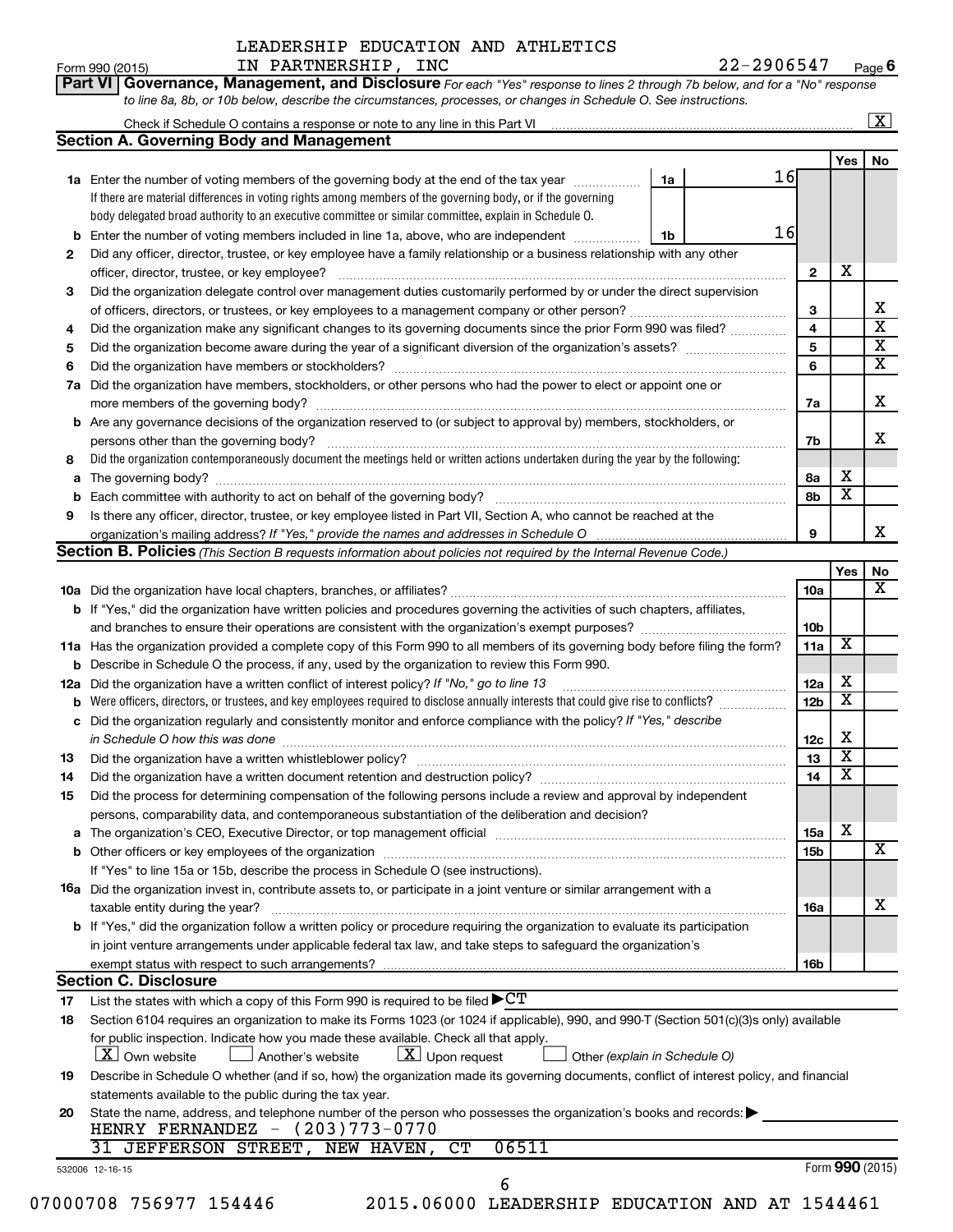$\Box$ 

| Part VII Compensation of Officers, Directors, Trustees, Key Employees, Highest Compensated |  |  |  |
|--------------------------------------------------------------------------------------------|--|--|--|
| <b>Employees, and Independent Contractors</b>                                              |  |  |  |

### Check if Schedule O contains a response or note to any line in this Part VII

**Section A. Officers, Directors, Trustees, Key Employees, and Highest Compensated Employees**

**1a**  Complete this table for all persons required to be listed. Report compensation for the calendar year ending with or within the organization's tax year.

**•** List all of the organization's current officers, directors, trustees (whether individuals or organizations), regardless of amount of compensation.

**•** List all of the organization's **current** key employees, if any. See instructions for definition of "key employee." Enter -0- in columns  $(D)$ ,  $(E)$ , and  $(F)$  if no compensation was paid.

**•** List the organization's five current highest compensated employees (other than an officer, director, trustee, or key employee) who received reportable compensation (Box 5 of Form W-2 and/or Box 7 of Form 1099-MISC) of more than \$100,000 from the organization and any related organizations.

**•** List all of the organization's former officers, key employees, and highest compensated employees who received more than \$100,000 of reportable compensation from the organization and any related organizations.

**•** List all of the organization's former directors or trustees that received, in the capacity as a former director or trustee of the organization, more than \$10,000 of reportable compensation from the organization and any related organizations.

List persons in the following order: individual trustees or directors; institutional trustees; officers; key employees; highest compensated employees; and former such persons.

Check this box if neither the organization nor any related organization compensated any current officer, director, or trustee.  $\Box$ 

| Position<br>Name and Title<br>Reportable<br>Average<br>Reportable<br>Estimated<br>(do not check more than one<br>compensation<br>hours per<br>box, unless person is both an<br>compensation<br>amount of<br>officer and a director/trustee)<br>from related<br>other<br>week<br>from<br>Individual trustee or director<br>the<br>organizations<br>(list any<br>compensation<br>(W-2/1099-MISC)<br>hours for<br>organization<br>from the<br>Highest compensated<br>employee<br>Institutional trustee<br>(W-2/1099-MISC)<br>related<br>organization<br>Key employee<br>organizations<br>and related<br>below<br>organizations<br>Former<br>Officer<br>line)<br>1.00<br><b>SHARON BROOKS</b><br>(1)<br>$\rm X$<br>$\mathbf 0$<br>$\mathbf 0$ .<br>$\boldsymbol{0}$ .<br><b>DIRECTOR</b><br>1.00<br>(2)<br>LOUISE ENDEL<br>$\mathbf X$<br>$\mathbf 0$<br>0<br>$\mathbf 0$ .<br><b>DIRECTOR</b><br>1.00<br>CYNTHIA MANN<br>(3)<br>0<br>$\mathbf 0$<br>X<br>$\mathbf 0$ .<br><b>DIRECTOR</b><br>1.00<br>(4)<br>DAVID MAYHEW<br>$\mathbf X$<br>0<br>$\mathbf 0$<br>$\mathbf 0$ .<br>1.00<br>MARCUS MCFERREN<br>(5)<br>X<br>$\mathbf 0$<br>$\mathbf 0$ .<br>$\boldsymbol{0}$ .<br><b>DIRECTOR</b><br>1.00<br>(6)<br>TAI RICHARDSON<br>$\mathbf X$<br>$\mathbf 0$<br>0<br>$\mathbf 0$ .<br><b>DIRECTOR</b><br>1.00<br>KENNETH RUSSELL<br>(7)<br>$\mathbf 0$<br>X<br>0<br>$\mathbf 0$ .<br><b>DIRECTOR</b><br>1.00<br>DELORIS VAUGHN<br>(8)<br>$\mathbf X$<br>$\mathbf 0$<br>$\mathbf 0$ .<br>$\mathbf 0$ .<br>1.00<br>HONORABLE WILLIAM DYSON<br>(9)<br>$\mathbf X$<br>0<br>$\mathbf 0$ .<br>$\mathbf 0$ .<br><b>EMERITUS</b><br>1.00<br>(10) JEROME HARRIS MEYER<br>$\mathbf 0$<br>$\mathbf X$<br>$\mathbf 0$<br>$\mathbf 0$ .<br><b>EMERITUS</b><br>40.00<br>(11) HENRY FERNANDEZ<br>$\mathbf 0$<br>$\mathbf X$<br>84,000.<br>$\mathbf 0$ .<br>EXECUTIVE DIRECTOR<br>40.00<br>(12) JANE PALMIERI<br>200.<br>$\mathbf X$<br>57,930.<br>$\mathbf 0$<br>CHIEF FINANCIAL OFFICER<br>1.00<br>(13) ANN BAKER PEPE<br>$\mathbf 0$<br>X<br>0<br>$\boldsymbol{0}$ .<br><b>BOARD CHAIR</b><br>1.00<br>(14) STEPHEN WIZNER<br>$\mathbf X$<br>$\mathbf 0$<br>$\mathbf 0$<br>$\mathbf 0$ .<br>VICE CHAIR<br>1.00<br>(15) ED CLEARY<br>X<br>0<br>$\mathbf 0$ .<br>0.<br>TREASURER<br>1.00<br>(16) SUSAN KERLEY<br>$\mathbf 0$ .<br>$\mathbf 0$ .<br>0.<br>$\mathbf X$<br><b>SECRETARY</b><br>1.00<br>(17) ANNE CALABRESI<br>$\mathbf X$<br>0.<br>$\mathbf 0$ .<br>$\mathbf 0$ .<br>CO-FOUNDER & PAST CHAIR | (A)             | (B) |  | (C) |  | (D) | (E) | (F) |
|---------------------------------------------------------------------------------------------------------------------------------------------------------------------------------------------------------------------------------------------------------------------------------------------------------------------------------------------------------------------------------------------------------------------------------------------------------------------------------------------------------------------------------------------------------------------------------------------------------------------------------------------------------------------------------------------------------------------------------------------------------------------------------------------------------------------------------------------------------------------------------------------------------------------------------------------------------------------------------------------------------------------------------------------------------------------------------------------------------------------------------------------------------------------------------------------------------------------------------------------------------------------------------------------------------------------------------------------------------------------------------------------------------------------------------------------------------------------------------------------------------------------------------------------------------------------------------------------------------------------------------------------------------------------------------------------------------------------------------------------------------------------------------------------------------------------------------------------------------------------------------------------------------------------------------------------------------------------------------------------------------------------------------------------------------------------------------------------------------------------------------------------------------------------------------------------------------------------------------------------------------------------------------------------------------------------------------------------------------------------------------------------------------------------------------------------------------------------------------------|-----------------|-----|--|-----|--|-----|-----|-----|
|                                                                                                                                                                                                                                                                                                                                                                                                                                                                                                                                                                                                                                                                                                                                                                                                                                                                                                                                                                                                                                                                                                                                                                                                                                                                                                                                                                                                                                                                                                                                                                                                                                                                                                                                                                                                                                                                                                                                                                                                                                                                                                                                                                                                                                                                                                                                                                                                                                                                                       |                 |     |  |     |  |     |     |     |
|                                                                                                                                                                                                                                                                                                                                                                                                                                                                                                                                                                                                                                                                                                                                                                                                                                                                                                                                                                                                                                                                                                                                                                                                                                                                                                                                                                                                                                                                                                                                                                                                                                                                                                                                                                                                                                                                                                                                                                                                                                                                                                                                                                                                                                                                                                                                                                                                                                                                                       |                 |     |  |     |  |     |     |     |
|                                                                                                                                                                                                                                                                                                                                                                                                                                                                                                                                                                                                                                                                                                                                                                                                                                                                                                                                                                                                                                                                                                                                                                                                                                                                                                                                                                                                                                                                                                                                                                                                                                                                                                                                                                                                                                                                                                                                                                                                                                                                                                                                                                                                                                                                                                                                                                                                                                                                                       |                 |     |  |     |  |     |     |     |
|                                                                                                                                                                                                                                                                                                                                                                                                                                                                                                                                                                                                                                                                                                                                                                                                                                                                                                                                                                                                                                                                                                                                                                                                                                                                                                                                                                                                                                                                                                                                                                                                                                                                                                                                                                                                                                                                                                                                                                                                                                                                                                                                                                                                                                                                                                                                                                                                                                                                                       |                 |     |  |     |  |     |     |     |
|                                                                                                                                                                                                                                                                                                                                                                                                                                                                                                                                                                                                                                                                                                                                                                                                                                                                                                                                                                                                                                                                                                                                                                                                                                                                                                                                                                                                                                                                                                                                                                                                                                                                                                                                                                                                                                                                                                                                                                                                                                                                                                                                                                                                                                                                                                                                                                                                                                                                                       |                 |     |  |     |  |     |     |     |
|                                                                                                                                                                                                                                                                                                                                                                                                                                                                                                                                                                                                                                                                                                                                                                                                                                                                                                                                                                                                                                                                                                                                                                                                                                                                                                                                                                                                                                                                                                                                                                                                                                                                                                                                                                                                                                                                                                                                                                                                                                                                                                                                                                                                                                                                                                                                                                                                                                                                                       |                 |     |  |     |  |     |     |     |
|                                                                                                                                                                                                                                                                                                                                                                                                                                                                                                                                                                                                                                                                                                                                                                                                                                                                                                                                                                                                                                                                                                                                                                                                                                                                                                                                                                                                                                                                                                                                                                                                                                                                                                                                                                                                                                                                                                                                                                                                                                                                                                                                                                                                                                                                                                                                                                                                                                                                                       |                 |     |  |     |  |     |     |     |
|                                                                                                                                                                                                                                                                                                                                                                                                                                                                                                                                                                                                                                                                                                                                                                                                                                                                                                                                                                                                                                                                                                                                                                                                                                                                                                                                                                                                                                                                                                                                                                                                                                                                                                                                                                                                                                                                                                                                                                                                                                                                                                                                                                                                                                                                                                                                                                                                                                                                                       |                 |     |  |     |  |     |     |     |
|                                                                                                                                                                                                                                                                                                                                                                                                                                                                                                                                                                                                                                                                                                                                                                                                                                                                                                                                                                                                                                                                                                                                                                                                                                                                                                                                                                                                                                                                                                                                                                                                                                                                                                                                                                                                                                                                                                                                                                                                                                                                                                                                                                                                                                                                                                                                                                                                                                                                                       |                 |     |  |     |  |     |     |     |
|                                                                                                                                                                                                                                                                                                                                                                                                                                                                                                                                                                                                                                                                                                                                                                                                                                                                                                                                                                                                                                                                                                                                                                                                                                                                                                                                                                                                                                                                                                                                                                                                                                                                                                                                                                                                                                                                                                                                                                                                                                                                                                                                                                                                                                                                                                                                                                                                                                                                                       |                 |     |  |     |  |     |     |     |
|                                                                                                                                                                                                                                                                                                                                                                                                                                                                                                                                                                                                                                                                                                                                                                                                                                                                                                                                                                                                                                                                                                                                                                                                                                                                                                                                                                                                                                                                                                                                                                                                                                                                                                                                                                                                                                                                                                                                                                                                                                                                                                                                                                                                                                                                                                                                                                                                                                                                                       |                 |     |  |     |  |     |     |     |
|                                                                                                                                                                                                                                                                                                                                                                                                                                                                                                                                                                                                                                                                                                                                                                                                                                                                                                                                                                                                                                                                                                                                                                                                                                                                                                                                                                                                                                                                                                                                                                                                                                                                                                                                                                                                                                                                                                                                                                                                                                                                                                                                                                                                                                                                                                                                                                                                                                                                                       |                 |     |  |     |  |     |     |     |
|                                                                                                                                                                                                                                                                                                                                                                                                                                                                                                                                                                                                                                                                                                                                                                                                                                                                                                                                                                                                                                                                                                                                                                                                                                                                                                                                                                                                                                                                                                                                                                                                                                                                                                                                                                                                                                                                                                                                                                                                                                                                                                                                                                                                                                                                                                                                                                                                                                                                                       |                 |     |  |     |  |     |     |     |
|                                                                                                                                                                                                                                                                                                                                                                                                                                                                                                                                                                                                                                                                                                                                                                                                                                                                                                                                                                                                                                                                                                                                                                                                                                                                                                                                                                                                                                                                                                                                                                                                                                                                                                                                                                                                                                                                                                                                                                                                                                                                                                                                                                                                                                                                                                                                                                                                                                                                                       |                 |     |  |     |  |     |     |     |
|                                                                                                                                                                                                                                                                                                                                                                                                                                                                                                                                                                                                                                                                                                                                                                                                                                                                                                                                                                                                                                                                                                                                                                                                                                                                                                                                                                                                                                                                                                                                                                                                                                                                                                                                                                                                                                                                                                                                                                                                                                                                                                                                                                                                                                                                                                                                                                                                                                                                                       |                 |     |  |     |  |     |     |     |
|                                                                                                                                                                                                                                                                                                                                                                                                                                                                                                                                                                                                                                                                                                                                                                                                                                                                                                                                                                                                                                                                                                                                                                                                                                                                                                                                                                                                                                                                                                                                                                                                                                                                                                                                                                                                                                                                                                                                                                                                                                                                                                                                                                                                                                                                                                                                                                                                                                                                                       | <b>DIRECTOR</b> |     |  |     |  |     |     |     |
|                                                                                                                                                                                                                                                                                                                                                                                                                                                                                                                                                                                                                                                                                                                                                                                                                                                                                                                                                                                                                                                                                                                                                                                                                                                                                                                                                                                                                                                                                                                                                                                                                                                                                                                                                                                                                                                                                                                                                                                                                                                                                                                                                                                                                                                                                                                                                                                                                                                                                       |                 |     |  |     |  |     |     |     |
|                                                                                                                                                                                                                                                                                                                                                                                                                                                                                                                                                                                                                                                                                                                                                                                                                                                                                                                                                                                                                                                                                                                                                                                                                                                                                                                                                                                                                                                                                                                                                                                                                                                                                                                                                                                                                                                                                                                                                                                                                                                                                                                                                                                                                                                                                                                                                                                                                                                                                       |                 |     |  |     |  |     |     |     |
|                                                                                                                                                                                                                                                                                                                                                                                                                                                                                                                                                                                                                                                                                                                                                                                                                                                                                                                                                                                                                                                                                                                                                                                                                                                                                                                                                                                                                                                                                                                                                                                                                                                                                                                                                                                                                                                                                                                                                                                                                                                                                                                                                                                                                                                                                                                                                                                                                                                                                       |                 |     |  |     |  |     |     |     |
|                                                                                                                                                                                                                                                                                                                                                                                                                                                                                                                                                                                                                                                                                                                                                                                                                                                                                                                                                                                                                                                                                                                                                                                                                                                                                                                                                                                                                                                                                                                                                                                                                                                                                                                                                                                                                                                                                                                                                                                                                                                                                                                                                                                                                                                                                                                                                                                                                                                                                       |                 |     |  |     |  |     |     |     |
|                                                                                                                                                                                                                                                                                                                                                                                                                                                                                                                                                                                                                                                                                                                                                                                                                                                                                                                                                                                                                                                                                                                                                                                                                                                                                                                                                                                                                                                                                                                                                                                                                                                                                                                                                                                                                                                                                                                                                                                                                                                                                                                                                                                                                                                                                                                                                                                                                                                                                       |                 |     |  |     |  |     |     |     |
|                                                                                                                                                                                                                                                                                                                                                                                                                                                                                                                                                                                                                                                                                                                                                                                                                                                                                                                                                                                                                                                                                                                                                                                                                                                                                                                                                                                                                                                                                                                                                                                                                                                                                                                                                                                                                                                                                                                                                                                                                                                                                                                                                                                                                                                                                                                                                                                                                                                                                       |                 |     |  |     |  |     |     |     |
|                                                                                                                                                                                                                                                                                                                                                                                                                                                                                                                                                                                                                                                                                                                                                                                                                                                                                                                                                                                                                                                                                                                                                                                                                                                                                                                                                                                                                                                                                                                                                                                                                                                                                                                                                                                                                                                                                                                                                                                                                                                                                                                                                                                                                                                                                                                                                                                                                                                                                       |                 |     |  |     |  |     |     |     |
|                                                                                                                                                                                                                                                                                                                                                                                                                                                                                                                                                                                                                                                                                                                                                                                                                                                                                                                                                                                                                                                                                                                                                                                                                                                                                                                                                                                                                                                                                                                                                                                                                                                                                                                                                                                                                                                                                                                                                                                                                                                                                                                                                                                                                                                                                                                                                                                                                                                                                       | <b>DIRECTOR</b> |     |  |     |  |     |     |     |
|                                                                                                                                                                                                                                                                                                                                                                                                                                                                                                                                                                                                                                                                                                                                                                                                                                                                                                                                                                                                                                                                                                                                                                                                                                                                                                                                                                                                                                                                                                                                                                                                                                                                                                                                                                                                                                                                                                                                                                                                                                                                                                                                                                                                                                                                                                                                                                                                                                                                                       |                 |     |  |     |  |     |     |     |
|                                                                                                                                                                                                                                                                                                                                                                                                                                                                                                                                                                                                                                                                                                                                                                                                                                                                                                                                                                                                                                                                                                                                                                                                                                                                                                                                                                                                                                                                                                                                                                                                                                                                                                                                                                                                                                                                                                                                                                                                                                                                                                                                                                                                                                                                                                                                                                                                                                                                                       |                 |     |  |     |  |     |     |     |
|                                                                                                                                                                                                                                                                                                                                                                                                                                                                                                                                                                                                                                                                                                                                                                                                                                                                                                                                                                                                                                                                                                                                                                                                                                                                                                                                                                                                                                                                                                                                                                                                                                                                                                                                                                                                                                                                                                                                                                                                                                                                                                                                                                                                                                                                                                                                                                                                                                                                                       |                 |     |  |     |  |     |     |     |
|                                                                                                                                                                                                                                                                                                                                                                                                                                                                                                                                                                                                                                                                                                                                                                                                                                                                                                                                                                                                                                                                                                                                                                                                                                                                                                                                                                                                                                                                                                                                                                                                                                                                                                                                                                                                                                                                                                                                                                                                                                                                                                                                                                                                                                                                                                                                                                                                                                                                                       |                 |     |  |     |  |     |     |     |
|                                                                                                                                                                                                                                                                                                                                                                                                                                                                                                                                                                                                                                                                                                                                                                                                                                                                                                                                                                                                                                                                                                                                                                                                                                                                                                                                                                                                                                                                                                                                                                                                                                                                                                                                                                                                                                                                                                                                                                                                                                                                                                                                                                                                                                                                                                                                                                                                                                                                                       |                 |     |  |     |  |     |     |     |
|                                                                                                                                                                                                                                                                                                                                                                                                                                                                                                                                                                                                                                                                                                                                                                                                                                                                                                                                                                                                                                                                                                                                                                                                                                                                                                                                                                                                                                                                                                                                                                                                                                                                                                                                                                                                                                                                                                                                                                                                                                                                                                                                                                                                                                                                                                                                                                                                                                                                                       |                 |     |  |     |  |     |     |     |
|                                                                                                                                                                                                                                                                                                                                                                                                                                                                                                                                                                                                                                                                                                                                                                                                                                                                                                                                                                                                                                                                                                                                                                                                                                                                                                                                                                                                                                                                                                                                                                                                                                                                                                                                                                                                                                                                                                                                                                                                                                                                                                                                                                                                                                                                                                                                                                                                                                                                                       |                 |     |  |     |  |     |     |     |
|                                                                                                                                                                                                                                                                                                                                                                                                                                                                                                                                                                                                                                                                                                                                                                                                                                                                                                                                                                                                                                                                                                                                                                                                                                                                                                                                                                                                                                                                                                                                                                                                                                                                                                                                                                                                                                                                                                                                                                                                                                                                                                                                                                                                                                                                                                                                                                                                                                                                                       |                 |     |  |     |  |     |     |     |
|                                                                                                                                                                                                                                                                                                                                                                                                                                                                                                                                                                                                                                                                                                                                                                                                                                                                                                                                                                                                                                                                                                                                                                                                                                                                                                                                                                                                                                                                                                                                                                                                                                                                                                                                                                                                                                                                                                                                                                                                                                                                                                                                                                                                                                                                                                                                                                                                                                                                                       |                 |     |  |     |  |     |     |     |
|                                                                                                                                                                                                                                                                                                                                                                                                                                                                                                                                                                                                                                                                                                                                                                                                                                                                                                                                                                                                                                                                                                                                                                                                                                                                                                                                                                                                                                                                                                                                                                                                                                                                                                                                                                                                                                                                                                                                                                                                                                                                                                                                                                                                                                                                                                                                                                                                                                                                                       |                 |     |  |     |  |     |     |     |
|                                                                                                                                                                                                                                                                                                                                                                                                                                                                                                                                                                                                                                                                                                                                                                                                                                                                                                                                                                                                                                                                                                                                                                                                                                                                                                                                                                                                                                                                                                                                                                                                                                                                                                                                                                                                                                                                                                                                                                                                                                                                                                                                                                                                                                                                                                                                                                                                                                                                                       |                 |     |  |     |  |     |     |     |
|                                                                                                                                                                                                                                                                                                                                                                                                                                                                                                                                                                                                                                                                                                                                                                                                                                                                                                                                                                                                                                                                                                                                                                                                                                                                                                                                                                                                                                                                                                                                                                                                                                                                                                                                                                                                                                                                                                                                                                                                                                                                                                                                                                                                                                                                                                                                                                                                                                                                                       |                 |     |  |     |  |     |     |     |
|                                                                                                                                                                                                                                                                                                                                                                                                                                                                                                                                                                                                                                                                                                                                                                                                                                                                                                                                                                                                                                                                                                                                                                                                                                                                                                                                                                                                                                                                                                                                                                                                                                                                                                                                                                                                                                                                                                                                                                                                                                                                                                                                                                                                                                                                                                                                                                                                                                                                                       |                 |     |  |     |  |     |     |     |
|                                                                                                                                                                                                                                                                                                                                                                                                                                                                                                                                                                                                                                                                                                                                                                                                                                                                                                                                                                                                                                                                                                                                                                                                                                                                                                                                                                                                                                                                                                                                                                                                                                                                                                                                                                                                                                                                                                                                                                                                                                                                                                                                                                                                                                                                                                                                                                                                                                                                                       |                 |     |  |     |  |     |     |     |
|                                                                                                                                                                                                                                                                                                                                                                                                                                                                                                                                                                                                                                                                                                                                                                                                                                                                                                                                                                                                                                                                                                                                                                                                                                                                                                                                                                                                                                                                                                                                                                                                                                                                                                                                                                                                                                                                                                                                                                                                                                                                                                                                                                                                                                                                                                                                                                                                                                                                                       |                 |     |  |     |  |     |     |     |
|                                                                                                                                                                                                                                                                                                                                                                                                                                                                                                                                                                                                                                                                                                                                                                                                                                                                                                                                                                                                                                                                                                                                                                                                                                                                                                                                                                                                                                                                                                                                                                                                                                                                                                                                                                                                                                                                                                                                                                                                                                                                                                                                                                                                                                                                                                                                                                                                                                                                                       |                 |     |  |     |  |     |     |     |
|                                                                                                                                                                                                                                                                                                                                                                                                                                                                                                                                                                                                                                                                                                                                                                                                                                                                                                                                                                                                                                                                                                                                                                                                                                                                                                                                                                                                                                                                                                                                                                                                                                                                                                                                                                                                                                                                                                                                                                                                                                                                                                                                                                                                                                                                                                                                                                                                                                                                                       |                 |     |  |     |  |     |     |     |
|                                                                                                                                                                                                                                                                                                                                                                                                                                                                                                                                                                                                                                                                                                                                                                                                                                                                                                                                                                                                                                                                                                                                                                                                                                                                                                                                                                                                                                                                                                                                                                                                                                                                                                                                                                                                                                                                                                                                                                                                                                                                                                                                                                                                                                                                                                                                                                                                                                                                                       |                 |     |  |     |  |     |     |     |

532007 12-16-15

07000708 756977 154446 2015.06000 LEADERSHIP EDUCATION AND AT 1544461

7

Form (2015) **990**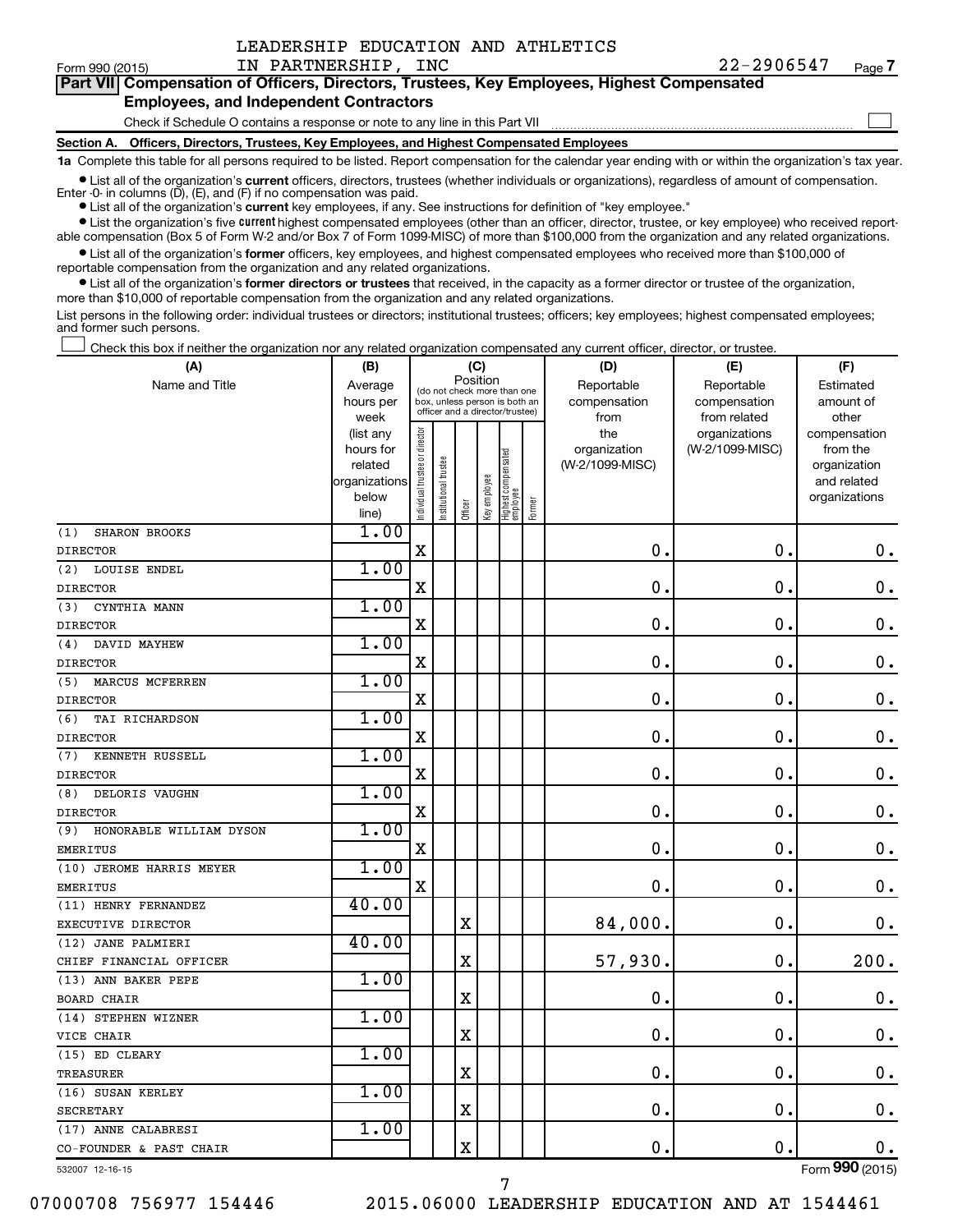| LEADERSHIP EDUCATION AND ATHLETICS                                                                                                                                                                                                                          |                                                                                                                                                           |                                |                                           |                                                   |                                        |                                 |        |                                        |                                  |   |                                                                          |                  |
|-------------------------------------------------------------------------------------------------------------------------------------------------------------------------------------------------------------------------------------------------------------|-----------------------------------------------------------------------------------------------------------------------------------------------------------|--------------------------------|-------------------------------------------|---------------------------------------------------|----------------------------------------|---------------------------------|--------|----------------------------------------|----------------------------------|---|--------------------------------------------------------------------------|------------------|
| IN PARTNERSHIP, INC<br>Form 990 (2015)                                                                                                                                                                                                                      |                                                                                                                                                           |                                |                                           |                                                   |                                        |                                 |        |                                        | 22-2906547                       |   |                                                                          | Page 8           |
| <b>Part VII</b><br>Section A. Officers, Directors, Trustees, Key Employees, and Highest Compensated Employees (continued)                                                                                                                                   |                                                                                                                                                           |                                |                                           |                                                   |                                        |                                 |        |                                        |                                  |   |                                                                          |                  |
| (A)<br>Name and title                                                                                                                                                                                                                                       | (B)<br>(C)<br>Position<br>Average<br>(do not check more than one<br>hours per<br>box, unless person is both an<br>officer and a director/trustee)<br>week |                                | (D)<br>Reportable<br>compensation<br>from | (E)<br>Reportable<br>compensation<br>from related | (F)<br>Estimated<br>amount of<br>other |                                 |        |                                        |                                  |   |                                                                          |                  |
|                                                                                                                                                                                                                                                             | (list any<br>hours for<br>related<br>organizations<br>below<br>line)                                                                                      | Individual trustee or director | Institutional trustee                     | Officer                                           | Key employee                           | Highest compensated<br>employee | Former | the<br>organization<br>(W-2/1099-MISC) | organizations<br>(W-2/1099-MISC) |   | compensation<br>from the<br>organization<br>and related<br>organizations |                  |
| (18) ROSLYN MILSTEIN MEYER                                                                                                                                                                                                                                  | 1.00                                                                                                                                                      |                                |                                           |                                                   |                                        |                                 |        |                                        |                                  |   |                                                                          |                  |
| CO-FOUNDER & PAST CHAIR                                                                                                                                                                                                                                     |                                                                                                                                                           |                                |                                           | X                                                 |                                        |                                 |        | 0.                                     | 0.                               |   |                                                                          | 0.               |
|                                                                                                                                                                                                                                                             |                                                                                                                                                           |                                |                                           |                                                   |                                        |                                 |        |                                        |                                  |   |                                                                          |                  |
|                                                                                                                                                                                                                                                             |                                                                                                                                                           |                                |                                           |                                                   |                                        |                                 |        |                                        |                                  |   |                                                                          |                  |
|                                                                                                                                                                                                                                                             |                                                                                                                                                           |                                |                                           |                                                   |                                        |                                 |        |                                        |                                  |   |                                                                          |                  |
|                                                                                                                                                                                                                                                             |                                                                                                                                                           |                                |                                           |                                                   |                                        |                                 |        |                                        |                                  |   |                                                                          |                  |
|                                                                                                                                                                                                                                                             |                                                                                                                                                           |                                |                                           |                                                   |                                        |                                 |        |                                        |                                  |   |                                                                          |                  |
|                                                                                                                                                                                                                                                             |                                                                                                                                                           |                                |                                           |                                                   |                                        |                                 |        |                                        |                                  |   |                                                                          |                  |
|                                                                                                                                                                                                                                                             |                                                                                                                                                           |                                |                                           |                                                   |                                        |                                 |        |                                        |                                  |   |                                                                          |                  |
|                                                                                                                                                                                                                                                             |                                                                                                                                                           |                                |                                           |                                                   |                                        |                                 |        |                                        | $\overline{0}$ .                 |   |                                                                          | 200.             |
|                                                                                                                                                                                                                                                             |                                                                                                                                                           |                                |                                           |                                                   |                                        |                                 |        | 141,930.<br>σ.                         | σ.                               |   |                                                                          | $\overline{0}$ . |
| d                                                                                                                                                                                                                                                           |                                                                                                                                                           |                                |                                           |                                                   |                                        |                                 |        | 141,930.                               | σ.                               |   |                                                                          | 200.             |
| Total number of individuals (including but not limited to those listed above) who received more than \$100,000 of reportable<br>$\mathbf{2}$<br>compensation from the organization $\blacktriangleright$                                                    |                                                                                                                                                           |                                |                                           |                                                   |                                        |                                 |        |                                        |                                  |   |                                                                          | 0                |
| Did the organization list any former officer, director, or trustee, key employee, or highest compensated employee on<br>З                                                                                                                                   |                                                                                                                                                           |                                |                                           |                                                   |                                        |                                 |        |                                        |                                  |   | <b>Yes</b>                                                               | No               |
| line 1a? If "Yes," complete Schedule J for such individual<br>For any individual listed on line 1a, is the sum of reportable compensation and other compensation from the organization<br>4                                                                 |                                                                                                                                                           |                                |                                           |                                                   |                                        |                                 |        |                                        |                                  | З |                                                                          | X                |
| Did any person listed on line 1a receive or accrue compensation from any unrelated organization or individual for services<br>5                                                                                                                             |                                                                                                                                                           |                                |                                           |                                                   |                                        |                                 |        |                                        |                                  | 4 |                                                                          | x                |
|                                                                                                                                                                                                                                                             |                                                                                                                                                           |                                |                                           |                                                   |                                        |                                 |        |                                        |                                  | 5 |                                                                          | x                |
| <b>Section B. Independent Contractors</b>                                                                                                                                                                                                                   |                                                                                                                                                           |                                |                                           |                                                   |                                        |                                 |        |                                        |                                  |   |                                                                          |                  |
| Complete this table for your five highest compensated independent contractors that received more than \$100,000 of compensation from<br>1<br>the organization. Report compensation for the calendar year ending with or within the organization's tax year. |                                                                                                                                                           |                                |                                           |                                                   |                                        |                                 |        |                                        |                                  |   |                                                                          |                  |
| (A)<br>(B)<br>Name and business address<br>Description of services<br><b>NONE</b>                                                                                                                                                                           |                                                                                                                                                           |                                |                                           |                                                   |                                        |                                 |        |                                        | (C)<br>Compensation              |   |                                                                          |                  |
|                                                                                                                                                                                                                                                             |                                                                                                                                                           |                                |                                           |                                                   |                                        |                                 |        |                                        |                                  |   |                                                                          |                  |
|                                                                                                                                                                                                                                                             |                                                                                                                                                           |                                |                                           |                                                   |                                        |                                 |        |                                        |                                  |   |                                                                          |                  |
|                                                                                                                                                                                                                                                             |                                                                                                                                                           |                                |                                           |                                                   |                                        |                                 |        |                                        |                                  |   |                                                                          |                  |
|                                                                                                                                                                                                                                                             |                                                                                                                                                           |                                |                                           |                                                   |                                        |                                 |        |                                        |                                  |   |                                                                          |                  |
|                                                                                                                                                                                                                                                             |                                                                                                                                                           |                                |                                           |                                                   |                                        |                                 |        |                                        |                                  |   |                                                                          |                  |
| Total number of independent contractors (including but not limited to those listed above) who received more than<br>2<br>\$100,000 of compensation from the organization                                                                                    |                                                                                                                                                           |                                |                                           |                                                   |                                        | U                               |        |                                        |                                  |   |                                                                          |                  |
|                                                                                                                                                                                                                                                             |                                                                                                                                                           |                                |                                           |                                                   |                                        |                                 |        |                                        |                                  |   |                                                                          | Form 990 (2015)  |

532008 12-16-15

8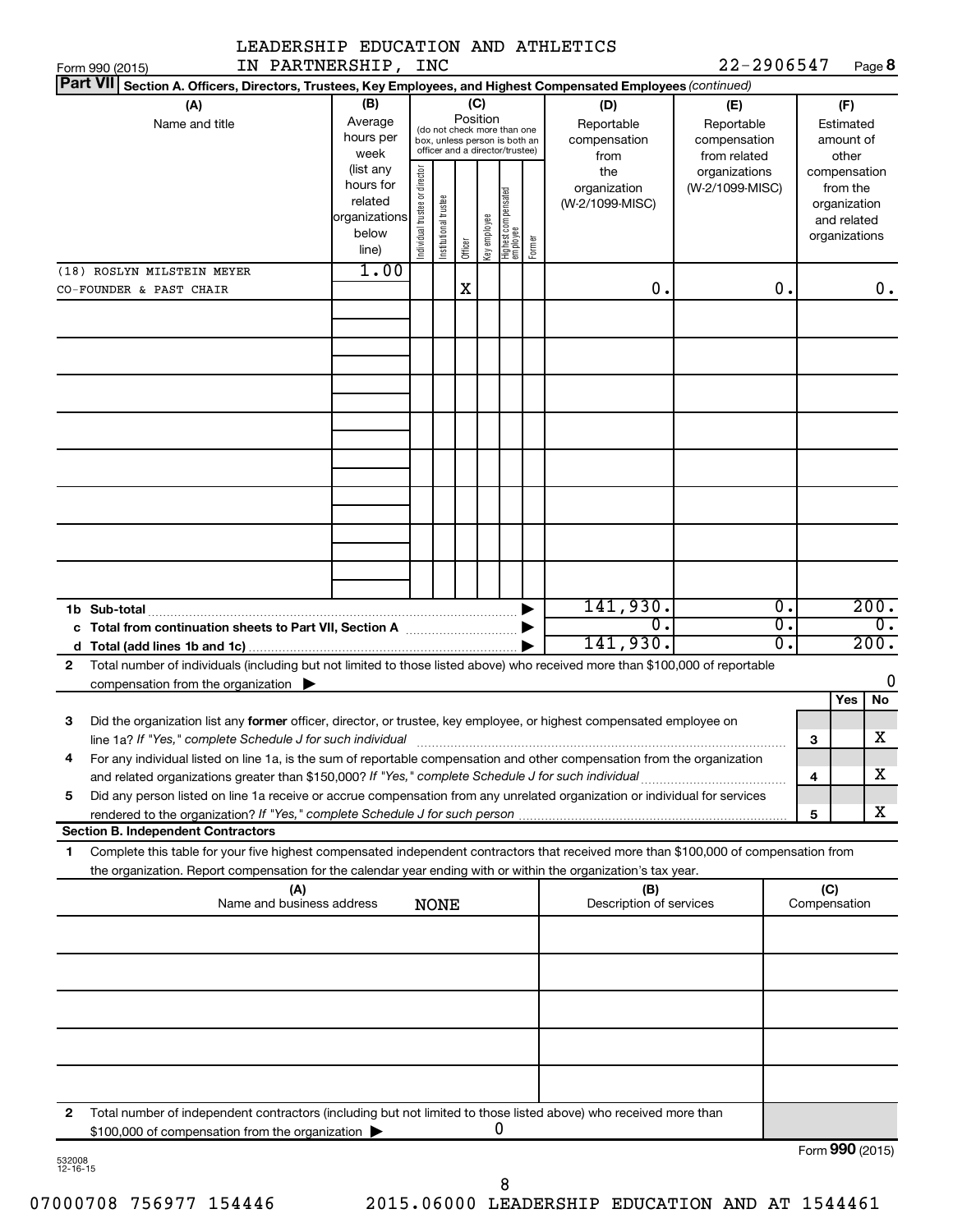| Form 990 (2015)                                           |     |                                                                                                                      | IN PARTNERSHIP, INC |                                         |                      |                                                 | 22-2906547                                         | Page 9                                                             |
|-----------------------------------------------------------|-----|----------------------------------------------------------------------------------------------------------------------|---------------------|-----------------------------------------|----------------------|-------------------------------------------------|----------------------------------------------------|--------------------------------------------------------------------|
| <b>Part VIII</b>                                          |     | <b>Statement of Revenue</b>                                                                                          |                     |                                         |                      |                                                 |                                                    |                                                                    |
|                                                           |     |                                                                                                                      |                     |                                         |                      |                                                 |                                                    |                                                                    |
|                                                           |     |                                                                                                                      |                     |                                         | (A)<br>Total revenue | (B)<br>Related or<br>exempt function<br>revenue | $\overline{C}$<br>Unrelated<br>business<br>revenue | (D)<br>Revenue excluded<br>from tax under<br>sections<br>512 - 514 |
|                                                           |     | 1 a Federated campaigns                                                                                              | 1a                  |                                         |                      |                                                 |                                                    |                                                                    |
| Contributions, Gifts, Grants<br>and Other Similar Amounts |     | <b>b</b> Membership dues                                                                                             | 1 <sub>b</sub>      |                                         |                      |                                                 |                                                    |                                                                    |
|                                                           |     | c Fundraising events                                                                                                 | 1 <sub>c</sub>      |                                         |                      |                                                 |                                                    |                                                                    |
|                                                           |     | d Related organizations<br>.                                                                                         | 1 <sub>d</sub>      |                                         |                      |                                                 |                                                    |                                                                    |
|                                                           |     | e Government grants (contributions)                                                                                  | 1e                  | 644, 106.                               |                      |                                                 |                                                    |                                                                    |
|                                                           |     | f All other contributions, gifts, grants, and                                                                        |                     |                                         |                      |                                                 |                                                    |                                                                    |
|                                                           |     | similar amounts not included above                                                                                   |                     | $\frac{11}{16}$ , 957, 718.<br>25, 000. |                      |                                                 |                                                    |                                                                    |
|                                                           |     | g Noncash contributions included in lines 1a-1f: \$                                                                  |                     |                                         | 2,601,824.           |                                                 |                                                    |                                                                    |
|                                                           |     |                                                                                                                      |                     | <b>Business Code</b>                    |                      |                                                 |                                                    |                                                                    |
|                                                           | 2 a | PROGRAM FEES                                                                                                         |                     | 900099                                  | 17,687.              | 17,687.                                         |                                                    |                                                                    |
|                                                           | b   |                                                                                                                      |                     |                                         |                      |                                                 |                                                    |                                                                    |
|                                                           | с   |                                                                                                                      |                     |                                         |                      |                                                 |                                                    |                                                                    |
|                                                           | d   | the control of the control of the control of the control of                                                          |                     |                                         |                      |                                                 |                                                    |                                                                    |
| Program Service<br>Revenue                                |     |                                                                                                                      |                     |                                         |                      |                                                 |                                                    |                                                                    |
|                                                           |     | All other program service revenue                                                                                    |                     |                                         |                      |                                                 |                                                    |                                                                    |
|                                                           |     |                                                                                                                      |                     |                                         | 17,687.              |                                                 |                                                    |                                                                    |
| З                                                         |     | Investment income (including dividends, interest, and                                                                |                     |                                         |                      |                                                 |                                                    |                                                                    |
|                                                           |     |                                                                                                                      |                     |                                         | 2,377.               |                                                 |                                                    | 2,377.                                                             |
| 4                                                         |     | Income from investment of tax-exempt bond proceeds                                                                   |                     |                                         |                      |                                                 |                                                    |                                                                    |
| 5                                                         |     |                                                                                                                      | (i) Real            | (ii) Personal                           |                      |                                                 |                                                    |                                                                    |
|                                                           |     | <b>6 a</b> Gross rents                                                                                               |                     |                                         |                      |                                                 |                                                    |                                                                    |
|                                                           |     | <b>b</b> Less: rental expenses                                                                                       |                     |                                         |                      |                                                 |                                                    |                                                                    |
|                                                           |     | c Rental income or (loss)                                                                                            |                     |                                         |                      |                                                 |                                                    |                                                                    |
|                                                           |     |                                                                                                                      |                     |                                         |                      |                                                 |                                                    |                                                                    |
|                                                           |     | 7 a Gross amount from sales of                                                                                       | (i) Securities      | (ii) Other                              |                      |                                                 |                                                    |                                                                    |
|                                                           |     | assets other than inventory                                                                                          | 23,816.             |                                         |                      |                                                 |                                                    |                                                                    |
|                                                           |     | <b>b</b> Less: cost or other basis                                                                                   |                     |                                         |                      |                                                 |                                                    |                                                                    |
|                                                           |     | and sales expenses<br>1.1.1.1.1.1.1                                                                                  | 0.<br>23,816.       |                                         |                      |                                                 |                                                    |                                                                    |
|                                                           |     | c Gain or (loss)                                                                                                     |                     |                                         | 23,816.              |                                                 |                                                    | 23,816.                                                            |
|                                                           |     | 8 a Gross income from fundraising events (not                                                                        |                     |                                         |                      |                                                 |                                                    |                                                                    |
| <b>Other Revenue</b>                                      |     | including \$                                                                                                         |                     |                                         |                      |                                                 |                                                    |                                                                    |
|                                                           |     | contributions reported on line 1c). See                                                                              |                     |                                         |                      |                                                 |                                                    |                                                                    |
|                                                           |     |                                                                                                                      |                     |                                         |                      |                                                 |                                                    |                                                                    |
|                                                           |     |                                                                                                                      |                     |                                         |                      |                                                 |                                                    |                                                                    |
|                                                           |     | c Net income or (loss) from fundraising events                                                                       |                     | -  ▶                                    |                      |                                                 |                                                    |                                                                    |
|                                                           |     | 9 a Gross income from gaming activities. See                                                                         |                     |                                         |                      |                                                 |                                                    |                                                                    |
|                                                           |     |                                                                                                                      |                     |                                         |                      |                                                 |                                                    |                                                                    |
|                                                           |     |                                                                                                                      |                     |                                         |                      |                                                 |                                                    |                                                                    |
|                                                           |     |                                                                                                                      |                     |                                         |                      |                                                 |                                                    |                                                                    |
|                                                           |     | 10 a Gross sales of inventory, less returns                                                                          |                     |                                         |                      |                                                 |                                                    |                                                                    |
|                                                           |     |                                                                                                                      |                     |                                         |                      |                                                 |                                                    |                                                                    |
|                                                           |     | c Net income or (loss) from sales of inventory                                                                       |                     |                                         |                      |                                                 |                                                    |                                                                    |
|                                                           |     | Miscellaneous Revenue                                                                                                |                     | <b>Business Code</b>                    |                      |                                                 |                                                    |                                                                    |
| 11 a                                                      |     |                                                                                                                      |                     |                                         |                      |                                                 |                                                    |                                                                    |
|                                                           | b   | <u> 1989 - Johann John Stone, markin fan it ferstjer fan it ferstjer fan it ferstjer fan it ferstjer fan it fers</u> |                     |                                         |                      |                                                 |                                                    |                                                                    |
|                                                           | с   | <u> 1989 - Johann Barn, amerikansk politiker (</u>                                                                   |                     |                                         |                      |                                                 |                                                    |                                                                    |
|                                                           |     |                                                                                                                      |                     |                                         |                      |                                                 |                                                    |                                                                    |
|                                                           |     |                                                                                                                      |                     |                                         | 2,645,704.           | 17,687.                                         | $\overline{0}$ .                                   | 26, 193.                                                           |
| 12<br>532009 12-16-15                                     |     |                                                                                                                      |                     |                                         |                      |                                                 |                                                    | Form 990 (2015)                                                    |

9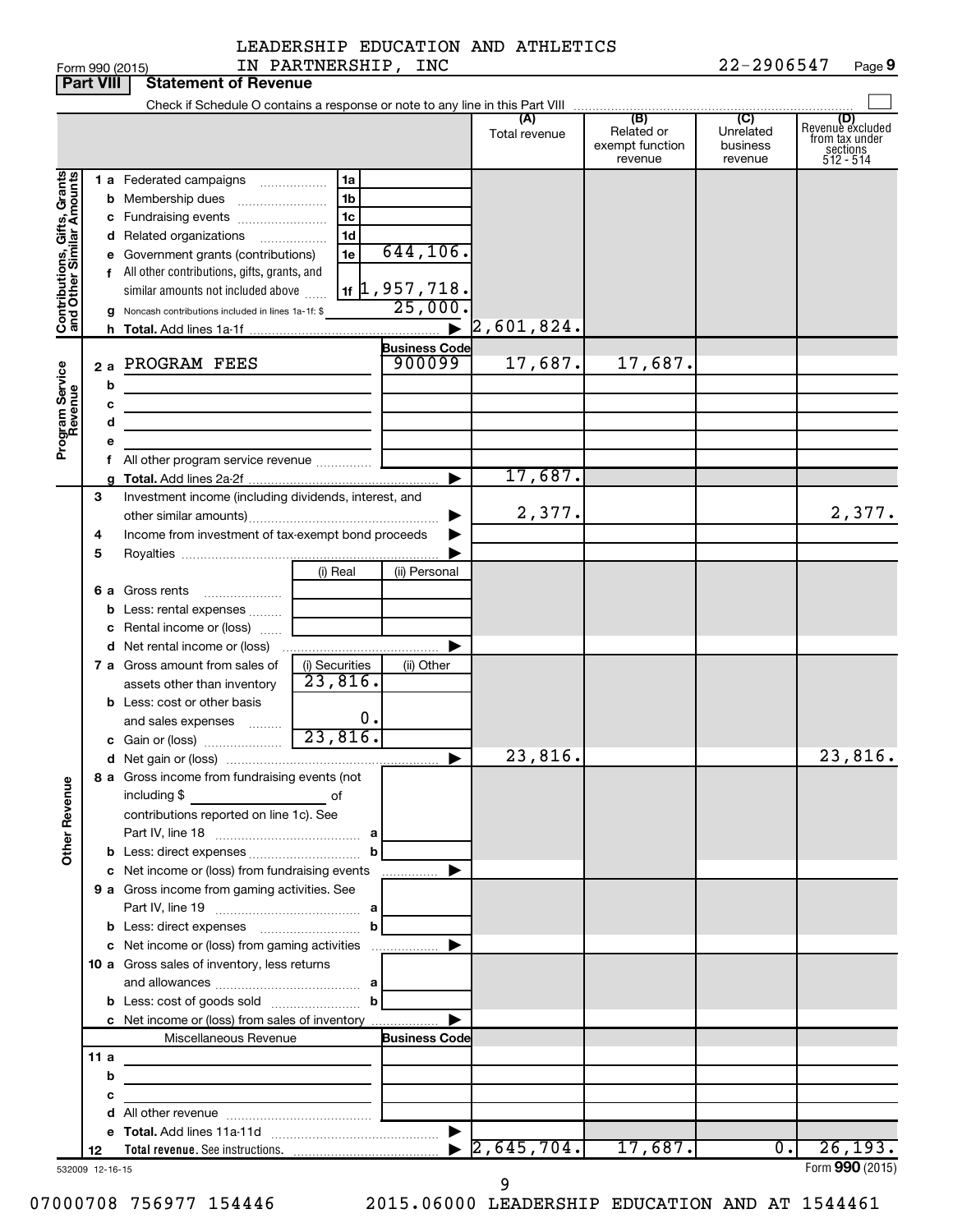# Form 990 (2015) Page IN PARTNERSHIP, INC 22-2906547 LEADERSHIP EDUCATION AND ATHLETICS

22-2906547 Page 10

|              | Part IX Statement of Functional Expenses                                                                                   |                       |                                    |                                           |                                |  |  |  |  |
|--------------|----------------------------------------------------------------------------------------------------------------------------|-----------------------|------------------------------------|-------------------------------------------|--------------------------------|--|--|--|--|
|              | Section 501(c)(3) and 501(c)(4) organizations must complete all columns. All other organizations must complete column (A). |                       |                                    |                                           |                                |  |  |  |  |
|              |                                                                                                                            |                       |                                    |                                           |                                |  |  |  |  |
|              | Do not include amounts reported on lines 6b,<br>7b, 8b, 9b, and 10b of Part VIII.                                          | (A)<br>Total expenses | (B)<br>Program service<br>expenses | (C)<br>Management and<br>general expenses | (D)<br>Fundraising<br>expenses |  |  |  |  |
| 1.           | Grants and other assistance to domestic organizations                                                                      |                       |                                    |                                           |                                |  |  |  |  |
|              | and domestic governments. See Part IV, line 21                                                                             |                       |                                    |                                           |                                |  |  |  |  |
| $\mathbf{2}$ | Grants and other assistance to domestic                                                                                    |                       |                                    |                                           |                                |  |  |  |  |
|              | individuals. See Part IV, line 22                                                                                          |                       |                                    |                                           |                                |  |  |  |  |
| 3            | Grants and other assistance to foreign                                                                                     |                       |                                    |                                           |                                |  |  |  |  |
|              | organizations, foreign governments, and foreign                                                                            |                       |                                    |                                           |                                |  |  |  |  |
|              | individuals. See Part IV, lines 15 and 16                                                                                  |                       |                                    |                                           |                                |  |  |  |  |
| 4            | Benefits paid to or for members                                                                                            |                       |                                    |                                           |                                |  |  |  |  |
| 5            | Compensation of current officers, directors,                                                                               |                       |                                    |                                           |                                |  |  |  |  |
|              | trustees, and key employees                                                                                                |                       |                                    |                                           |                                |  |  |  |  |
| 6            | Compensation not included above, to disqualified                                                                           |                       |                                    |                                           |                                |  |  |  |  |
|              | persons (as defined under section 4958(f)(1)) and                                                                          |                       |                                    |                                           |                                |  |  |  |  |
|              | persons described in section 4958(c)(3)(B)                                                                                 | 1,381,024.            | 1,076,188.                         | 180, 195.                                 | 124,641.                       |  |  |  |  |
| 7<br>8       | Other salaries and wages<br>Pension plan accruals and contributions (include                                               |                       |                                    |                                           |                                |  |  |  |  |
|              | section 401(k) and 403(b) employer contributions)                                                                          |                       |                                    |                                           |                                |  |  |  |  |
| 9            |                                                                                                                            | 38,607.               | 31,480.                            | 784.                                      |                                |  |  |  |  |
| 10           |                                                                                                                            | 131,605.              | 111,972.                           | 9,929.                                    | $\frac{6,343.}{9,704.}$        |  |  |  |  |
| 11           | Fees for services (non-employees):                                                                                         |                       |                                    |                                           |                                |  |  |  |  |
| а            |                                                                                                                            |                       |                                    |                                           |                                |  |  |  |  |
| b            |                                                                                                                            |                       |                                    |                                           |                                |  |  |  |  |
| c            |                                                                                                                            |                       |                                    |                                           |                                |  |  |  |  |
| d            |                                                                                                                            |                       |                                    |                                           |                                |  |  |  |  |
| е            | Professional fundraising services. See Part IV, line 17                                                                    |                       |                                    |                                           |                                |  |  |  |  |
| f            | Investment management fees                                                                                                 | 1,793.                |                                    | 1,793.                                    |                                |  |  |  |  |
| g            | Other. (If line 11g amount exceeds 10% of line 25,                                                                         |                       |                                    |                                           |                                |  |  |  |  |
|              | column (A) amount, list line 11g expenses on Sch O.)                                                                       | 63,055.               | 35,706.                            | 25, 250.                                  | 2,099.                         |  |  |  |  |
| 12           |                                                                                                                            |                       |                                    |                                           |                                |  |  |  |  |
| 13           |                                                                                                                            |                       |                                    |                                           |                                |  |  |  |  |
| 14           |                                                                                                                            |                       |                                    |                                           |                                |  |  |  |  |
| 15           |                                                                                                                            |                       |                                    |                                           |                                |  |  |  |  |
| 16           |                                                                                                                            | 96,528.               | 91,662.                            | 2,780.                                    | 2,086.                         |  |  |  |  |
| 17           | Travel                                                                                                                     | 70,991.               | 70,991.                            |                                           |                                |  |  |  |  |
| 18           | Payments of travel or entertainment expenses                                                                               |                       |                                    |                                           |                                |  |  |  |  |
|              | for any federal, state, or local public officials                                                                          |                       |                                    |                                           |                                |  |  |  |  |
| 19           | Conferences, conventions, and meetings                                                                                     |                       |                                    |                                           |                                |  |  |  |  |
| 20           | Interest                                                                                                                   |                       |                                    |                                           |                                |  |  |  |  |
| 21<br>22     | Depreciation, depletion, and amortization                                                                                  | 37,485.               | 37,485.                            |                                           |                                |  |  |  |  |
| 23           | Insurance                                                                                                                  | 80,520.               | 5,775.                             | 74,745.                                   |                                |  |  |  |  |
| 24           | Other expenses. Itemize expenses not covered                                                                               |                       |                                    |                                           |                                |  |  |  |  |
|              | above. (List miscellaneous expenses in line 24e. If line                                                                   |                       |                                    |                                           |                                |  |  |  |  |
|              | 24e amount exceeds 10% of line 25, column (A)<br>amount, list line 24e expenses on Schedule O.)                            |                       |                                    |                                           |                                |  |  |  |  |
| a            | <b>EDUCATION</b>                                                                                                           | 95,032.               | 95,032.                            |                                           |                                |  |  |  |  |
|              | <b>SUPPLIES</b>                                                                                                            | 51,050.               | 14,911.                            | 15,799.                                   | 20, 340.                       |  |  |  |  |
|              | <b>BANK FEES</b>                                                                                                           | 5,826.                |                                    | 5,826.                                    |                                |  |  |  |  |
|              | <b>MISCELLANEOUS</b>                                                                                                       | 3,890.                | 189.                               | 3,701.                                    |                                |  |  |  |  |
|              | e All other expenses                                                                                                       |                       |                                    |                                           |                                |  |  |  |  |
| 25           | Total functional expenses. Add lines 1 through 24e                                                                         | 2,057,406.            | 1,571,391.                         | 320,802.                                  | 165, 213.                      |  |  |  |  |
| 26           | Joint costs. Complete this line only if the organization                                                                   |                       |                                    |                                           |                                |  |  |  |  |
|              | reported in column (B) joint costs from a combined                                                                         |                       |                                    |                                           |                                |  |  |  |  |
|              | educational campaign and fundraising solicitation.                                                                         |                       |                                    |                                           |                                |  |  |  |  |
|              | Check here<br>if following SOP 98-2 (ASC 958-720)                                                                          |                       |                                    |                                           |                                |  |  |  |  |

532010 12-16-15

07000708 756977 154446 2015.06000 LEADERSHIP EDUCATION AND AT 1544461 10

Form (2015) **990**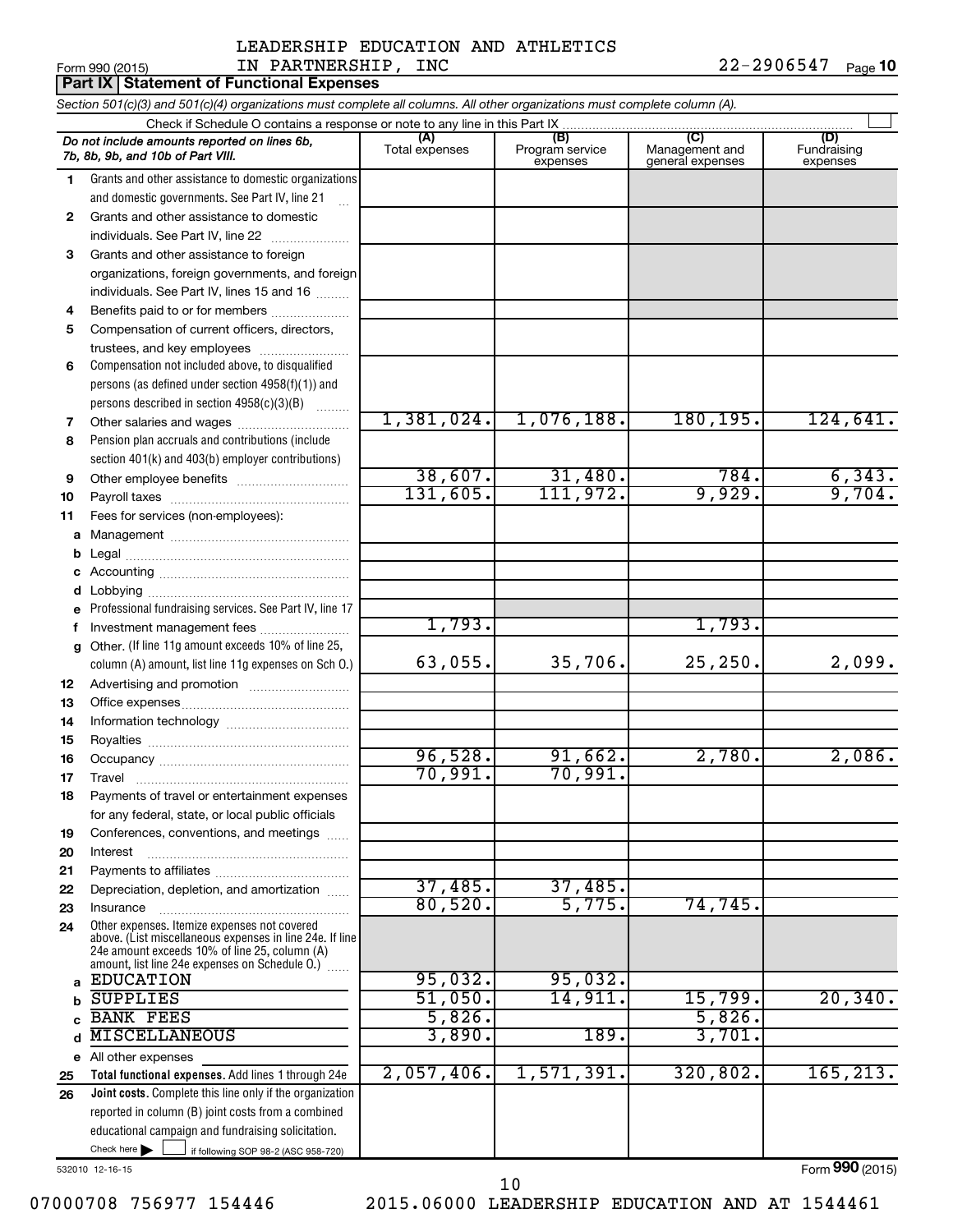| Form 990 (2015) |  |
|-----------------|--|
|-----------------|--|

# LEADERSHIP EDUCATION AND ATHLETICS

22-2906547 Page 11

Form 990 (2015)  $IN$  PARTNERSHIP, INC  $22-2906547$  Page **Part X Balance Sheet**

|                      |    |                                                                                                                                                                               |                                                                                   |          | (A)<br>Beginning of year |                 | (B)<br>End of year |
|----------------------|----|-------------------------------------------------------------------------------------------------------------------------------------------------------------------------------|-----------------------------------------------------------------------------------|----------|--------------------------|-----------------|--------------------|
|                      | 1  |                                                                                                                                                                               |                                                                                   |          | 105,895.                 | $\mathbf{1}$    | 407, 452.          |
|                      | 2  |                                                                                                                                                                               |                                                                                   |          | 749, 214.                | $\overline{2}$  | 549,796.           |
|                      | 3  |                                                                                                                                                                               |                                                                                   | 234,895. | $\mathbf{3}$             | 656,416.        |                    |
|                      | 4  |                                                                                                                                                                               |                                                                                   | 4        |                          |                 |                    |
|                      | 5  | Loans and other receivables from current and former officers, directors,                                                                                                      |                                                                                   |          |                          |                 |                    |
|                      |    | trustees, key employees, and highest compensated employees. Complete                                                                                                          |                                                                                   |          |                          |                 |                    |
|                      |    |                                                                                                                                                                               |                                                                                   |          |                          | 5               |                    |
|                      | 6  | Loans and other receivables from other disqualified persons (as defined under                                                                                                 |                                                                                   |          |                          |                 |                    |
|                      |    |                                                                                                                                                                               | section 4958(f)(1)), persons described in section 4958(c)(3)(B), and contributing |          |                          |                 |                    |
|                      |    | employers and sponsoring organizations of section 501(c)(9) voluntary                                                                                                         |                                                                                   |          |                          |                 |                    |
|                      |    | employees' beneficiary organizations (see instr). Complete Part II of Sch L                                                                                                   |                                                                                   |          |                          | 6               |                    |
| Assets               | 7  |                                                                                                                                                                               |                                                                                   |          |                          | $\overline{7}$  |                    |
|                      | 8  |                                                                                                                                                                               |                                                                                   |          |                          | 8               |                    |
|                      | 9  | Prepaid expenses and deferred charges                                                                                                                                         |                                                                                   |          | 32, 392.                 | 9               | 37,249.            |
|                      |    | <b>10a</b> Land, buildings, and equipment: cost or other                                                                                                                      |                                                                                   |          |                          |                 |                    |
|                      |    | basis. Complete Part VI of Schedule D  10a                                                                                                                                    |                                                                                   | 871,047. |                          |                 |                    |
|                      | b  |                                                                                                                                                                               | 10 <sub>b</sub>                                                                   | 536,529. | 299,057.                 | 10 <sub>c</sub> | 334,518.           |
|                      | 11 |                                                                                                                                                                               |                                                                                   |          |                          | 11              |                    |
|                      | 12 |                                                                                                                                                                               |                                                                                   | 144,420. | 12                       | 142,950.        |                    |
|                      | 13 |                                                                                                                                                                               |                                                                                   | 13       |                          |                 |                    |
|                      | 14 |                                                                                                                                                                               |                                                                                   |          | 14                       |                 |                    |
|                      | 15 |                                                                                                                                                                               |                                                                                   |          |                          | 15              |                    |
|                      | 16 |                                                                                                                                                                               |                                                                                   |          | 1,565,873.               | 16              | 2,128,381.         |
|                      | 17 |                                                                                                                                                                               |                                                                                   |          | 37,696.                  | 17              | 30,830.            |
|                      | 18 |                                                                                                                                                                               |                                                                                   | 18       |                          |                 |                    |
|                      | 19 |                                                                                                                                                                               |                                                                                   |          |                          | 19              |                    |
|                      | 20 |                                                                                                                                                                               |                                                                                   |          |                          | 20              |                    |
|                      | 21 | Escrow or custodial account liability. Complete Part IV of Schedule D                                                                                                         |                                                                                   |          |                          | 21              |                    |
|                      | 22 | Loans and other payables to current and former officers, directors, trustees,                                                                                                 |                                                                                   |          |                          |                 |                    |
|                      |    | key employees, highest compensated employees, and disqualified persons.                                                                                                       |                                                                                   |          |                          |                 |                    |
| Liabilities          |    |                                                                                                                                                                               |                                                                                   |          |                          | 22              |                    |
|                      | 23 | Secured mortgages and notes payable to unrelated third parties                                                                                                                |                                                                                   |          |                          | 23              |                    |
|                      | 24 |                                                                                                                                                                               |                                                                                   |          |                          | 24              |                    |
|                      | 25 | Other liabilities (including federal income tax, payables to related third                                                                                                    |                                                                                   |          |                          |                 |                    |
|                      |    | parties, and other liabilities not included on lines 17-24). Complete Part X of                                                                                               |                                                                                   |          |                          |                 |                    |
|                      |    | Schedule D                                                                                                                                                                    |                                                                                   |          | 37,696.                  | 25              | 30,830.            |
|                      | 26 |                                                                                                                                                                               |                                                                                   |          |                          | 26              |                    |
|                      |    | Organizations that follow SFAS 117 (ASC 958), check here $\blacktriangleright \begin{array}{c} \perp X \end{array}$ and<br>complete lines 27 through 29, and lines 33 and 34. |                                                                                   |          |                          |                 |                    |
|                      | 27 |                                                                                                                                                                               |                                                                                   |          | 1,107,684.               | 27              | 1,313,152.         |
|                      | 28 |                                                                                                                                                                               |                                                                                   |          | 340, 267.                | 28              | 704, 173.          |
|                      | 29 | Permanently restricted net assets                                                                                                                                             |                                                                                   |          | 80, 226.                 | 29              | 80, 226.           |
| <b>Fund Balances</b> |    | Organizations that do not follow SFAS 117 (ASC 958), check here $\blacktriangleright$                                                                                         |                                                                                   |          |                          |                 |                    |
|                      |    | and complete lines 30 through 34.                                                                                                                                             |                                                                                   |          |                          |                 |                    |
| Net Assets or        | 30 |                                                                                                                                                                               |                                                                                   |          |                          | 30              |                    |
|                      | 31 | Paid-in or capital surplus, or land, building, or equipment fund                                                                                                              |                                                                                   |          |                          | 31              |                    |
|                      | 32 | Retained earnings, endowment, accumulated income, or other funds                                                                                                              |                                                                                   |          |                          | 32              |                    |
|                      | 33 |                                                                                                                                                                               |                                                                                   |          | 1,528,177.               | 33              | 2,097,551.         |
|                      | 34 |                                                                                                                                                                               |                                                                                   |          | 1,565,873.               | 34              | 2,128,381.         |
|                      |    |                                                                                                                                                                               |                                                                                   |          |                          |                 |                    |

Form (2015) **990**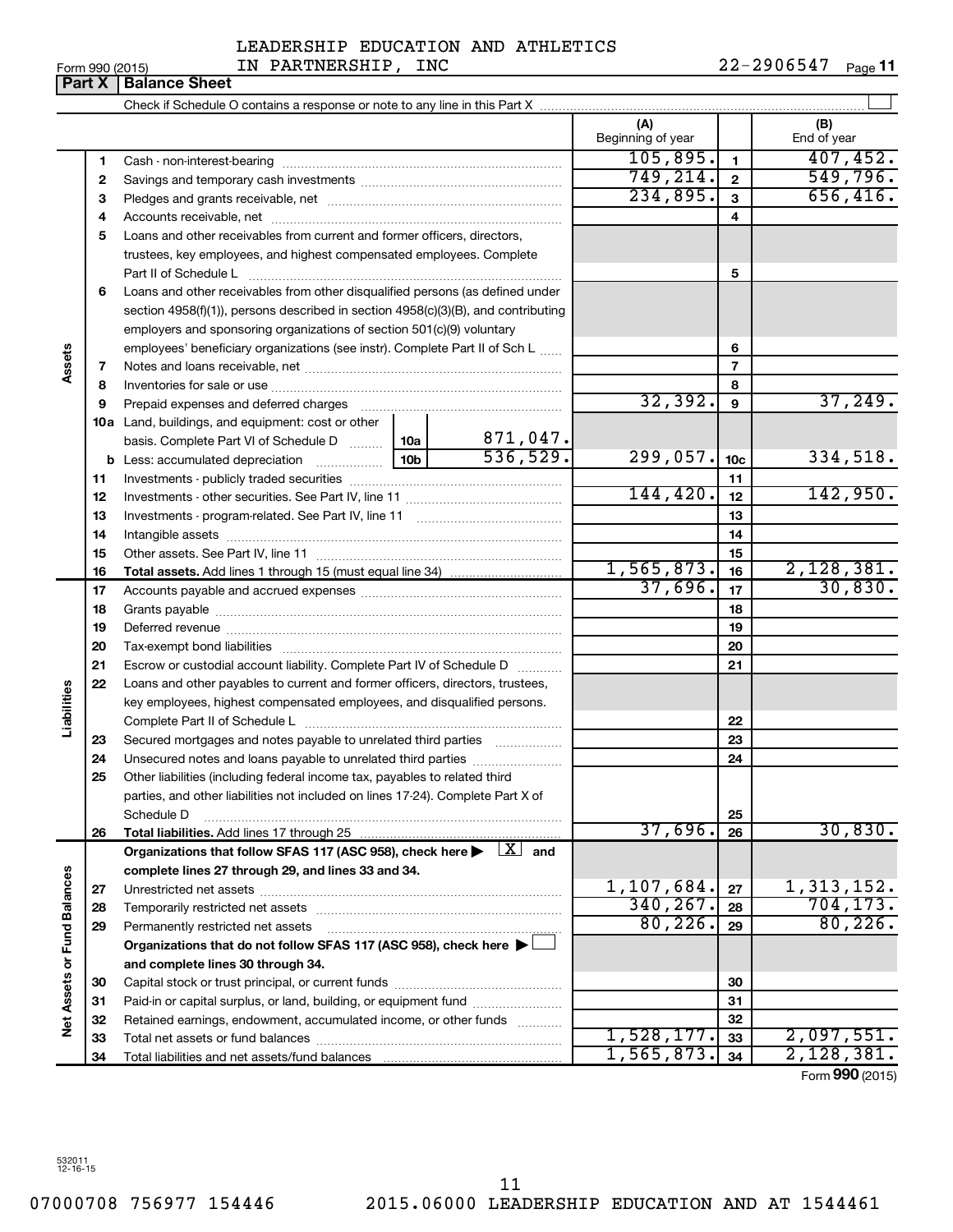| LEADERSHIP EDUCATION AND ATHLETICS |  |  |
|------------------------------------|--|--|
|                                    |  |  |

|    | IN PARTNERSHIP, INC<br>Form 990 (2015)                                                                                               |                         | 22-2906547     |            | Page 12             |
|----|--------------------------------------------------------------------------------------------------------------------------------------|-------------------------|----------------|------------|---------------------|
|    | Part XI Reconciliation of Net Assets                                                                                                 |                         |                |            |                     |
|    |                                                                                                                                      |                         |                |            |                     |
|    |                                                                                                                                      |                         |                |            |                     |
| 1  |                                                                                                                                      | $\mathbf{1}$            | 2,645,704.     |            |                     |
| 2  |                                                                                                                                      | $\overline{2}$          | 2,057,406.     |            |                     |
| З  | Revenue less expenses. Subtract line 2 from line 1                                                                                   | 3                       |                |            | 588, 298.           |
| 4  |                                                                                                                                      | $\overline{\mathbf{4}}$ | 1,528,177.     |            |                     |
| 5  |                                                                                                                                      | 5                       |                |            | $-18,924.$          |
| 6  | Donated services and use of facilities                                                                                               | 6                       |                |            |                     |
| 7  | Investment expenses                                                                                                                  | $\overline{7}$          |                |            |                     |
| 8  | Prior period adjustments                                                                                                             | 8                       |                |            |                     |
| 9  |                                                                                                                                      | $\mathbf{Q}$            |                |            | $\overline{0}$ .    |
| 10 | Net assets or fund balances at end of year. Combine lines 3 through 9 (must equal Part X, line 33,                                   |                         |                |            |                     |
|    | column (B))                                                                                                                          | 10                      | 2,097,551.     |            |                     |
|    | Part XII Financial Statements and Reporting                                                                                          |                         |                |            |                     |
|    |                                                                                                                                      |                         |                |            | $\lfloor x \rfloor$ |
|    |                                                                                                                                      |                         |                | <b>Yes</b> | <b>No</b>           |
| 1  | Accounting method used to prepare the Form 990: $\Box$ Cash $\Box X$ Accrual<br>$\Box$ Other                                         |                         |                |            |                     |
|    | If the organization changed its method of accounting from a prior year or checked "Other," explain in Schedule O.                    |                         |                |            |                     |
|    |                                                                                                                                      |                         | 2a             |            | x                   |
|    | If "Yes," check a box below to indicate whether the financial statements for the year were compiled or reviewed on a                 |                         |                |            |                     |
|    | separate basis, consolidated basis, or both:                                                                                         |                         |                |            |                     |
|    | Separate basis<br>Both consolidated and separate basis<br>Consolidated basis                                                         |                         |                |            |                     |
|    |                                                                                                                                      |                         | 2 <sub>b</sub> | х          |                     |
|    | If "Yes," check a box below to indicate whether the financial statements for the year were audited on a separate basis,              |                         |                |            |                     |
|    | consolidated basis, or both:                                                                                                         |                         |                |            |                     |
|    | $ \mathbf{X} $ Separate basis<br>Consolidated basis<br>Both consolidated and separate basis                                          |                         |                |            |                     |
|    | c If "Yes" to line 2a or 2b, does the organization have a committee that assumes responsibility for oversight of the audit,          |                         |                |            |                     |
|    | review, or compilation of its financial statements and selection of an independent accountant?                                       |                         | 2c             | х          |                     |
|    | If the organization changed either its oversight process or selection process during the tax year, explain in Schedule O.            |                         |                |            |                     |
|    | 3a As a result of a federal award, was the organization required to undergo an audit or audits as set forth in the Single Audit      |                         |                |            |                     |
|    |                                                                                                                                      |                         | За             |            | X                   |
|    | <b>b</b> If "Yes," did the organization undergo the required audit or audits? If the organization did not undergo the required audit |                         |                |            |                     |
|    |                                                                                                                                      |                         | Зb             |            |                     |

Form (2015) **990**

532012 12-16-15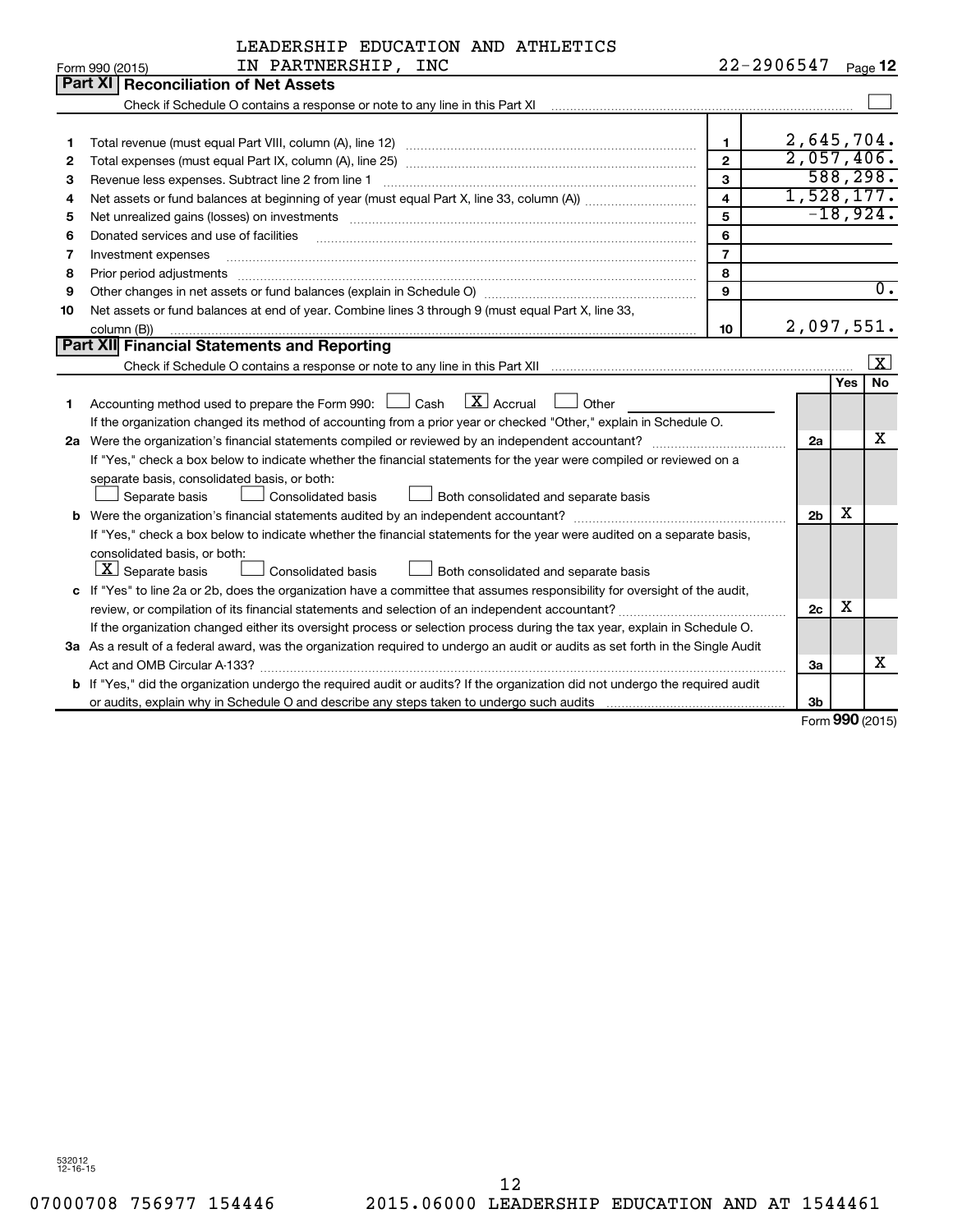| <b>SCHEDULE A</b> |                                                                                                                                                                                                |                                                                                                                                                                            |                                                                        |                                                                                                                                            |     |                                            |                               |  | OMB No. 1545-0047                                                                                                                             |
|-------------------|------------------------------------------------------------------------------------------------------------------------------------------------------------------------------------------------|----------------------------------------------------------------------------------------------------------------------------------------------------------------------------|------------------------------------------------------------------------|--------------------------------------------------------------------------------------------------------------------------------------------|-----|--------------------------------------------|-------------------------------|--|-----------------------------------------------------------------------------------------------------------------------------------------------|
|                   | (Form 990 or 990-EZ)                                                                                                                                                                           |                                                                                                                                                                            |                                                                        | <b>Public Charity Status and Public Support</b>                                                                                            |     |                                            |                               |  |                                                                                                                                               |
|                   |                                                                                                                                                                                                |                                                                                                                                                                            |                                                                        | Complete if the organization is a section 501(c)(3) organization or a section<br>4947(a)(1) nonexempt charitable trust.                    |     |                                            |                               |  |                                                                                                                                               |
|                   | Department of the Treasury                                                                                                                                                                     |                                                                                                                                                                            |                                                                        | Attach to Form 990 or Form 990-EZ.                                                                                                         |     |                                            |                               |  | <b>Open to Public</b>                                                                                                                         |
|                   | Internal Revenue Service                                                                                                                                                                       |                                                                                                                                                                            |                                                                        | Information about Schedule A (Form 990 or 990-EZ) and its instructions is at WWW.irs.gov/form990.                                          |     |                                            |                               |  | Inspection                                                                                                                                    |
|                   | Name of the organization                                                                                                                                                                       |                                                                                                                                                                            |                                                                        | LEADERSHIP EDUCATION AND ATHLETICS                                                                                                         |     |                                            |                               |  | <b>Employer identification number</b>                                                                                                         |
| Part I            |                                                                                                                                                                                                |                                                                                                                                                                            | IN PARTNERSHIP, INC                                                    | Reason for Public Charity Status (All organizations must complete this part.) See instructions.                                            |     |                                            |                               |  | 22-2906547                                                                                                                                    |
|                   |                                                                                                                                                                                                |                                                                                                                                                                            |                                                                        |                                                                                                                                            |     |                                            |                               |  |                                                                                                                                               |
|                   |                                                                                                                                                                                                |                                                                                                                                                                            |                                                                        | The organization is not a private foundation because it is: (For lines 1 through 11, check only one box.)                                  |     |                                            |                               |  |                                                                                                                                               |
| 1                 |                                                                                                                                                                                                |                                                                                                                                                                            |                                                                        | A church, convention of churches, or association of churches described in section 170(b)(1)(A)(i).                                         |     |                                            |                               |  |                                                                                                                                               |
| 2<br>3            | A school described in section 170(b)(1)(A)(ii). (Attach Schedule E (Form 990 or 990-EZ).)<br>A hospital or a cooperative hospital service organization described in section 170(b)(1)(A)(iii). |                                                                                                                                                                            |                                                                        |                                                                                                                                            |     |                                            |                               |  |                                                                                                                                               |
| 4                 |                                                                                                                                                                                                |                                                                                                                                                                            |                                                                        | A medical research organization operated in conjunction with a hospital described in section 170(b)(1)(A)(iii). Enter the hospital's name, |     |                                            |                               |  |                                                                                                                                               |
|                   | city, and state:                                                                                                                                                                               |                                                                                                                                                                            |                                                                        |                                                                                                                                            |     |                                            |                               |  |                                                                                                                                               |
| 5                 |                                                                                                                                                                                                |                                                                                                                                                                            |                                                                        |                                                                                                                                            |     |                                            |                               |  |                                                                                                                                               |
|                   |                                                                                                                                                                                                | An organization operated for the benefit of a college or university owned or operated by a governmental unit described in<br>section 170(b)(1)(A)(iv). (Complete Part II.) |                                                                        |                                                                                                                                            |     |                                            |                               |  |                                                                                                                                               |
| 6                 |                                                                                                                                                                                                |                                                                                                                                                                            |                                                                        | A federal, state, or local government or governmental unit described in section $170(b)(1)(A)(v)$ .                                        |     |                                            |                               |  |                                                                                                                                               |
| $\overline{7}$    | $\mathbf{X}$                                                                                                                                                                                   |                                                                                                                                                                            |                                                                        | An organization that normally receives a substantial part of its support from a governmental unit or from the general public described in  |     |                                            |                               |  |                                                                                                                                               |
|                   |                                                                                                                                                                                                |                                                                                                                                                                            | section 170(b)(1)(A)(vi). (Complete Part II.)                          |                                                                                                                                            |     |                                            |                               |  |                                                                                                                                               |
| 8                 |                                                                                                                                                                                                |                                                                                                                                                                            |                                                                        | A community trust described in section 170(b)(1)(A)(vi). (Complete Part II.)                                                               |     |                                            |                               |  |                                                                                                                                               |
| 9                 |                                                                                                                                                                                                |                                                                                                                                                                            |                                                                        | An organization that normally receives: (1) more than 33 1/3% of its support from contributions, membership fees, and gross receipts from  |     |                                            |                               |  |                                                                                                                                               |
|                   |                                                                                                                                                                                                |                                                                                                                                                                            |                                                                        |                                                                                                                                            |     |                                            |                               |  | activities related to its exempt functions - subject to certain exceptions, and (2) no more than 33 1/3% of its support from gross investment |
|                   |                                                                                                                                                                                                |                                                                                                                                                                            |                                                                        | income and unrelated business taxable income (less section 511 tax) from businesses acquired by the organization after June 30, 1975.      |     |                                            |                               |  |                                                                                                                                               |
|                   |                                                                                                                                                                                                |                                                                                                                                                                            | See section 509(a)(2). (Complete Part III.)                            |                                                                                                                                            |     |                                            |                               |  |                                                                                                                                               |
| 10                |                                                                                                                                                                                                |                                                                                                                                                                            |                                                                        | An organization organized and operated exclusively to test for public safety. See section 509(a)(4).                                       |     |                                            |                               |  |                                                                                                                                               |
| 11                |                                                                                                                                                                                                |                                                                                                                                                                            |                                                                        | An organization organized and operated exclusively for the benefit of, to perform the functions of, or to carry out the purposes of one or |     |                                            |                               |  |                                                                                                                                               |
|                   |                                                                                                                                                                                                |                                                                                                                                                                            |                                                                        | more publicly supported organizations described in section 509(a)(1) or section 509(a)(2). See section 509(a)(3). Check the box in         |     |                                            |                               |  |                                                                                                                                               |
|                   |                                                                                                                                                                                                |                                                                                                                                                                            |                                                                        | lines 11a through 11d that describes the type of supporting organization and complete lines 11e, 11f, and 11g.                             |     |                                            |                               |  |                                                                                                                                               |
| a                 |                                                                                                                                                                                                |                                                                                                                                                                            |                                                                        | Type I. A supporting organization operated, supervised, or controlled by its supported organization(s), typically by giving                |     |                                            |                               |  |                                                                                                                                               |
|                   |                                                                                                                                                                                                |                                                                                                                                                                            |                                                                        | the supported organization(s) the power to regularly appoint or elect a majority of the directors or trustees of the supporting            |     |                                            |                               |  |                                                                                                                                               |
|                   |                                                                                                                                                                                                |                                                                                                                                                                            | organization. You must complete Part IV, Sections A and B.             |                                                                                                                                            |     |                                            |                               |  |                                                                                                                                               |
| b                 |                                                                                                                                                                                                |                                                                                                                                                                            |                                                                        | Type II. A supporting organization supervised or controlled in connection with its supported organization(s), by having                    |     |                                            |                               |  |                                                                                                                                               |
|                   |                                                                                                                                                                                                |                                                                                                                                                                            | organization(s). You must complete Part IV, Sections A and C.          | control or management of the supporting organization vested in the same persons that control or manage the supported                       |     |                                            |                               |  |                                                                                                                                               |
| c                 |                                                                                                                                                                                                |                                                                                                                                                                            |                                                                        | Type III functionally integrated. A supporting organization operated in connection with, and functionally integrated with,                 |     |                                            |                               |  |                                                                                                                                               |
|                   |                                                                                                                                                                                                |                                                                                                                                                                            |                                                                        | its supported organization(s) (see instructions). You must complete Part IV, Sections A, D, and E.                                         |     |                                            |                               |  |                                                                                                                                               |
| d                 |                                                                                                                                                                                                |                                                                                                                                                                            |                                                                        | Type III non-functionally integrated. A supporting organization operated in connection with its supported organization(s)                  |     |                                            |                               |  |                                                                                                                                               |
|                   |                                                                                                                                                                                                |                                                                                                                                                                            |                                                                        | that is not functionally integrated. The organization generally must satisfy a distribution requirement and an attentiveness               |     |                                            |                               |  |                                                                                                                                               |
|                   |                                                                                                                                                                                                |                                                                                                                                                                            |                                                                        | requirement (see instructions). You must complete Part IV, Sections A and D, and Part V.                                                   |     |                                            |                               |  |                                                                                                                                               |
| е                 |                                                                                                                                                                                                |                                                                                                                                                                            |                                                                        | Check this box if the organization received a written determination from the IRS that it is a Type I, Type II, Type III                    |     |                                            |                               |  |                                                                                                                                               |
|                   |                                                                                                                                                                                                |                                                                                                                                                                            |                                                                        | functionally integrated, or Type III non-functionally integrated supporting organization.                                                  |     |                                            |                               |  |                                                                                                                                               |
|                   | f Enter the number of supported organizations                                                                                                                                                  |                                                                                                                                                                            |                                                                        |                                                                                                                                            |     |                                            |                               |  |                                                                                                                                               |
|                   |                                                                                                                                                                                                |                                                                                                                                                                            | Provide the following information about the supported organization(s). |                                                                                                                                            |     |                                            |                               |  |                                                                                                                                               |
|                   | (i) Name of supported                                                                                                                                                                          |                                                                                                                                                                            | (ii) EIN                                                               | (iii) Type of organization                                                                                                                 |     | (iv) Is the organization<br>listed in your | (v) Amount of monetary        |  | (vi) Amount of                                                                                                                                |
|                   | organization                                                                                                                                                                                   |                                                                                                                                                                            |                                                                        | (described on lines 1-9<br>above (see instructions))                                                                                       |     | governing document?                        | support (see<br>instructions) |  | other support (see<br>instructions)                                                                                                           |
|                   |                                                                                                                                                                                                |                                                                                                                                                                            |                                                                        |                                                                                                                                            | Yes | No                                         |                               |  |                                                                                                                                               |
|                   |                                                                                                                                                                                                |                                                                                                                                                                            |                                                                        |                                                                                                                                            |     |                                            |                               |  |                                                                                                                                               |
|                   |                                                                                                                                                                                                |                                                                                                                                                                            |                                                                        |                                                                                                                                            |     |                                            |                               |  |                                                                                                                                               |
|                   |                                                                                                                                                                                                |                                                                                                                                                                            |                                                                        |                                                                                                                                            |     |                                            |                               |  |                                                                                                                                               |
|                   |                                                                                                                                                                                                |                                                                                                                                                                            |                                                                        |                                                                                                                                            |     |                                            |                               |  |                                                                                                                                               |
|                   |                                                                                                                                                                                                |                                                                                                                                                                            |                                                                        |                                                                                                                                            |     |                                            |                               |  |                                                                                                                                               |
|                   |                                                                                                                                                                                                |                                                                                                                                                                            |                                                                        |                                                                                                                                            |     |                                            |                               |  |                                                                                                                                               |
|                   |                                                                                                                                                                                                |                                                                                                                                                                            |                                                                        |                                                                                                                                            |     |                                            |                               |  |                                                                                                                                               |
|                   |                                                                                                                                                                                                |                                                                                                                                                                            |                                                                        |                                                                                                                                            |     |                                            |                               |  |                                                                                                                                               |
|                   |                                                                                                                                                                                                |                                                                                                                                                                            |                                                                        |                                                                                                                                            |     |                                            |                               |  |                                                                                                                                               |
|                   |                                                                                                                                                                                                |                                                                                                                                                                            |                                                                        |                                                                                                                                            |     |                                            |                               |  |                                                                                                                                               |
| Total             |                                                                                                                                                                                                |                                                                                                                                                                            |                                                                        |                                                                                                                                            |     |                                            |                               |  |                                                                                                                                               |
|                   |                                                                                                                                                                                                |                                                                                                                                                                            | LHA For Paperwork Reduction Act Notice, see the Instructions for       |                                                                                                                                            |     |                                            |                               |  | Schedule A (Form 990 or 990-EZ) 2015                                                                                                          |
|                   | Form 990 or 990-EZ. 532021 09-23-15                                                                                                                                                            |                                                                                                                                                                            |                                                                        |                                                                                                                                            |     |                                            |                               |  |                                                                                                                                               |

07000708 756977 154446 2015.06000 LEADERSHIP EDUCATION AND AT 1544461 13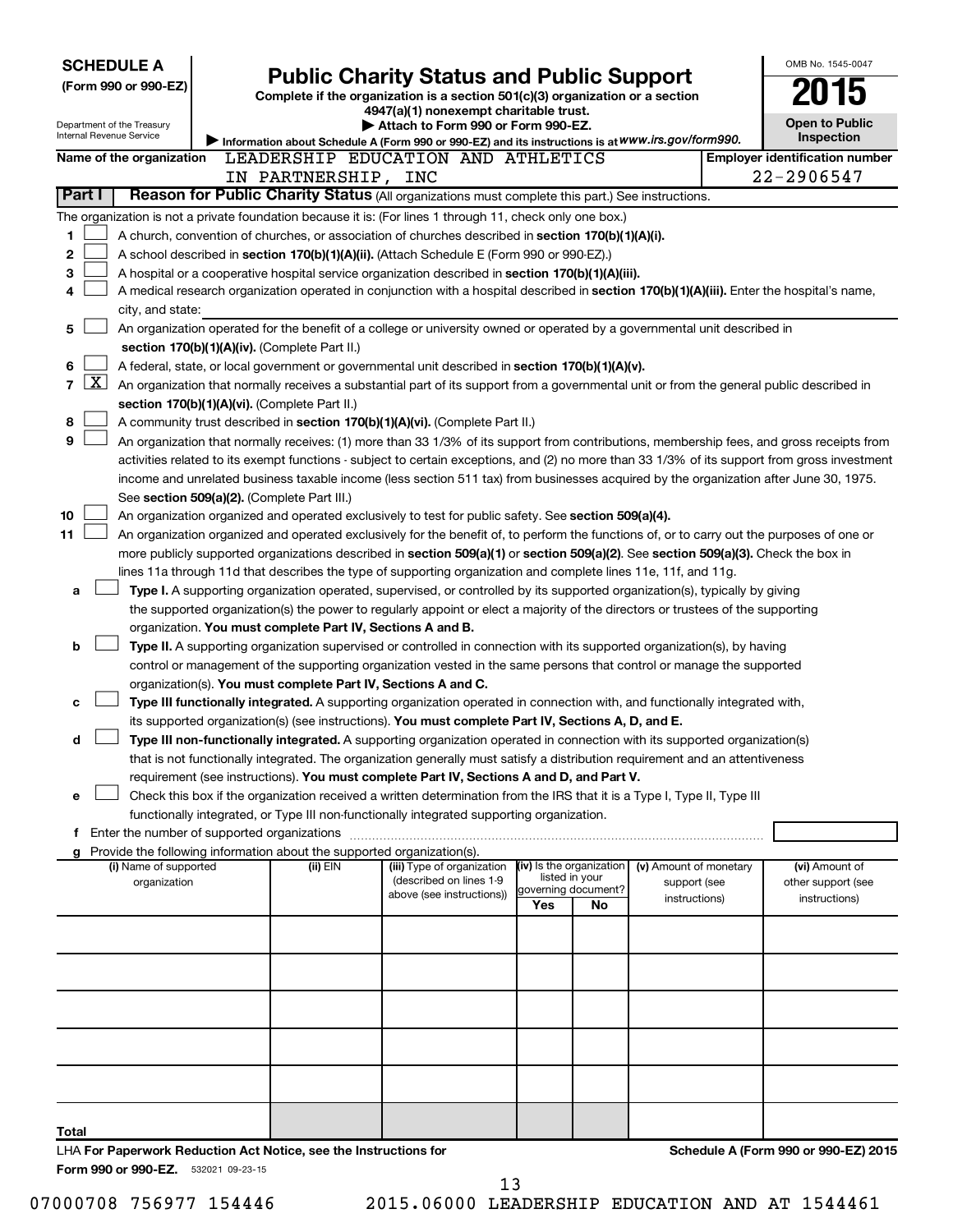# Schedule A (Form 990 or 990-EZ) 2015 Page IN PARTNERSHIP, INC 22-2906547 LEADERSHIP EDUCATION AND ATHLETICS

22-2906547 Page 2

(Complete only if you checked the box on line 5, 7, or 8 of Part I or if the organization failed to qualify under Part III. If the organization **Part II Support Schedule for Organizations Described in Sections 170(b)(1)(A)(iv) and 170(b)(1)(A)(vi)**

fails to qualify under the tests listed below, please complete Part III.)

|     | <b>Section A. Public Support</b>                                                                                                                                                                                              |          |          |            |            |                                      |               |  |  |
|-----|-------------------------------------------------------------------------------------------------------------------------------------------------------------------------------------------------------------------------------|----------|----------|------------|------------|--------------------------------------|---------------|--|--|
|     | Calendar year (or fiscal year beginning in)                                                                                                                                                                                   | (a) 2011 | (b) 2012 | $(c)$ 2013 | $(d)$ 2014 | (e) 2015                             | (f) Total     |  |  |
|     | 1 Gifts, grants, contributions, and                                                                                                                                                                                           |          |          |            |            |                                      |               |  |  |
|     | membership fees received. (Do not                                                                                                                                                                                             |          |          |            |            |                                      |               |  |  |
|     | include any "unusual grants.")                                                                                                                                                                                                | 1773686. | 1649606. | 1659655.   | 1938387.   | 2601828.                             | 9623162.      |  |  |
|     | 2 Tax revenues levied for the organ-                                                                                                                                                                                          |          |          |            |            |                                      |               |  |  |
|     | ization's benefit and either paid to                                                                                                                                                                                          |          |          |            |            |                                      |               |  |  |
|     | or expended on its behalf                                                                                                                                                                                                     |          |          |            |            |                                      |               |  |  |
|     | 3 The value of services or facilities                                                                                                                                                                                         |          |          |            |            |                                      |               |  |  |
|     | furnished by a governmental unit to                                                                                                                                                                                           |          |          |            |            |                                      |               |  |  |
|     | the organization without charge                                                                                                                                                                                               |          |          |            |            |                                      |               |  |  |
|     | 4 Total. Add lines 1 through 3                                                                                                                                                                                                | 1773686. | 1649606. | 1659655.   | 1938387.   | 2601828.                             | 9623162.      |  |  |
| 5.  | The portion of total contributions                                                                                                                                                                                            |          |          |            |            |                                      |               |  |  |
|     | by each person (other than a                                                                                                                                                                                                  |          |          |            |            |                                      |               |  |  |
|     | governmental unit or publicly                                                                                                                                                                                                 |          |          |            |            |                                      |               |  |  |
|     | supported organization) included                                                                                                                                                                                              |          |          |            |            |                                      |               |  |  |
|     | on line 1 that exceeds 2% of the                                                                                                                                                                                              |          |          |            |            |                                      |               |  |  |
|     | amount shown on line 11,                                                                                                                                                                                                      |          |          |            |            |                                      |               |  |  |
|     | column (f)                                                                                                                                                                                                                    |          |          |            |            |                                      |               |  |  |
|     | 6 Public support. Subtract line 5 from line 4.                                                                                                                                                                                |          |          |            |            |                                      | 9623162.      |  |  |
|     | <b>Section B. Total Support</b>                                                                                                                                                                                               |          |          |            |            |                                      |               |  |  |
|     | Calendar year (or fiscal year beginning in)                                                                                                                                                                                   | (a) 2011 | (b) 2012 | $(c)$ 2013 | $(d)$ 2014 | (e) 2015                             | (f) Total     |  |  |
|     | <b>7</b> Amounts from line 4                                                                                                                                                                                                  | 1773686. | 1649606. | 1659655    | 1938387    | $\overline{2601828}$                 | 9623162.      |  |  |
|     | 8 Gross income from interest,                                                                                                                                                                                                 |          |          |            |            |                                      |               |  |  |
|     | dividends, payments received on                                                                                                                                                                                               |          |          |            |            |                                      |               |  |  |
|     | securities loans, rents, royalties                                                                                                                                                                                            |          |          |            |            |                                      |               |  |  |
|     | and income from similar sources                                                                                                                                                                                               | 7,471.   | 7,317.   | 12, 199.   | 5,055.     | 1,532.                               | 33,574.       |  |  |
|     | <b>9</b> Net income from unrelated business                                                                                                                                                                                   |          |          |            |            |                                      |               |  |  |
|     | activities, whether or not the                                                                                                                                                                                                |          |          |            |            |                                      |               |  |  |
|     | business is regularly carried on                                                                                                                                                                                              |          |          |            |            |                                      |               |  |  |
|     | 10 Other income. Do not include gain                                                                                                                                                                                          |          |          |            |            |                                      |               |  |  |
|     | or loss from the sale of capital                                                                                                                                                                                              |          |          |            |            |                                      |               |  |  |
|     | assets (Explain in Part VI.)                                                                                                                                                                                                  |          |          |            |            |                                      |               |  |  |
|     | 11 Total support. Add lines 7 through 10                                                                                                                                                                                      |          |          |            |            |                                      | 9656736.      |  |  |
|     | <b>12</b> Gross receipts from related activities, etc. (see instructions)                                                                                                                                                     |          |          |            |            | 12                                   |               |  |  |
|     | 13 First five years. If the Form 990 is for the organization's first, second, third, fourth, or fifth tax year as a section 501(c)(3)                                                                                         |          |          |            |            |                                      |               |  |  |
|     | organization, check this box and stop here                                                                                                                                                                                    |          |          |            |            |                                      |               |  |  |
|     | <b>Section C. Computation of Public Support Percentage</b>                                                                                                                                                                    |          |          |            |            |                                      |               |  |  |
|     |                                                                                                                                                                                                                               |          |          |            |            | 14                                   | 99.65<br>%    |  |  |
|     |                                                                                                                                                                                                                               |          |          |            |            | 15                                   | 99.48<br>$\%$ |  |  |
|     | 16a 33 1/3% support test - 2015. If the organization did not check the box on line 13, and line 14 is 33 1/3% or more, check this box and                                                                                     |          |          |            |            |                                      |               |  |  |
|     | stop here. The organization qualifies as a publicly supported organization manufaction manufacture or the organization manufacture or the state of the state of the state of the state of the state of the state of the state |          |          |            |            |                                      | $\mathbf{X}$  |  |  |
|     | b 33 1/3% support test - 2014. If the organization did not check a box on line 13 or 16a, and line 15 is 33 1/3% or more, check this box                                                                                      |          |          |            |            |                                      |               |  |  |
|     |                                                                                                                                                                                                                               |          |          |            |            |                                      |               |  |  |
|     | 17a 10% -facts-and-circumstances test - 2015. If the organization did not check a box on line 13, 16a, or 16b, and line 14 is 10% or more,                                                                                    |          |          |            |            |                                      |               |  |  |
|     | and if the organization meets the "facts-and-circumstances" test, check this box and stop here. Explain in Part VI how the organization                                                                                       |          |          |            |            |                                      |               |  |  |
|     |                                                                                                                                                                                                                               |          |          |            |            |                                      |               |  |  |
|     | <b>b 10%</b> -facts-and-circumstances test - 2014. If the organization did not check a box on line 13, 16a, 16b, or 17a, and line 15 is 10% or                                                                                |          |          |            |            |                                      |               |  |  |
|     | more, and if the organization meets the "facts-and-circumstances" test, check this box and stop here. Explain in Part VI how the                                                                                              |          |          |            |            |                                      |               |  |  |
|     | organization meets the "facts-and-circumstances" test. The organization qualifies as a publicly supported organization                                                                                                        |          |          |            |            |                                      |               |  |  |
| 18. | Private foundation. If the organization did not check a box on line 13, 16a, 16b, 17a, or 17b, check this box and see instructions                                                                                            |          |          |            |            |                                      |               |  |  |
|     |                                                                                                                                                                                                                               |          |          |            |            | Schedule A (Form 990 or 990-EZ) 2015 |               |  |  |

532022 09-23-15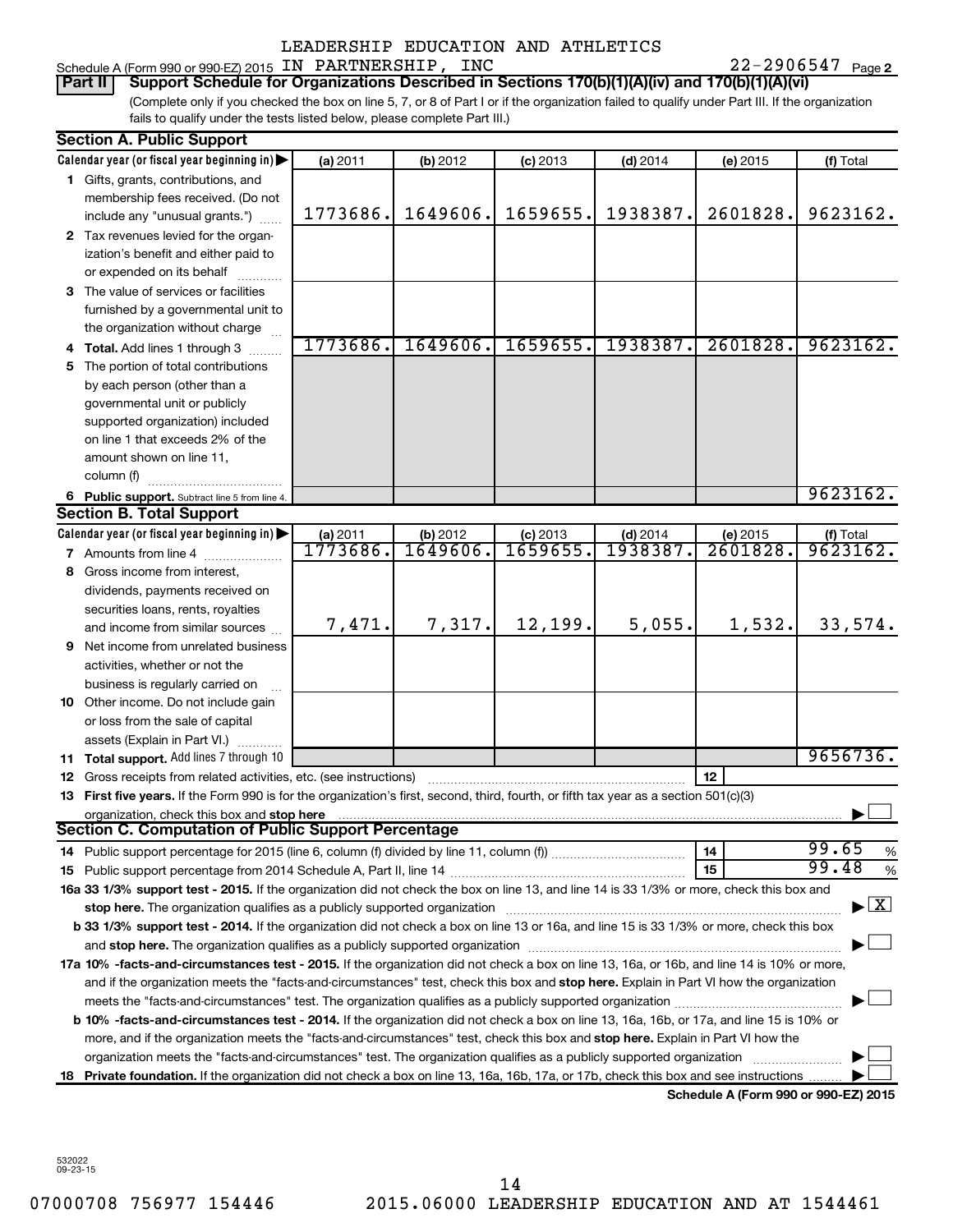### Schedule A (Form 990 or 990-EZ) 2015 Page IN PARTNERSHIP, INC 22-2906547

### **Part III Support Schedule for Organizations Described in Section 509(a)(2)**

(Complete only if you checked the box on line 9 of Part I or if the organization failed to qualify under Part II. If the organization fails to qualify under the tests listed below, please complete Part II.)

| Calendar year (or fiscal year beginning in)                                                                                                                                                                                                               | (a) 2011 | (b) 2012                                       | $(c)$ 2013 | $(d)$ 2014 |    | (e) 2015 | (f) Total                            |
|-----------------------------------------------------------------------------------------------------------------------------------------------------------------------------------------------------------------------------------------------------------|----------|------------------------------------------------|------------|------------|----|----------|--------------------------------------|
| 1 Gifts, grants, contributions, and                                                                                                                                                                                                                       |          |                                                |            |            |    |          |                                      |
| membership fees received. (Do not                                                                                                                                                                                                                         |          |                                                |            |            |    |          |                                      |
| include any "unusual grants.")                                                                                                                                                                                                                            |          |                                                |            |            |    |          |                                      |
| Gross receipts from admissions,<br>$\mathbf{2}$<br>merchandise sold or services per-<br>formed, or facilities furnished in<br>any activity that is related to the                                                                                         |          |                                                |            |            |    |          |                                      |
| organization's tax-exempt purpose                                                                                                                                                                                                                         |          |                                                |            |            |    |          |                                      |
| Gross receipts from activities that<br>3                                                                                                                                                                                                                  |          |                                                |            |            |    |          |                                      |
| are not an unrelated trade or bus-                                                                                                                                                                                                                        |          |                                                |            |            |    |          |                                      |
| iness under section 513                                                                                                                                                                                                                                   |          |                                                |            |            |    |          |                                      |
| Tax revenues levied for the organ-<br>4                                                                                                                                                                                                                   |          |                                                |            |            |    |          |                                      |
| ization's benefit and either paid to<br>or expended on its behalf<br>.                                                                                                                                                                                    |          |                                                |            |            |    |          |                                      |
| The value of services or facilities<br>5                                                                                                                                                                                                                  |          |                                                |            |            |    |          |                                      |
| furnished by a governmental unit to<br>the organization without charge                                                                                                                                                                                    |          |                                                |            |            |    |          |                                      |
| Total. Add lines 1 through 5                                                                                                                                                                                                                              |          |                                                |            |            |    |          |                                      |
| 6<br>7a Amounts included on lines 1, 2, and                                                                                                                                                                                                               |          |                                                |            |            |    |          |                                      |
| 3 received from disqualified persons                                                                                                                                                                                                                      |          |                                                |            |            |    |          |                                      |
| <b>b</b> Amounts included on lines 2 and 3 received                                                                                                                                                                                                       |          |                                                |            |            |    |          |                                      |
| from other than disqualified persons that<br>exceed the greater of \$5,000 or 1% of the<br>amount on line 13 for the year                                                                                                                                 |          |                                                |            |            |    |          |                                      |
| c Add lines 7a and 7b                                                                                                                                                                                                                                     |          |                                                |            |            |    |          |                                      |
| 8 Public support. (Subtract line 7c from line 6.)                                                                                                                                                                                                         |          |                                                |            |            |    |          |                                      |
| <b>Section B. Total Support</b>                                                                                                                                                                                                                           |          |                                                |            |            |    |          |                                      |
| Calendar year (or fiscal year beginning in)                                                                                                                                                                                                               | (a) 2011 | (b) 2012                                       | $(c)$ 2013 | $(d)$ 2014 |    | (e) 2015 | (f) Total                            |
| 9 Amounts from line 6                                                                                                                                                                                                                                     |          |                                                |            |            |    |          |                                      |
| <b>10a</b> Gross income from interest,<br>dividends, payments received on<br>securities loans, rents, royalties<br>and income from similar sources                                                                                                        |          |                                                |            |            |    |          |                                      |
| <b>b</b> Unrelated business taxable income                                                                                                                                                                                                                |          |                                                |            |            |    |          |                                      |
| (less section 511 taxes) from businesses<br>acquired after June 30, 1975                                                                                                                                                                                  |          |                                                |            |            |    |          |                                      |
| c Add lines 10a and 10b                                                                                                                                                                                                                                   |          |                                                |            |            |    |          |                                      |
| Net income from unrelated business<br>11<br>activities not included in line 10b.<br>whether or not the business is<br>regularly carried on                                                                                                                |          |                                                |            |            |    |          |                                      |
| <b>12</b> Other income. Do not include gain<br>or loss from the sale of capital<br>assets (Explain in Part VI.)                                                                                                                                           |          |                                                |            |            |    |          |                                      |
| <b>13</b> Total support. (Add lines 9, 10c, 11, and 12.)                                                                                                                                                                                                  |          |                                                |            |            |    |          |                                      |
| 14 First five years. If the Form 990 is for the organization's first, second, third, fourth, or fifth tax year as a section 501(c)(3) organization,                                                                                                       |          |                                                |            |            |    |          |                                      |
|                                                                                                                                                                                                                                                           |          |                                                |            |            |    |          |                                      |
| Section C. Computation of Public Support Percentage                                                                                                                                                                                                       |          |                                                |            |            |    |          |                                      |
|                                                                                                                                                                                                                                                           |          |                                                |            |            | 15 |          | %                                    |
|                                                                                                                                                                                                                                                           |          |                                                |            |            | 16 |          | %                                    |
| Section D. Computation of Investment Income Percentage                                                                                                                                                                                                    |          |                                                |            |            |    |          |                                      |
|                                                                                                                                                                                                                                                           |          |                                                |            |            | 17 |          | %                                    |
|                                                                                                                                                                                                                                                           |          |                                                |            |            | 18 |          | %                                    |
| 19a 33 1/3% support tests - 2015. If the organization did not check the box on line 14, and line 15 is more than 33 1/3%, and line 17 is not                                                                                                              |          |                                                |            |            |    |          |                                      |
|                                                                                                                                                                                                                                                           |          |                                                |            |            |    |          |                                      |
| more than 33 1/3%, check this box and stop here. The organization qualifies as a publicly supported organization<br>b 33 1/3% support tests - 2014. If the organization did not check a box on line 14 or line 19a, and line 16 is more than 33 1/3%, and |          |                                                |            |            |    |          |                                      |
| line 18 is not more than 33 1/3%, check this box and stop here. The organization qualifies as a publicly supported organization                                                                                                                           |          |                                                |            |            |    |          |                                      |
|                                                                                                                                                                                                                                                           |          |                                                |            |            |    |          |                                      |
| 532023 09-23-15                                                                                                                                                                                                                                           |          |                                                |            |            |    |          | Schedule A (Form 990 or 990-EZ) 2015 |
| 07000708 756977 154446                                                                                                                                                                                                                                    |          | 2015.06000 LEADERSHIP EDUCATION AND AT 1544461 | 15         |            |    |          |                                      |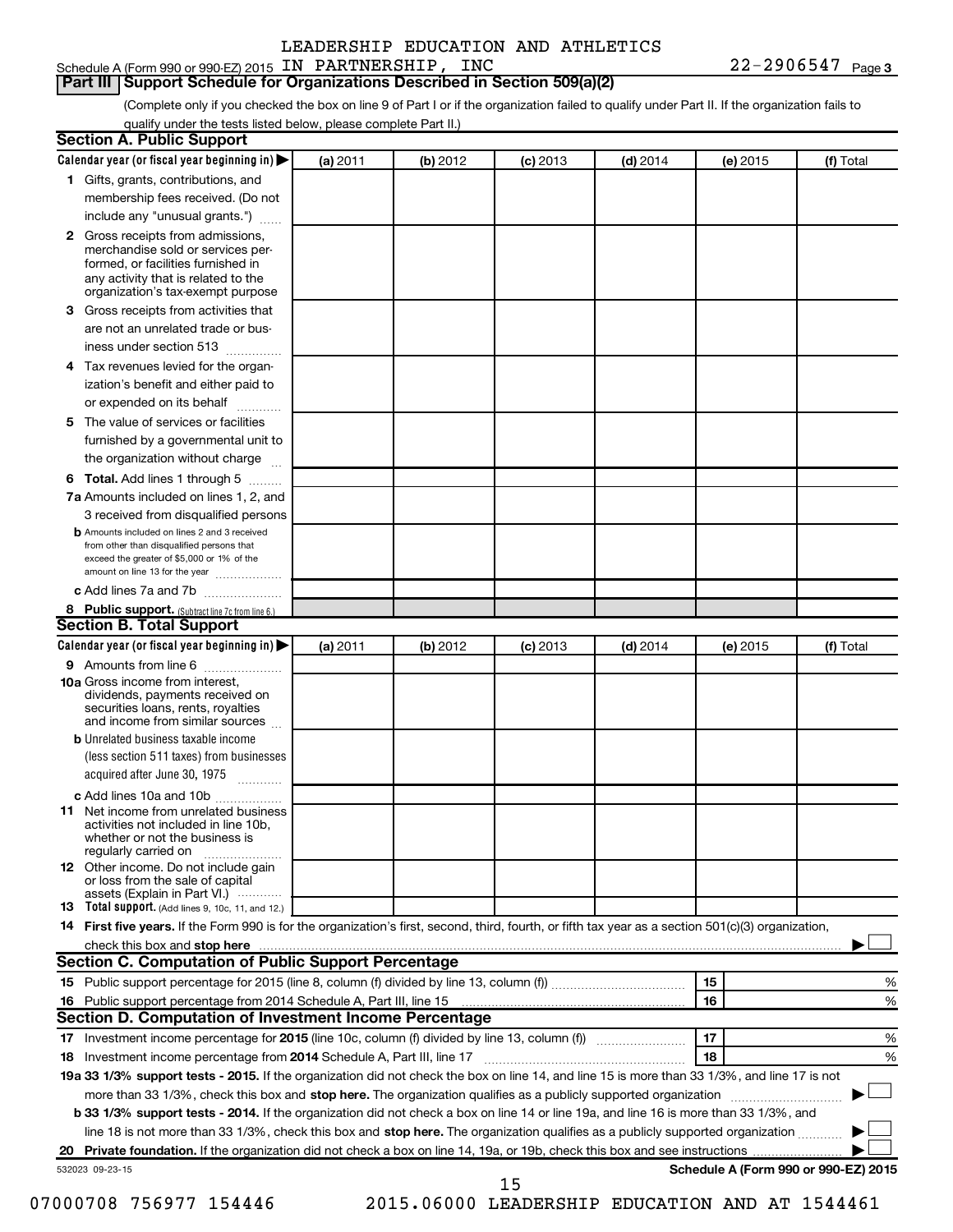#### 22-2906547 Page 4 Schedule A (Form 990 or 990-EZ) 2015 Page IN PARTNERSHIP, INC 22-2906547

**1**

**2**

**3a**

**3b**

**3c**

**4a**

**4b**

**4c**

**5a**

**5b 5c**

**6**

**7**

**8**

**9a**

**9b**

**9c**

**10a**

**10b**

**Yes No**

# **Part IV Supporting Organizations**

(Complete only if you checked a box in line 11 on Part I. If you checked 11a of Part I, complete Sections A and B. If you checked 11b of Part I, complete Sections A and C. If you checked 11c of Part I, complete Sections A, D, and E. If you checked 11d of Part I, complete Sections A and D, and complete Part V.)

### **Section A. All Supporting Organizations**

- **1** Are all of the organization's supported organizations listed by name in the organization's governing documents? If "No" describe in Part VI how the supported organizations are designated. If designated by *class or purpose, describe the designation. If historic and continuing relationship, explain.*
- **2** Did the organization have any supported organization that does not have an IRS determination of status under section 509(a)(1) or (2)? If "Yes," explain in Part VI how the organization determined that the supported *organization was described in section 509(a)(1) or (2).*
- **3a** Did the organization have a supported organization described in section 501(c)(4), (5), or (6)? If "Yes," answer *(b) and (c) below.*
- **b** Did the organization confirm that each supported organization qualified under section 501(c)(4), (5), or (6) and satisfied the public support tests under section 509(a)(2)? If "Yes," describe in Part VI when and how the *organization made the determination.*
- **c** Did the organization ensure that all support to such organizations was used exclusively for section 170(c)(2)(B) purposes? If "Yes," explain in Part VI what controls the organization put in place to ensure such use.
- **4 a** *If* Was any supported organization not organized in the United States ("foreign supported organization")? *"Yes," and if you checked 11a or 11b in Part I, answer (b) and (c) below.*
- **b** Did the organization have ultimate control and discretion in deciding whether to make grants to the foreign supported organization? If "Yes," describe in Part VI how the organization had such control and discretion *despite being controlled or supervised by or in connection with its supported organizations.*
- **c** Did the organization support any foreign supported organization that does not have an IRS determination under sections 501(c)(3) and 509(a)(1) or (2)? If "Yes," explain in Part VI what controls the organization used *to ensure that all support to the foreign supported organization was used exclusively for section 170(c)(2)(B) purposes.*
- **5a** Did the organization add, substitute, or remove any supported organizations during the tax year? If "Yes," answer (b) and (c) below (if applicable). Also, provide detail in Part VI, including (i) the names and EIN *numbers of the supported organizations added, substituted, or removed; (ii) the reasons for each such action; (iii) the authority under the organization's organizing document authorizing such action; and (iv) how the action was accomplished (such as by amendment to the organizing document).*
- **b Type I or Type II only.** Was any added or substituted supported organization part of a class already designated in the organization's organizing document?
- **c Substitutions only.**  Was the substitution the result of an event beyond the organization's control?
- **6** Did the organization provide support (whether in the form of grants or the provision of services or facilities) to support or benefit one or more of the filing organization's supported organizations? If "Yes," provide detail in anyone other than (i) its supported organizations, (ii) individuals that are part of the charitable class benefited by one or more of its supported organizations, or (iii) other supporting organizations that also *Part VI.*
- **7** Did the organization provide a grant, loan, compensation, or other similar payment to a substantial contributor regard to a substantial contributor? If "Yes," complete Part I of Schedule L (Form 990 or 990-EZ). (defined in section 4958(c)(3)(C)), a family member of a substantial contributor, or a 35% controlled entity with
- **8** Did the organization make a loan to a disqualified person (as defined in section 4958) not described in line 7? *If "Yes," complete Part I of Schedule L (Form 990 or 990-EZ).*
- **9 a** Was the organization controlled directly or indirectly at any time during the tax year by one or more in section 509(a)(1) or (2))? If "Yes," provide detail in Part VI. disqualified persons as defined in section 4946 (other than foundation managers and organizations described
- **b** Did one or more disqualified persons (as defined in line 9a) hold a controlling interest in any entity in which the supporting organization had an interest? If "Yes," provide detail in Part VI.
- **c** Did a disqualified person (as defined in line 9a) have an ownership interest in, or derive any personal benefit from, assets in which the supporting organization also had an interest? If "Yes," provide detail in Part VI.
- **10 a** Was the organization subject to the excess business holdings rules of section 4943 because of section supporting organizations)? If "Yes," answer 10b below. 4943(f) (regarding certain Type II supporting organizations, and all Type III non-functionally integrated
	- **b** Did the organization have any excess business holdings in the tax year? (Use Schedule C, Form 4720, to *determine whether the organization had excess business holdings.)*

532024 09-23-15

**Schedule A (Form 990 or 990-EZ) 2015**

16

07000708 756977 154446 2015.06000 LEADERSHIP EDUCATION AND AT 1544461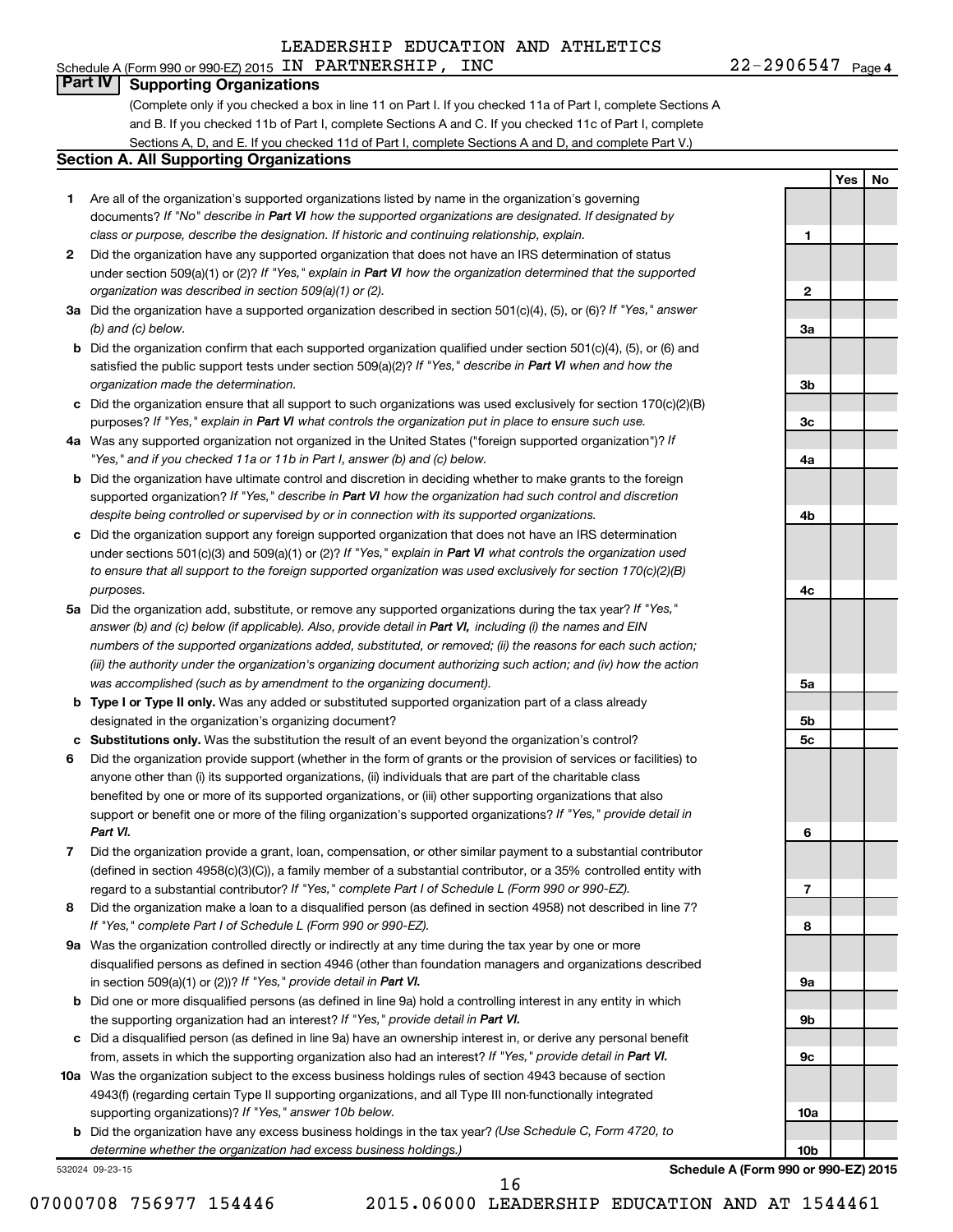22-2906547 Page 5 Schedule A (Form 990 or 990-EZ) 2015 Page IN PARTNERSHIP, INC 22-2906547

|    | Part IV<br><b>Supporting Organizations (continued)</b>                                                                          |                 |            |    |
|----|---------------------------------------------------------------------------------------------------------------------------------|-----------------|------------|----|
|    |                                                                                                                                 |                 | Yes        | No |
| 11 | Has the organization accepted a gift or contribution from any of the following persons?                                         |                 |            |    |
|    | a A person who directly or indirectly controls, either alone or together with persons described in (b) and (c)                  |                 |            |    |
|    | below, the governing body of a supported organization?                                                                          | 11a             |            |    |
|    | <b>b</b> A family member of a person described in (a) above?                                                                    | 11 <sub>b</sub> |            |    |
|    | c A 35% controlled entity of a person described in (a) or (b) above? If "Yes" to a, b, or c, provide detail in Part VI.         | 11c             |            |    |
|    | <b>Section B. Type I Supporting Organizations</b>                                                                               |                 |            |    |
|    |                                                                                                                                 |                 | Yes        | No |
| 1  | Did the directors, trustees, or membership of one or more supported organizations have the power to                             |                 |            |    |
|    | regularly appoint or elect at least a majority of the organization's directors or trustees at all times during the              |                 |            |    |
|    | tax year? If "No," describe in Part VI how the supported organization(s) effectively operated, supervised, or                   |                 |            |    |
|    | controlled the organization's activities. If the organization had more than one supported organization,                         |                 |            |    |
|    | describe how the powers to appoint and/or remove directors or trustees were allocated among the supported                       |                 |            |    |
|    | organizations and what conditions or restrictions, if any, applied to such powers during the tax year.                          | 1               |            |    |
| 2  | Did the organization operate for the benefit of any supported organization other than the supported                             |                 |            |    |
|    | organization(s) that operated, supervised, or controlled the supporting organization? If "Yes," explain in                      |                 |            |    |
|    | Part VI how providing such benefit carried out the purposes of the supported organization(s) that operated,                     |                 |            |    |
|    | supervised, or controlled the supporting organization.                                                                          | 2               |            |    |
|    | <b>Section C. Type II Supporting Organizations</b>                                                                              |                 |            |    |
|    |                                                                                                                                 |                 | Yes        | No |
| 1. | Were a majority of the organization's directors or trustees during the tax year also a majority of the directors                |                 |            |    |
|    | or trustees of each of the organization's supported organization(s)? If "No," describe in Part VI how control                   |                 |            |    |
|    | or management of the supporting organization was vested in the same persons that controlled or managed                          |                 |            |    |
|    | the supported organization(s).                                                                                                  | 1               |            |    |
|    | <b>Section D. All Type III Supporting Organizations</b>                                                                         |                 |            |    |
|    |                                                                                                                                 |                 | Yes        | No |
| 1  | Did the organization provide to each of its supported organizations, by the last day of the fifth month of the                  |                 |            |    |
|    | organization's tax year, (i) a written notice describing the type and amount of support provided during the prior tax           |                 |            |    |
|    | year, (ii) a copy of the Form 990 that was most recently filed as of the date of notification, and (iii) copies of the          |                 |            |    |
|    | organization's governing documents in effect on the date of notification, to the extent not previously provided?                | 1               |            |    |
| 2  | Were any of the organization's officers, directors, or trustees either (i) appointed or elected by the supported                |                 |            |    |
|    | organization(s) or (ii) serving on the governing body of a supported organization? If "No," explain in Part VI how              |                 |            |    |
|    | the organization maintained a close and continuous working relationship with the supported organization(s).                     | 2               |            |    |
| 3  | By reason of the relationship described in (2), did the organization's supported organizations have a                           |                 |            |    |
|    | significant voice in the organization's investment policies and in directing the use of the organization's                      |                 |            |    |
|    | income or assets at all times during the tax year? If "Yes," describe in Part VI the role the organization's                    |                 |            |    |
|    | supported organizations played in this regard.                                                                                  | з               |            |    |
|    | Section E. Type III Functionally-Integrated Supporting Organizations                                                            |                 |            |    |
| 1  | Check the box next to the method that the organization used to satisfy the Integral Part Test during the yealsee instructions): |                 |            |    |
| a  | The organization satisfied the Activities Test. Complete line 2 below.                                                          |                 |            |    |
| b  | The organization is the parent of each of its supported organizations. Complete line 3 below.                                   |                 |            |    |
| с  | The organization supported a governmental entity. Describe in Part VI how you supported a government entity (see instructions). |                 |            |    |
| 2  | Activities Test. Answer (a) and (b) below.                                                                                      |                 | <b>Yes</b> | No |
| а  | Did substantially all of the organization's activities during the tax year directly further the exempt purposes of              |                 |            |    |
|    | the supported organization(s) to which the organization was responsive? If "Yes," then in Part VI identify                      |                 |            |    |
|    | those supported organizations and explain<br>how these activities directly furthered their exempt purposes,                     |                 |            |    |
|    | how the organization was responsive to those supported organizations, and how the organization determined                       |                 |            |    |
|    | that these activities constituted substantially all of its activities.                                                          | 2a              |            |    |
|    | b Did the activities described in (a) constitute activities that, but for the organization's involvement, one or more           |                 |            |    |
|    | of the organization's supported organization(s) would have been engaged in? If "Yes," explain in Part VI the                    |                 |            |    |
|    | reasons for the organization's position that its supported organization(s) would have engaged in these                          |                 |            |    |
|    | activities but for the organization's involvement.                                                                              | 2b              |            |    |
| з  | Parent of Supported Organizations. Answer (a) and (b) below.                                                                    |                 |            |    |
| а  | Did the organization have the power to regularly appoint or elect a majority of the officers, directors, or                     |                 |            |    |
|    | trustees of each of the supported organizations? Provide details in Part VI.                                                    | За              |            |    |
|    | <b>b</b> Did the organization exercise a substantial degree of direction over the policies, programs, and activities of each    |                 |            |    |
|    | of its supported organizations? If "Yes," describe in Part VI the role played by the organization in this regard.               | Зb              |            |    |
|    | Schedule A (Form 990 or 990-EZ) 2015<br>532025 09-23-15                                                                         |                 |            |    |

07000708 756977 154446 2015.06000 LEADERSHIP EDUCATION AND AT 1544461

17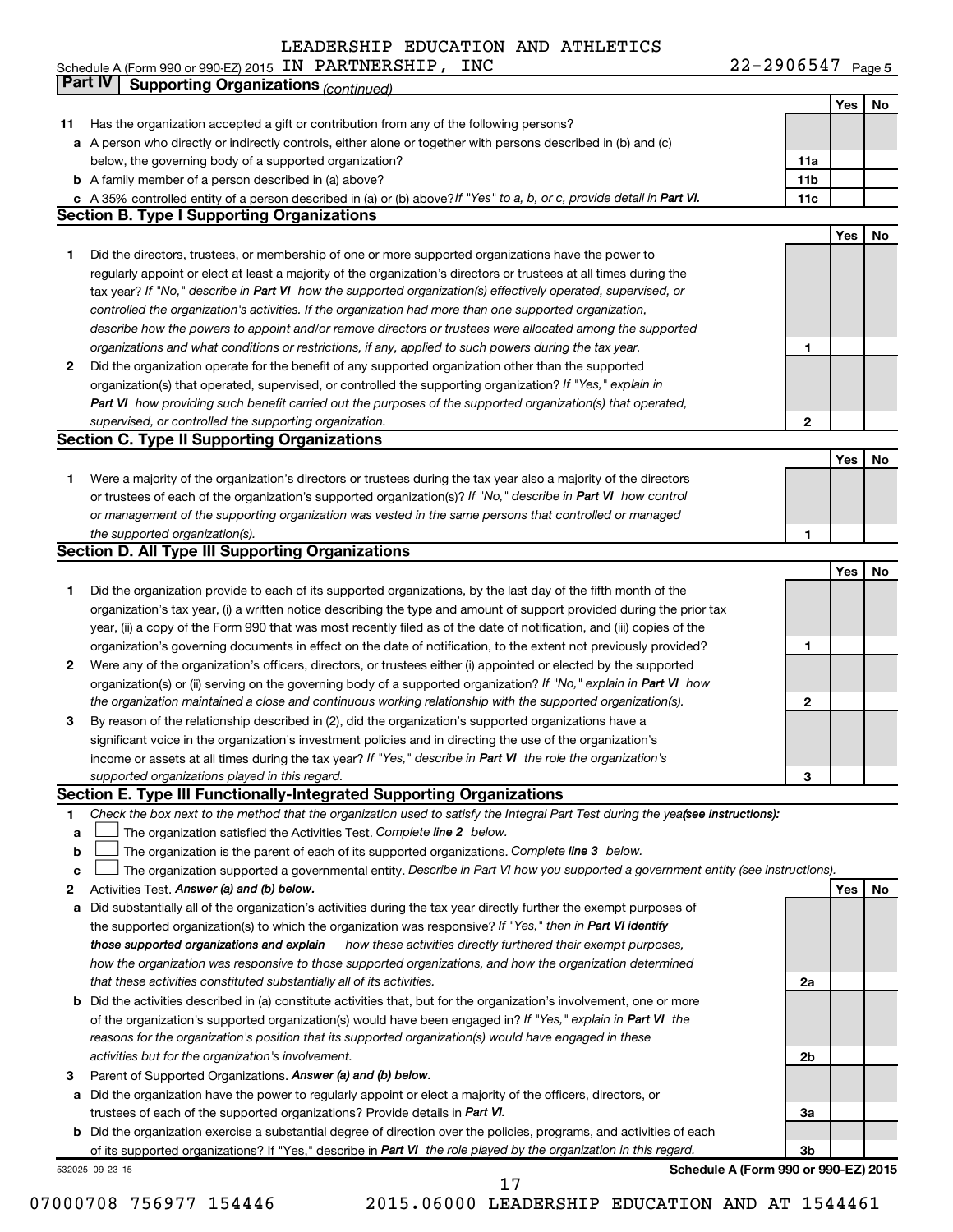## Schedule A (Form 990 or 990-EZ) 2015 Page IN PARTNERSHIP, INC 22-2906547 LEADERSHIP EDUCATION AND ATHLETICS

22-2906547 Page 6

#### 1  $\Box$  Check here if the organization satisfied the Integral Part Test as a qualifying trust on Nov. 20, 1970. See instructions. All **Section A - Adjusted Net Income 1 2 3 4 5 6 7 8 1 2 3 4 5 6 7 Adjusted Net Income** (subtract lines 5, 6 and 7 from line 4) **8 8 Section B - Minimum Asset Amount 1 2 3 4 5 6 7 8 a** Average monthly value of securities **b** Average monthly cash balances **c** Fair market value of other non-exempt-use assets **d Total**  (add lines 1a, 1b, and 1c) **e Discount** claimed for blockage or other **1a 1b 1c 1d 2 3 4 5 6 7 8** factors (explain in detail in Part VI): **Minimum Asset Amount**  (add line 7 to line 6) **Section C - Distributable Amount 1 2 3 4 5 6 1 2 3 4 5 6** Distributable Amount. Subtract line 5 from line 4, unless subject to other Type III non-functionally integrated supporting organizations must complete Sections A through E. (B) Current Year (A) Prior Year Net short-term capital gain Recoveries of prior-year distributions Other gross income (see instructions) Add lines 1 through 3 Depreciation and depletion Portion of operating expenses paid or incurred for production or collection of gross income or for management, conservation, or maintenance of property held for production of income (see instructions) Other expenses (see instructions) (B) Current Year  $(A)$  Prior Year  $\left\{\n\begin{array}{ccc}\n\end{array}\n\right\}$  (optional) Aggregate fair market value of all non-exempt-use assets (see instructions for short tax year or assets held for part of year): Acquisition indebtedness applicable to non-exempt-use assets Subtract line 2 from line 1d Cash deemed held for exempt use. Enter 1-1/2% of line 3 (for greater amount, see instructions). Net value of non-exempt-use assets (subtract line 4 from line 3) Multiply line 5 by .035 Recoveries of prior-year distributions Current Year Adjusted net income for prior year (from Section A, line 8, Column A) Enter 85% of line 1 Minimum asset amount for prior year (from Section B, line 8, Column A) Enter greater of line 2 or line 3 Income tax imposed in prior year emergency temporary reduction (see instructions) **Part V Type III Non-Functionally Integrated 509(a)(3) Supporting Organizations**   $\Box$

**7** Check here if the current year is the organization's first as a non-functionally-integrated Type III supporting organization (see † instructions).

**Schedule A (Form 990 or 990-EZ) 2015**

532026 09-23-15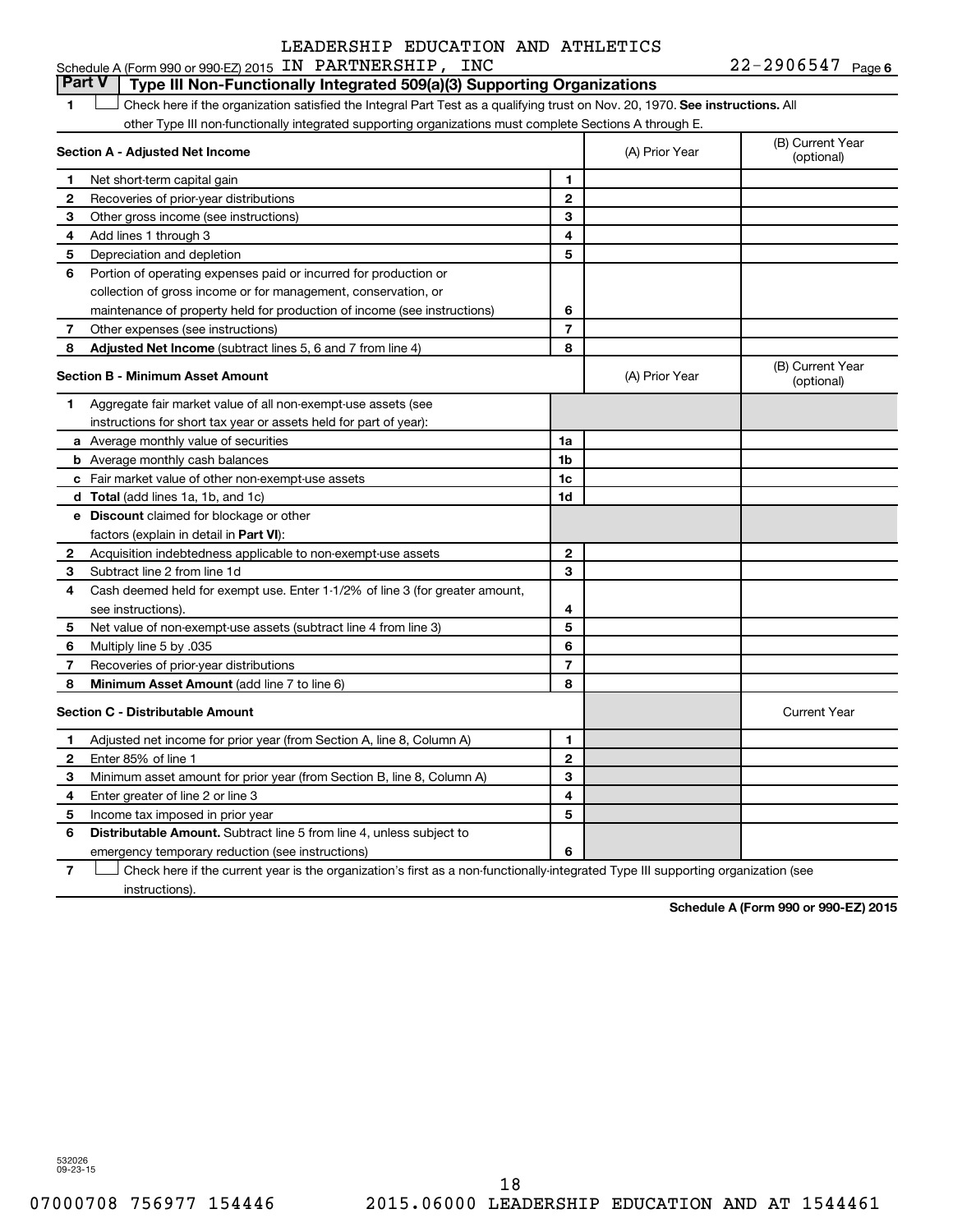| ∣ Part V∣<br>Type III Non-Functionally Integrated 509(a)(3) Supporting Organizations (continued)<br><b>Current Year</b><br><b>Section D - Distributions</b><br>Amounts paid to supported organizations to accomplish exempt purposes<br>1<br>Amounts paid to perform activity that directly furthers exempt purposes of supported<br>2<br>organizations, in excess of income from activity<br>Administrative expenses paid to accomplish exempt purposes of supported organizations<br>З<br>4<br>Amounts paid to acquire exempt-use assets<br>5<br>Qualified set-aside amounts (prior IRS approval required)<br>6<br>Other distributions (describe in <b>Part VI</b> ). See instructions.<br>Total annual distributions. Add lines 1 through 6.<br>7<br>8<br>Distributions to attentive supported organizations to which the organization is responsive<br>(provide details in Part VI). See instructions.<br>Distributable amount for 2015 from Section C, line 6<br>9<br>10<br>Line 8 amount divided by Line 9 amount<br>(i)<br>(ii)<br>(iii)<br><b>Underdistributions</b><br><b>Distributable</b><br><b>Excess Distributions</b><br>Pre-2015<br><b>Amount for 2015</b><br>Distributable amount for 2015 from Section C, line 6<br>1.<br>Underdistributions, if any, for years prior to 2015<br>2<br>(reasonable cause required-see instructions)<br>Excess distributions carryover, if any, to 2015:<br>3<br>a<br>b<br>c<br><b>d</b> From 2013<br>e From 2014<br>f Total of lines 3a through e<br>g Applied to underdistributions of prior years<br><b>h</b> Applied to 2015 distributable amount<br>Carryover from 2010 not applied (see instructions)<br>Ť.<br>Remainder. Subtract lines 3g, 3h, and 3i from 3f.<br>Distributions for 2015 from Section D,<br>4<br>line $7:$<br>a Applied to underdistributions of prior years<br><b>b</b> Applied to 2015 distributable amount<br><b>c</b> Remainder. Subtract lines 4a and 4b from 4.<br>Remaining underdistributions for years prior to 2015, if<br>any. Subtract lines 3g and 4a from line 2 (if amount<br>greater than zero, see instructions).<br>Remaining underdistributions for 2015. Subtract lines 3h<br>6<br>and 4b from line 1 (if amount greater than zero, see<br>instructions).<br>Excess distributions carryover to 2016. Add lines 3j<br>7<br>and 4c.<br>Breakdown of line 7:<br>8<br>a<br>b<br>c Excess from 2013<br>d Excess from 2014<br>e Excess from 2015 | Schedule A (Form 990 or 990-EZ) 2015 IN PARTNERSHIP, INC |  | $22 - 2906547$ Page 7 |
|---------------------------------------------------------------------------------------------------------------------------------------------------------------------------------------------------------------------------------------------------------------------------------------------------------------------------------------------------------------------------------------------------------------------------------------------------------------------------------------------------------------------------------------------------------------------------------------------------------------------------------------------------------------------------------------------------------------------------------------------------------------------------------------------------------------------------------------------------------------------------------------------------------------------------------------------------------------------------------------------------------------------------------------------------------------------------------------------------------------------------------------------------------------------------------------------------------------------------------------------------------------------------------------------------------------------------------------------------------------------------------------------------------------------------------------------------------------------------------------------------------------------------------------------------------------------------------------------------------------------------------------------------------------------------------------------------------------------------------------------------------------------------------------------------------------------------------------------------------------------------------------------------------------------------------------------------------------------------------------------------------------------------------------------------------------------------------------------------------------------------------------------------------------------------------------------------------------------------------------------------------------------------------------------------------------------------------------------------------------------------------------------------------------------------------------|----------------------------------------------------------|--|-----------------------|
| Section E - Distribution Allocations (see instructions)                                                                                                                                                                                                                                                                                                                                                                                                                                                                                                                                                                                                                                                                                                                                                                                                                                                                                                                                                                                                                                                                                                                                                                                                                                                                                                                                                                                                                                                                                                                                                                                                                                                                                                                                                                                                                                                                                                                                                                                                                                                                                                                                                                                                                                                                                                                                                                               |                                                          |  |                       |
|                                                                                                                                                                                                                                                                                                                                                                                                                                                                                                                                                                                                                                                                                                                                                                                                                                                                                                                                                                                                                                                                                                                                                                                                                                                                                                                                                                                                                                                                                                                                                                                                                                                                                                                                                                                                                                                                                                                                                                                                                                                                                                                                                                                                                                                                                                                                                                                                                                       |                                                          |  |                       |
|                                                                                                                                                                                                                                                                                                                                                                                                                                                                                                                                                                                                                                                                                                                                                                                                                                                                                                                                                                                                                                                                                                                                                                                                                                                                                                                                                                                                                                                                                                                                                                                                                                                                                                                                                                                                                                                                                                                                                                                                                                                                                                                                                                                                                                                                                                                                                                                                                                       |                                                          |  |                       |
|                                                                                                                                                                                                                                                                                                                                                                                                                                                                                                                                                                                                                                                                                                                                                                                                                                                                                                                                                                                                                                                                                                                                                                                                                                                                                                                                                                                                                                                                                                                                                                                                                                                                                                                                                                                                                                                                                                                                                                                                                                                                                                                                                                                                                                                                                                                                                                                                                                       |                                                          |  |                       |
|                                                                                                                                                                                                                                                                                                                                                                                                                                                                                                                                                                                                                                                                                                                                                                                                                                                                                                                                                                                                                                                                                                                                                                                                                                                                                                                                                                                                                                                                                                                                                                                                                                                                                                                                                                                                                                                                                                                                                                                                                                                                                                                                                                                                                                                                                                                                                                                                                                       |                                                          |  |                       |
|                                                                                                                                                                                                                                                                                                                                                                                                                                                                                                                                                                                                                                                                                                                                                                                                                                                                                                                                                                                                                                                                                                                                                                                                                                                                                                                                                                                                                                                                                                                                                                                                                                                                                                                                                                                                                                                                                                                                                                                                                                                                                                                                                                                                                                                                                                                                                                                                                                       |                                                          |  |                       |
|                                                                                                                                                                                                                                                                                                                                                                                                                                                                                                                                                                                                                                                                                                                                                                                                                                                                                                                                                                                                                                                                                                                                                                                                                                                                                                                                                                                                                                                                                                                                                                                                                                                                                                                                                                                                                                                                                                                                                                                                                                                                                                                                                                                                                                                                                                                                                                                                                                       |                                                          |  |                       |
|                                                                                                                                                                                                                                                                                                                                                                                                                                                                                                                                                                                                                                                                                                                                                                                                                                                                                                                                                                                                                                                                                                                                                                                                                                                                                                                                                                                                                                                                                                                                                                                                                                                                                                                                                                                                                                                                                                                                                                                                                                                                                                                                                                                                                                                                                                                                                                                                                                       |                                                          |  |                       |
|                                                                                                                                                                                                                                                                                                                                                                                                                                                                                                                                                                                                                                                                                                                                                                                                                                                                                                                                                                                                                                                                                                                                                                                                                                                                                                                                                                                                                                                                                                                                                                                                                                                                                                                                                                                                                                                                                                                                                                                                                                                                                                                                                                                                                                                                                                                                                                                                                                       |                                                          |  |                       |
|                                                                                                                                                                                                                                                                                                                                                                                                                                                                                                                                                                                                                                                                                                                                                                                                                                                                                                                                                                                                                                                                                                                                                                                                                                                                                                                                                                                                                                                                                                                                                                                                                                                                                                                                                                                                                                                                                                                                                                                                                                                                                                                                                                                                                                                                                                                                                                                                                                       |                                                          |  |                       |
|                                                                                                                                                                                                                                                                                                                                                                                                                                                                                                                                                                                                                                                                                                                                                                                                                                                                                                                                                                                                                                                                                                                                                                                                                                                                                                                                                                                                                                                                                                                                                                                                                                                                                                                                                                                                                                                                                                                                                                                                                                                                                                                                                                                                                                                                                                                                                                                                                                       |                                                          |  |                       |
|                                                                                                                                                                                                                                                                                                                                                                                                                                                                                                                                                                                                                                                                                                                                                                                                                                                                                                                                                                                                                                                                                                                                                                                                                                                                                                                                                                                                                                                                                                                                                                                                                                                                                                                                                                                                                                                                                                                                                                                                                                                                                                                                                                                                                                                                                                                                                                                                                                       |                                                          |  |                       |
|                                                                                                                                                                                                                                                                                                                                                                                                                                                                                                                                                                                                                                                                                                                                                                                                                                                                                                                                                                                                                                                                                                                                                                                                                                                                                                                                                                                                                                                                                                                                                                                                                                                                                                                                                                                                                                                                                                                                                                                                                                                                                                                                                                                                                                                                                                                                                                                                                                       |                                                          |  |                       |
|                                                                                                                                                                                                                                                                                                                                                                                                                                                                                                                                                                                                                                                                                                                                                                                                                                                                                                                                                                                                                                                                                                                                                                                                                                                                                                                                                                                                                                                                                                                                                                                                                                                                                                                                                                                                                                                                                                                                                                                                                                                                                                                                                                                                                                                                                                                                                                                                                                       |                                                          |  |                       |
|                                                                                                                                                                                                                                                                                                                                                                                                                                                                                                                                                                                                                                                                                                                                                                                                                                                                                                                                                                                                                                                                                                                                                                                                                                                                                                                                                                                                                                                                                                                                                                                                                                                                                                                                                                                                                                                                                                                                                                                                                                                                                                                                                                                                                                                                                                                                                                                                                                       |                                                          |  |                       |
|                                                                                                                                                                                                                                                                                                                                                                                                                                                                                                                                                                                                                                                                                                                                                                                                                                                                                                                                                                                                                                                                                                                                                                                                                                                                                                                                                                                                                                                                                                                                                                                                                                                                                                                                                                                                                                                                                                                                                                                                                                                                                                                                                                                                                                                                                                                                                                                                                                       |                                                          |  |                       |
|                                                                                                                                                                                                                                                                                                                                                                                                                                                                                                                                                                                                                                                                                                                                                                                                                                                                                                                                                                                                                                                                                                                                                                                                                                                                                                                                                                                                                                                                                                                                                                                                                                                                                                                                                                                                                                                                                                                                                                                                                                                                                                                                                                                                                                                                                                                                                                                                                                       |                                                          |  |                       |
|                                                                                                                                                                                                                                                                                                                                                                                                                                                                                                                                                                                                                                                                                                                                                                                                                                                                                                                                                                                                                                                                                                                                                                                                                                                                                                                                                                                                                                                                                                                                                                                                                                                                                                                                                                                                                                                                                                                                                                                                                                                                                                                                                                                                                                                                                                                                                                                                                                       |                                                          |  |                       |
|                                                                                                                                                                                                                                                                                                                                                                                                                                                                                                                                                                                                                                                                                                                                                                                                                                                                                                                                                                                                                                                                                                                                                                                                                                                                                                                                                                                                                                                                                                                                                                                                                                                                                                                                                                                                                                                                                                                                                                                                                                                                                                                                                                                                                                                                                                                                                                                                                                       |                                                          |  |                       |
|                                                                                                                                                                                                                                                                                                                                                                                                                                                                                                                                                                                                                                                                                                                                                                                                                                                                                                                                                                                                                                                                                                                                                                                                                                                                                                                                                                                                                                                                                                                                                                                                                                                                                                                                                                                                                                                                                                                                                                                                                                                                                                                                                                                                                                                                                                                                                                                                                                       |                                                          |  |                       |
|                                                                                                                                                                                                                                                                                                                                                                                                                                                                                                                                                                                                                                                                                                                                                                                                                                                                                                                                                                                                                                                                                                                                                                                                                                                                                                                                                                                                                                                                                                                                                                                                                                                                                                                                                                                                                                                                                                                                                                                                                                                                                                                                                                                                                                                                                                                                                                                                                                       |                                                          |  |                       |
|                                                                                                                                                                                                                                                                                                                                                                                                                                                                                                                                                                                                                                                                                                                                                                                                                                                                                                                                                                                                                                                                                                                                                                                                                                                                                                                                                                                                                                                                                                                                                                                                                                                                                                                                                                                                                                                                                                                                                                                                                                                                                                                                                                                                                                                                                                                                                                                                                                       |                                                          |  |                       |
|                                                                                                                                                                                                                                                                                                                                                                                                                                                                                                                                                                                                                                                                                                                                                                                                                                                                                                                                                                                                                                                                                                                                                                                                                                                                                                                                                                                                                                                                                                                                                                                                                                                                                                                                                                                                                                                                                                                                                                                                                                                                                                                                                                                                                                                                                                                                                                                                                                       |                                                          |  |                       |
|                                                                                                                                                                                                                                                                                                                                                                                                                                                                                                                                                                                                                                                                                                                                                                                                                                                                                                                                                                                                                                                                                                                                                                                                                                                                                                                                                                                                                                                                                                                                                                                                                                                                                                                                                                                                                                                                                                                                                                                                                                                                                                                                                                                                                                                                                                                                                                                                                                       |                                                          |  |                       |
|                                                                                                                                                                                                                                                                                                                                                                                                                                                                                                                                                                                                                                                                                                                                                                                                                                                                                                                                                                                                                                                                                                                                                                                                                                                                                                                                                                                                                                                                                                                                                                                                                                                                                                                                                                                                                                                                                                                                                                                                                                                                                                                                                                                                                                                                                                                                                                                                                                       |                                                          |  |                       |
|                                                                                                                                                                                                                                                                                                                                                                                                                                                                                                                                                                                                                                                                                                                                                                                                                                                                                                                                                                                                                                                                                                                                                                                                                                                                                                                                                                                                                                                                                                                                                                                                                                                                                                                                                                                                                                                                                                                                                                                                                                                                                                                                                                                                                                                                                                                                                                                                                                       |                                                          |  |                       |
|                                                                                                                                                                                                                                                                                                                                                                                                                                                                                                                                                                                                                                                                                                                                                                                                                                                                                                                                                                                                                                                                                                                                                                                                                                                                                                                                                                                                                                                                                                                                                                                                                                                                                                                                                                                                                                                                                                                                                                                                                                                                                                                                                                                                                                                                                                                                                                                                                                       |                                                          |  |                       |
|                                                                                                                                                                                                                                                                                                                                                                                                                                                                                                                                                                                                                                                                                                                                                                                                                                                                                                                                                                                                                                                                                                                                                                                                                                                                                                                                                                                                                                                                                                                                                                                                                                                                                                                                                                                                                                                                                                                                                                                                                                                                                                                                                                                                                                                                                                                                                                                                                                       |                                                          |  |                       |
|                                                                                                                                                                                                                                                                                                                                                                                                                                                                                                                                                                                                                                                                                                                                                                                                                                                                                                                                                                                                                                                                                                                                                                                                                                                                                                                                                                                                                                                                                                                                                                                                                                                                                                                                                                                                                                                                                                                                                                                                                                                                                                                                                                                                                                                                                                                                                                                                                                       |                                                          |  |                       |
|                                                                                                                                                                                                                                                                                                                                                                                                                                                                                                                                                                                                                                                                                                                                                                                                                                                                                                                                                                                                                                                                                                                                                                                                                                                                                                                                                                                                                                                                                                                                                                                                                                                                                                                                                                                                                                                                                                                                                                                                                                                                                                                                                                                                                                                                                                                                                                                                                                       |                                                          |  |                       |
|                                                                                                                                                                                                                                                                                                                                                                                                                                                                                                                                                                                                                                                                                                                                                                                                                                                                                                                                                                                                                                                                                                                                                                                                                                                                                                                                                                                                                                                                                                                                                                                                                                                                                                                                                                                                                                                                                                                                                                                                                                                                                                                                                                                                                                                                                                                                                                                                                                       |                                                          |  |                       |
|                                                                                                                                                                                                                                                                                                                                                                                                                                                                                                                                                                                                                                                                                                                                                                                                                                                                                                                                                                                                                                                                                                                                                                                                                                                                                                                                                                                                                                                                                                                                                                                                                                                                                                                                                                                                                                                                                                                                                                                                                                                                                                                                                                                                                                                                                                                                                                                                                                       |                                                          |  |                       |
|                                                                                                                                                                                                                                                                                                                                                                                                                                                                                                                                                                                                                                                                                                                                                                                                                                                                                                                                                                                                                                                                                                                                                                                                                                                                                                                                                                                                                                                                                                                                                                                                                                                                                                                                                                                                                                                                                                                                                                                                                                                                                                                                                                                                                                                                                                                                                                                                                                       |                                                          |  |                       |
|                                                                                                                                                                                                                                                                                                                                                                                                                                                                                                                                                                                                                                                                                                                                                                                                                                                                                                                                                                                                                                                                                                                                                                                                                                                                                                                                                                                                                                                                                                                                                                                                                                                                                                                                                                                                                                                                                                                                                                                                                                                                                                                                                                                                                                                                                                                                                                                                                                       |                                                          |  |                       |
|                                                                                                                                                                                                                                                                                                                                                                                                                                                                                                                                                                                                                                                                                                                                                                                                                                                                                                                                                                                                                                                                                                                                                                                                                                                                                                                                                                                                                                                                                                                                                                                                                                                                                                                                                                                                                                                                                                                                                                                                                                                                                                                                                                                                                                                                                                                                                                                                                                       |                                                          |  |                       |
|                                                                                                                                                                                                                                                                                                                                                                                                                                                                                                                                                                                                                                                                                                                                                                                                                                                                                                                                                                                                                                                                                                                                                                                                                                                                                                                                                                                                                                                                                                                                                                                                                                                                                                                                                                                                                                                                                                                                                                                                                                                                                                                                                                                                                                                                                                                                                                                                                                       |                                                          |  |                       |
|                                                                                                                                                                                                                                                                                                                                                                                                                                                                                                                                                                                                                                                                                                                                                                                                                                                                                                                                                                                                                                                                                                                                                                                                                                                                                                                                                                                                                                                                                                                                                                                                                                                                                                                                                                                                                                                                                                                                                                                                                                                                                                                                                                                                                                                                                                                                                                                                                                       |                                                          |  |                       |
|                                                                                                                                                                                                                                                                                                                                                                                                                                                                                                                                                                                                                                                                                                                                                                                                                                                                                                                                                                                                                                                                                                                                                                                                                                                                                                                                                                                                                                                                                                                                                                                                                                                                                                                                                                                                                                                                                                                                                                                                                                                                                                                                                                                                                                                                                                                                                                                                                                       |                                                          |  |                       |
|                                                                                                                                                                                                                                                                                                                                                                                                                                                                                                                                                                                                                                                                                                                                                                                                                                                                                                                                                                                                                                                                                                                                                                                                                                                                                                                                                                                                                                                                                                                                                                                                                                                                                                                                                                                                                                                                                                                                                                                                                                                                                                                                                                                                                                                                                                                                                                                                                                       |                                                          |  |                       |
|                                                                                                                                                                                                                                                                                                                                                                                                                                                                                                                                                                                                                                                                                                                                                                                                                                                                                                                                                                                                                                                                                                                                                                                                                                                                                                                                                                                                                                                                                                                                                                                                                                                                                                                                                                                                                                                                                                                                                                                                                                                                                                                                                                                                                                                                                                                                                                                                                                       |                                                          |  |                       |
|                                                                                                                                                                                                                                                                                                                                                                                                                                                                                                                                                                                                                                                                                                                                                                                                                                                                                                                                                                                                                                                                                                                                                                                                                                                                                                                                                                                                                                                                                                                                                                                                                                                                                                                                                                                                                                                                                                                                                                                                                                                                                                                                                                                                                                                                                                                                                                                                                                       |                                                          |  |                       |
|                                                                                                                                                                                                                                                                                                                                                                                                                                                                                                                                                                                                                                                                                                                                                                                                                                                                                                                                                                                                                                                                                                                                                                                                                                                                                                                                                                                                                                                                                                                                                                                                                                                                                                                                                                                                                                                                                                                                                                                                                                                                                                                                                                                                                                                                                                                                                                                                                                       |                                                          |  |                       |
|                                                                                                                                                                                                                                                                                                                                                                                                                                                                                                                                                                                                                                                                                                                                                                                                                                                                                                                                                                                                                                                                                                                                                                                                                                                                                                                                                                                                                                                                                                                                                                                                                                                                                                                                                                                                                                                                                                                                                                                                                                                                                                                                                                                                                                                                                                                                                                                                                                       |                                                          |  |                       |
|                                                                                                                                                                                                                                                                                                                                                                                                                                                                                                                                                                                                                                                                                                                                                                                                                                                                                                                                                                                                                                                                                                                                                                                                                                                                                                                                                                                                                                                                                                                                                                                                                                                                                                                                                                                                                                                                                                                                                                                                                                                                                                                                                                                                                                                                                                                                                                                                                                       |                                                          |  |                       |
|                                                                                                                                                                                                                                                                                                                                                                                                                                                                                                                                                                                                                                                                                                                                                                                                                                                                                                                                                                                                                                                                                                                                                                                                                                                                                                                                                                                                                                                                                                                                                                                                                                                                                                                                                                                                                                                                                                                                                                                                                                                                                                                                                                                                                                                                                                                                                                                                                                       |                                                          |  |                       |
|                                                                                                                                                                                                                                                                                                                                                                                                                                                                                                                                                                                                                                                                                                                                                                                                                                                                                                                                                                                                                                                                                                                                                                                                                                                                                                                                                                                                                                                                                                                                                                                                                                                                                                                                                                                                                                                                                                                                                                                                                                                                                                                                                                                                                                                                                                                                                                                                                                       |                                                          |  |                       |
|                                                                                                                                                                                                                                                                                                                                                                                                                                                                                                                                                                                                                                                                                                                                                                                                                                                                                                                                                                                                                                                                                                                                                                                                                                                                                                                                                                                                                                                                                                                                                                                                                                                                                                                                                                                                                                                                                                                                                                                                                                                                                                                                                                                                                                                                                                                                                                                                                                       |                                                          |  |                       |
|                                                                                                                                                                                                                                                                                                                                                                                                                                                                                                                                                                                                                                                                                                                                                                                                                                                                                                                                                                                                                                                                                                                                                                                                                                                                                                                                                                                                                                                                                                                                                                                                                                                                                                                                                                                                                                                                                                                                                                                                                                                                                                                                                                                                                                                                                                                                                                                                                                       |                                                          |  |                       |

**Schedule A (Form 990 or 990-EZ) 2015**

532027 09-23-15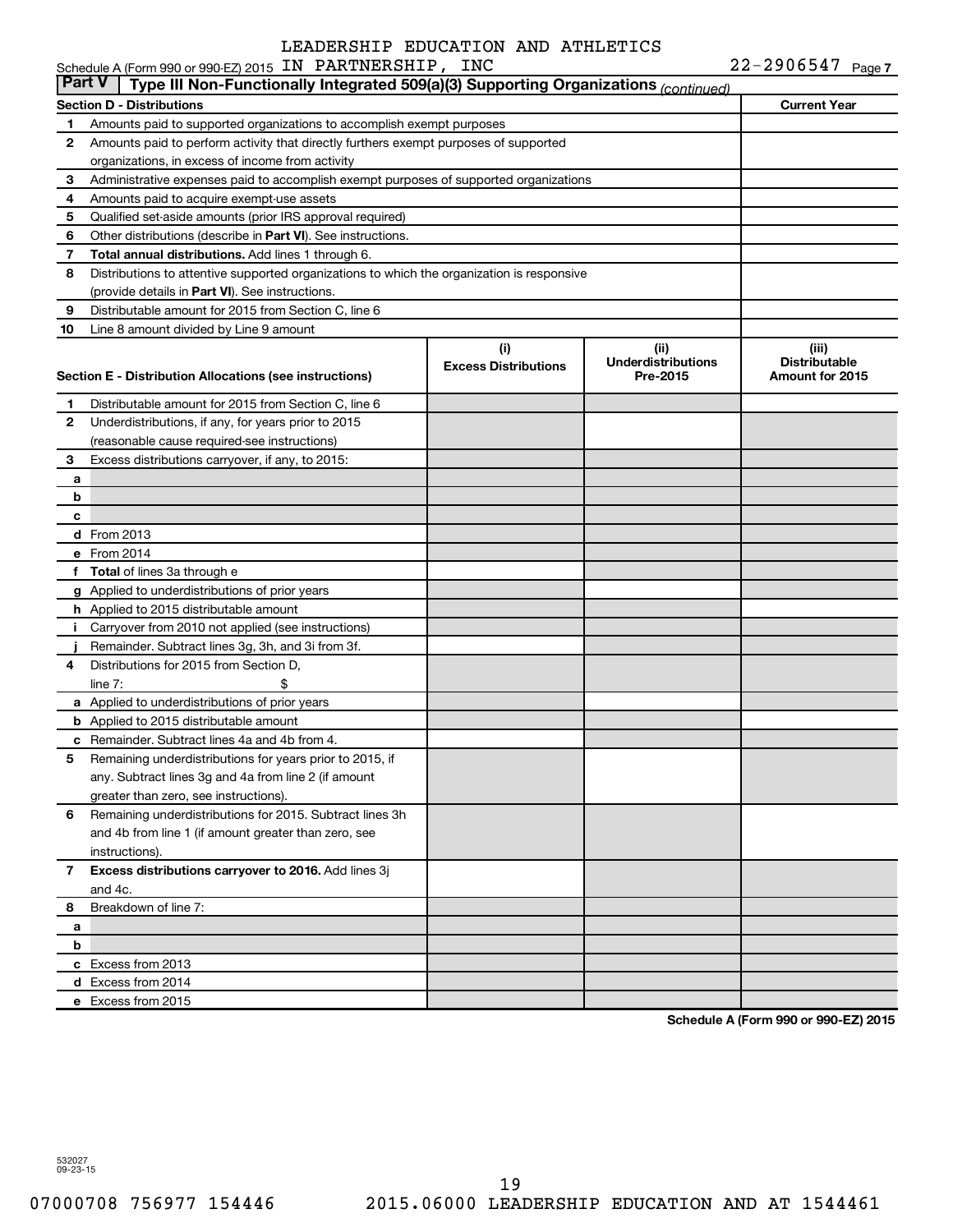| Schedule A (Form 990 or 990-EZ) 2015 IN PARTNERSHIP, INC | LEADERSHIP EDUCATION AND ATHLETICS                                                                                                                                                                                                                                                                                                                                                                                                                                                                                                                                  | $22 - 2906547$ Page 8                |
|----------------------------------------------------------|---------------------------------------------------------------------------------------------------------------------------------------------------------------------------------------------------------------------------------------------------------------------------------------------------------------------------------------------------------------------------------------------------------------------------------------------------------------------------------------------------------------------------------------------------------------------|--------------------------------------|
| <b>Part VI</b><br>(See instructions.)                    | Supplemental Information. Provide the explanations required by Part II, line 10; Part II, line 17a or 17b; Part III, line 12;<br>Part IV, Section A, lines 1, 2, 3b, 3c, 4b, 4c, 5a, 6, 9a, 9b, 9c, 11a, 11b, and 11c; Part IV, Section B, lines 1 and 2; Part IV, Section C,<br>line 1; Part IV, Section D, lines 2 and 3; Part IV, Section E, lines 1c, 2a, 2b, 3a and 3b; Part V, line 1; Part V, Section B, line 1e; Part V,<br>Section D, lines 5, 6, and 8; and Part V, Section E, lines 2, 5, and 6. Also complete this part for any additional information. |                                      |
|                                                          |                                                                                                                                                                                                                                                                                                                                                                                                                                                                                                                                                                     |                                      |
|                                                          |                                                                                                                                                                                                                                                                                                                                                                                                                                                                                                                                                                     |                                      |
|                                                          |                                                                                                                                                                                                                                                                                                                                                                                                                                                                                                                                                                     |                                      |
|                                                          |                                                                                                                                                                                                                                                                                                                                                                                                                                                                                                                                                                     |                                      |
|                                                          |                                                                                                                                                                                                                                                                                                                                                                                                                                                                                                                                                                     |                                      |
|                                                          |                                                                                                                                                                                                                                                                                                                                                                                                                                                                                                                                                                     |                                      |
|                                                          |                                                                                                                                                                                                                                                                                                                                                                                                                                                                                                                                                                     |                                      |
|                                                          |                                                                                                                                                                                                                                                                                                                                                                                                                                                                                                                                                                     |                                      |
|                                                          |                                                                                                                                                                                                                                                                                                                                                                                                                                                                                                                                                                     |                                      |
|                                                          |                                                                                                                                                                                                                                                                                                                                                                                                                                                                                                                                                                     |                                      |
|                                                          |                                                                                                                                                                                                                                                                                                                                                                                                                                                                                                                                                                     |                                      |
|                                                          |                                                                                                                                                                                                                                                                                                                                                                                                                                                                                                                                                                     |                                      |
|                                                          |                                                                                                                                                                                                                                                                                                                                                                                                                                                                                                                                                                     |                                      |
|                                                          |                                                                                                                                                                                                                                                                                                                                                                                                                                                                                                                                                                     |                                      |
|                                                          |                                                                                                                                                                                                                                                                                                                                                                                                                                                                                                                                                                     |                                      |
|                                                          |                                                                                                                                                                                                                                                                                                                                                                                                                                                                                                                                                                     |                                      |
|                                                          |                                                                                                                                                                                                                                                                                                                                                                                                                                                                                                                                                                     |                                      |
|                                                          |                                                                                                                                                                                                                                                                                                                                                                                                                                                                                                                                                                     |                                      |
|                                                          |                                                                                                                                                                                                                                                                                                                                                                                                                                                                                                                                                                     |                                      |
|                                                          |                                                                                                                                                                                                                                                                                                                                                                                                                                                                                                                                                                     |                                      |
|                                                          |                                                                                                                                                                                                                                                                                                                                                                                                                                                                                                                                                                     |                                      |
|                                                          |                                                                                                                                                                                                                                                                                                                                                                                                                                                                                                                                                                     |                                      |
|                                                          |                                                                                                                                                                                                                                                                                                                                                                                                                                                                                                                                                                     |                                      |
|                                                          |                                                                                                                                                                                                                                                                                                                                                                                                                                                                                                                                                                     |                                      |
|                                                          |                                                                                                                                                                                                                                                                                                                                                                                                                                                                                                                                                                     |                                      |
| 532028 09-23-15                                          |                                                                                                                                                                                                                                                                                                                                                                                                                                                                                                                                                                     | Schedule A (Form 990 or 990-EZ) 2015 |
| 07000708 756977 154446                                   | 20<br>2015.06000 LEADERSHIP EDUCATION AND AT 1544461                                                                                                                                                                                                                                                                                                                                                                                                                                                                                                                |                                      |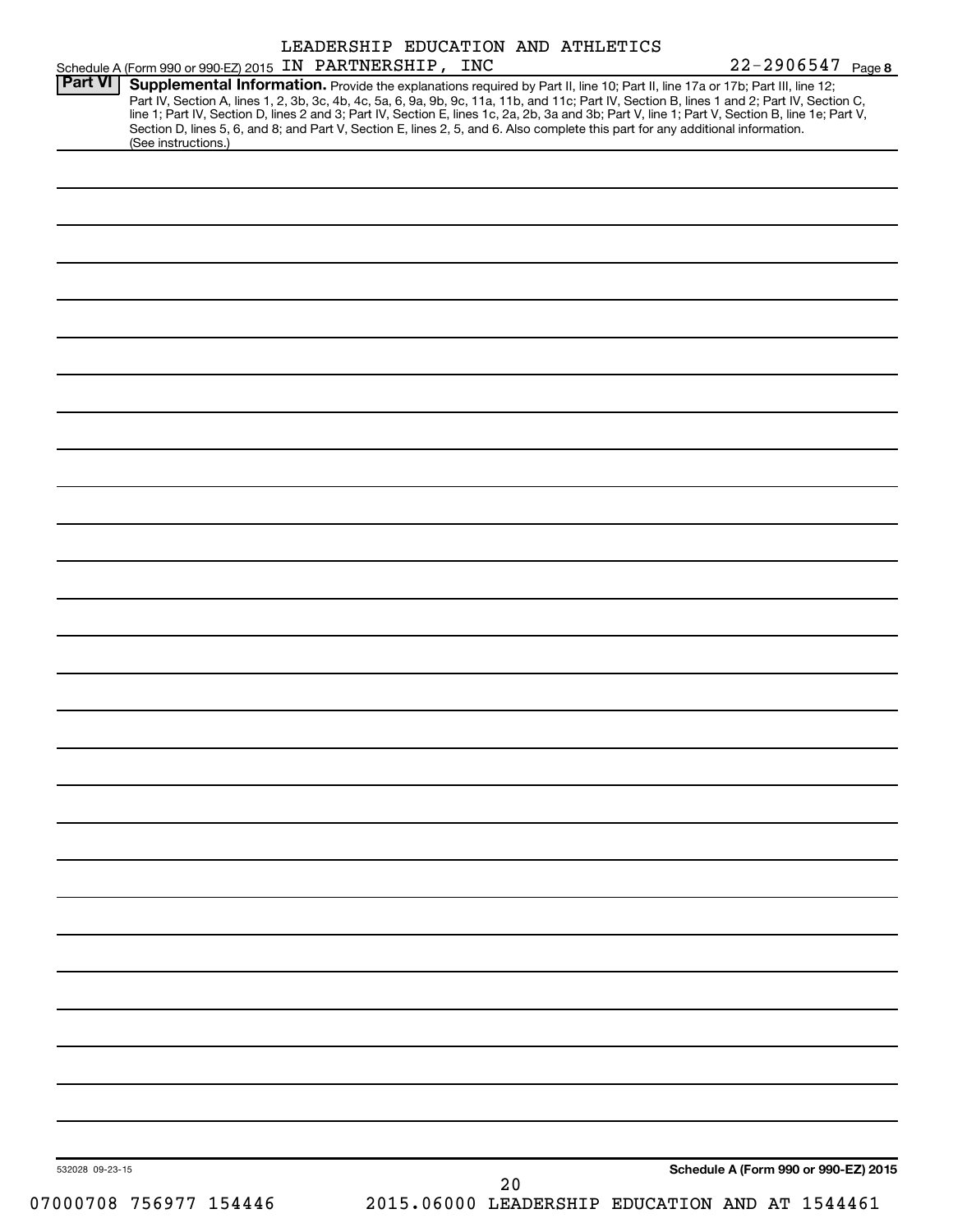|                    | <b>Supplemental Financial Statements</b><br><b>SCHEDULE D</b> |                                                                                                        |                                                                                                                                                                                                                                | OMB No. 1545-0047                     |
|--------------------|---------------------------------------------------------------|--------------------------------------------------------------------------------------------------------|--------------------------------------------------------------------------------------------------------------------------------------------------------------------------------------------------------------------------------|---------------------------------------|
|                    | (Form 990)                                                    |                                                                                                        |                                                                                                                                                                                                                                |                                       |
|                    | Department of the Treasury                                    |                                                                                                        | Part IV, line 6, 7, 8, 9, 10, 11a, 11b, 11c, 11d, 11e, 11f, 12a, or 12b.<br>Attach to Form 990.                                                                                                                                | <b>Open to Public</b><br>Inspection   |
|                    | Internal Revenue Service<br>Name of the organization          | LEADERSHIP EDUCATION AND ATHLETICS                                                                     | Information about Schedule D (Form 990) and its instructions is at www.irs.gov/form990.                                                                                                                                        | <b>Employer identification number</b> |
|                    |                                                               | IN PARTNERSHIP, INC                                                                                    |                                                                                                                                                                                                                                | 22-2906547                            |
| Part I             |                                                               |                                                                                                        | Organizations Maintaining Donor Advised Funds or Other Similar Funds or Accounts. Complete if the                                                                                                                              |                                       |
|                    |                                                               | organization answered "Yes" on Form 990, Part IV, line 6.                                              | (a) Donor advised funds                                                                                                                                                                                                        |                                       |
|                    |                                                               |                                                                                                        |                                                                                                                                                                                                                                | (b) Funds and other accounts          |
| 1<br>2             |                                                               | Aggregate value of contributions to (during year)                                                      |                                                                                                                                                                                                                                |                                       |
| з                  |                                                               |                                                                                                        |                                                                                                                                                                                                                                |                                       |
| 4                  |                                                               |                                                                                                        |                                                                                                                                                                                                                                |                                       |
| 5                  |                                                               |                                                                                                        | Did the organization inform all donors and donor advisors in writing that the assets held in donor advised funds                                                                                                               |                                       |
|                    |                                                               |                                                                                                        |                                                                                                                                                                                                                                | Yes<br><b>No</b>                      |
| 6                  |                                                               |                                                                                                        | Did the organization inform all grantees, donors, and donor advisors in writing that grant funds can be used only                                                                                                              |                                       |
|                    |                                                               |                                                                                                        | for charitable purposes and not for the benefit of the donor or donor advisor, or for any other purpose conferring                                                                                                             |                                       |
|                    | impermissible private benefit?                                |                                                                                                        |                                                                                                                                                                                                                                | Yes<br>No                             |
| Part II            |                                                               |                                                                                                        | Conservation Easements. Complete if the organization answered "Yes" on Form 990, Part IV, line 7.                                                                                                                              |                                       |
| 1                  |                                                               | Purpose(s) of conservation easements held by the organization (check all that apply).                  |                                                                                                                                                                                                                                |                                       |
|                    |                                                               | Preservation of land for public use (e.g., recreation or education)                                    | Preservation of a historically important land area                                                                                                                                                                             |                                       |
|                    |                                                               | Protection of natural habitat                                                                          | Preservation of a certified historic structure                                                                                                                                                                                 |                                       |
| 2                  |                                                               | Preservation of open space                                                                             |                                                                                                                                                                                                                                |                                       |
|                    | day of the tax year.                                          |                                                                                                        | Complete lines 2a through 2d if the organization held a qualified conservation contribution in the form of a conservation easement on the last                                                                                 | Held at the End of the Tax Year       |
|                    |                                                               |                                                                                                        |                                                                                                                                                                                                                                | 2a                                    |
| b                  |                                                               |                                                                                                        |                                                                                                                                                                                                                                | 2 <sub>b</sub>                        |
|                    |                                                               |                                                                                                        |                                                                                                                                                                                                                                | 2c                                    |
| d                  |                                                               |                                                                                                        | Number of conservation easements included in (c) acquired after 8/17/06, and not on a historic structure                                                                                                                       |                                       |
|                    |                                                               |                                                                                                        |                                                                                                                                                                                                                                | 2d                                    |
| 3                  |                                                               |                                                                                                        | Number of conservation easements modified, transferred, released, extinguished, or terminated by the organization during the tax                                                                                               |                                       |
|                    | year                                                          |                                                                                                        |                                                                                                                                                                                                                                |                                       |
| 4                  |                                                               | Number of states where property subject to conservation easement is located                            |                                                                                                                                                                                                                                |                                       |
| 5                  |                                                               | Does the organization have a written policy regarding the periodic monitoring, inspection, handling of |                                                                                                                                                                                                                                |                                       |
|                    |                                                               | violations, and enforcement of the conservation easements it holds?                                    |                                                                                                                                                                                                                                | Yes<br><b>No</b>                      |
| 6                  |                                                               |                                                                                                        | Staff and volunteer hours devoted to monitoring, inspecting, handling of violations, and enforcing conservation easements during the year                                                                                      |                                       |
|                    |                                                               |                                                                                                        |                                                                                                                                                                                                                                |                                       |
| 7                  | $\blacktriangleright$ \$                                      |                                                                                                        | Amount of expenses incurred in monitoring, inspecting, handling of violations, and enforcing conservation easements during the year                                                                                            |                                       |
| 8                  |                                                               |                                                                                                        | Does each conservation easement reported on line $2(d)$ above satisfy the requirements of section 170(h)(4)(B)(i)                                                                                                              |                                       |
|                    |                                                               |                                                                                                        |                                                                                                                                                                                                                                | Yes<br>No                             |
| 9                  |                                                               |                                                                                                        | In Part XIII, describe how the organization reports conservation easements in its revenue and expense statement, and balance sheet, and                                                                                        |                                       |
|                    |                                                               |                                                                                                        | include, if applicable, the text of the footnote to the organization's financial statements that describes the organization's accounting for                                                                                   |                                       |
|                    | conservation easements.                                       |                                                                                                        |                                                                                                                                                                                                                                |                                       |
|                    |                                                               |                                                                                                        | Part III   Organizations Maintaining Collections of Art, Historical Treasures, or Other Similar Assets.                                                                                                                        |                                       |
|                    |                                                               | Complete if the organization answered "Yes" on Form 990, Part IV, line 8.                              |                                                                                                                                                                                                                                |                                       |
|                    |                                                               |                                                                                                        | 1a If the organization elected, as permitted under SFAS 116 (ASC 958), not to report in its revenue statement and balance sheet works of art,                                                                                  |                                       |
|                    |                                                               |                                                                                                        | historical treasures, or other similar assets held for public exhibition, education, or research in furtherance of public service, provide, in Part XIII,                                                                      |                                       |
|                    |                                                               | the text of the footnote to its financial statements that describes these items.                       |                                                                                                                                                                                                                                |                                       |
|                    |                                                               |                                                                                                        | <b>b</b> If the organization elected, as permitted under SFAS 116 (ASC 958), to report in its revenue statement and balance sheet works of art, historical                                                                     |                                       |
|                    |                                                               |                                                                                                        | treasures, or other similar assets held for public exhibition, education, or research in furtherance of public service, provide the following amounts                                                                          |                                       |
|                    | relating to these items:                                      |                                                                                                        |                                                                                                                                                                                                                                |                                       |
|                    |                                                               |                                                                                                        |                                                                                                                                                                                                                                | $\frac{1}{2}$                         |
| 2                  |                                                               | (ii) Assets included in Form 990, Part X                                                               | If the organization received or held works of art, historical treasures, or other similar assets for financial gain, provide                                                                                                   |                                       |
|                    |                                                               | the following amounts required to be reported under SFAS 116 (ASC 958) relating to these items:        |                                                                                                                                                                                                                                |                                       |
| а                  |                                                               |                                                                                                        |                                                                                                                                                                                                                                | - \$                                  |
|                    |                                                               |                                                                                                        | b Assets included in Form 990, Part X [11] matter is a substitute that is a set of the state of the state of the state of the state of the state of the state of the state of the state of the state of the state of the state | $\blacktriangleright$ s               |
|                    |                                                               | LHA For Paperwork Reduction Act Notice, see the Instructions for Form 990.                             |                                                                                                                                                                                                                                | Schedule D (Form 990) 2015            |
| 532051<br>11-02-15 |                                                               |                                                                                                        |                                                                                                                                                                                                                                |                                       |
|                    |                                                               |                                                                                                        | 25                                                                                                                                                                                                                             |                                       |

07000708 756977 154446 2015.06000 LEADERSHIP EDUCATION AND AT 1544461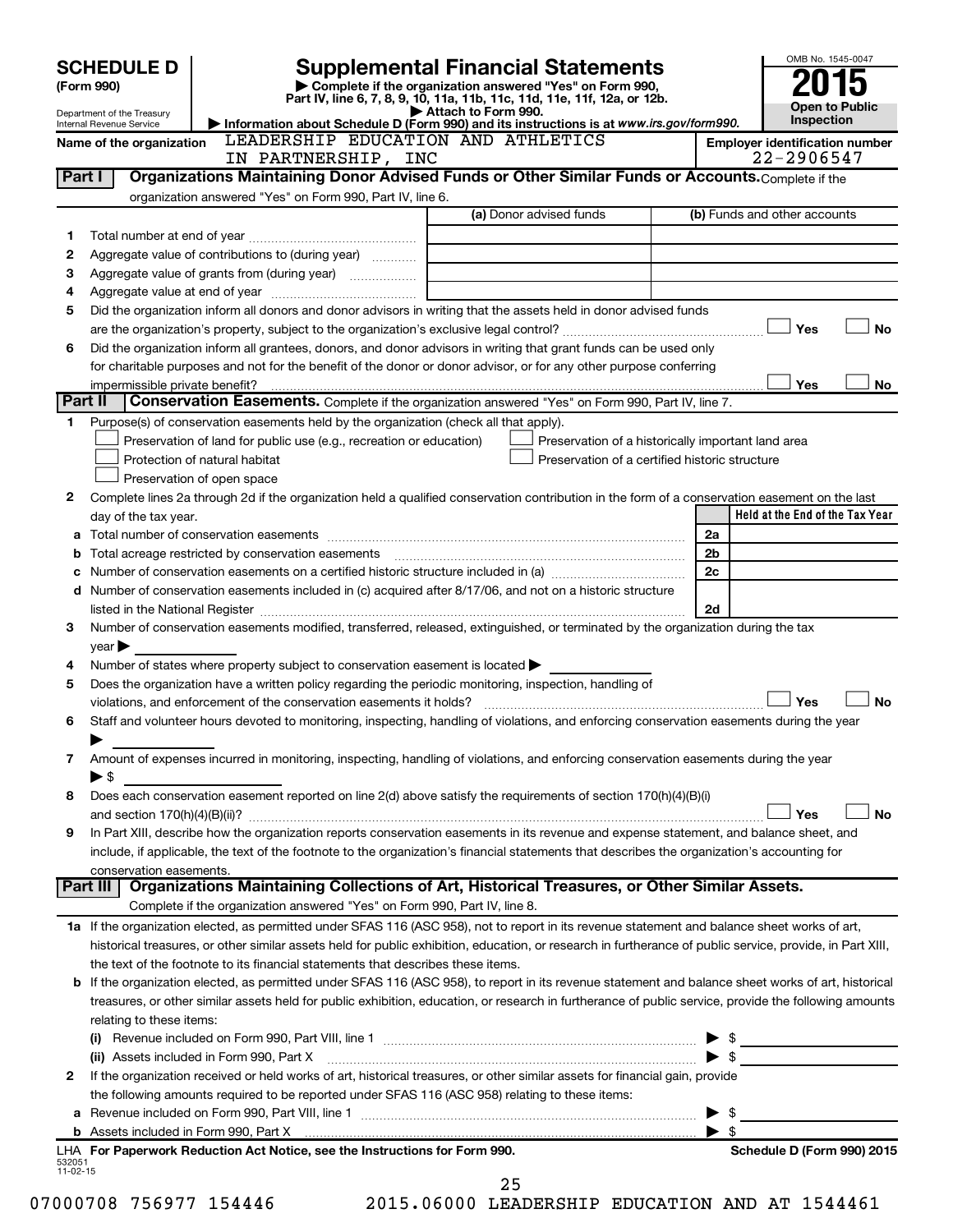|    |                                                                                                                                                                                                                               | LEADERSHIP EDUCATION AND ATHLETICS |                |                           |          |                        |         |                            |                  |
|----|-------------------------------------------------------------------------------------------------------------------------------------------------------------------------------------------------------------------------------|------------------------------------|----------------|---------------------------|----------|------------------------|---------|----------------------------|------------------|
|    | Schedule D (Form 990) 2015                                                                                                                                                                                                    | IN PARTNERSHIP, INC                |                |                           |          |                        |         | $22 - 2906547$ Page 2      |                  |
|    | Part III<br>Organizations Maintaining Collections of Art, Historical Treasures, or Other Similar Assets (continued)                                                                                                           |                                    |                |                           |          |                        |         |                            |                  |
| 3  | Using the organization's acquisition, accession, and other records, check any of the following that are a significant use of its collection items                                                                             |                                    |                |                           |          |                        |         |                            |                  |
|    | (check all that apply):                                                                                                                                                                                                       |                                    |                |                           |          |                        |         |                            |                  |
| a  | Public exhibition                                                                                                                                                                                                             | d                                  |                | Loan or exchange programs |          |                        |         |                            |                  |
| b  | Scholarly research                                                                                                                                                                                                            | е                                  | Other          |                           |          |                        |         |                            |                  |
| c  | Preservation for future generations                                                                                                                                                                                           |                                    |                |                           |          |                        |         |                            |                  |
| 4  | Provide a description of the organization's collections and explain how they further the organization's exempt purpose in Part XIII.                                                                                          |                                    |                |                           |          |                        |         |                            |                  |
| 5  | During the year, did the organization solicit or receive donations of art, historical treasures, or other similar assets                                                                                                      |                                    |                |                           |          |                        |         |                            |                  |
|    |                                                                                                                                                                                                                               |                                    |                |                           |          |                        |         | Yes                        | No               |
|    | <b>Part IV</b><br><b>Escrow and Custodial Arrangements.</b> Complete if the organization answered "Yes" on Form 990, Part IV, line 9, or                                                                                      |                                    |                |                           |          |                        |         |                            |                  |
|    | reported an amount on Form 990, Part X, line 21.                                                                                                                                                                              |                                    |                |                           |          |                        |         |                            |                  |
|    | 1a Is the organization an agent, trustee, custodian or other intermediary for contributions or other assets not included                                                                                                      |                                    |                |                           |          |                        |         |                            |                  |
|    |                                                                                                                                                                                                                               |                                    |                |                           |          |                        |         | Yes                        | No               |
|    | b If "Yes," explain the arrangement in Part XIII and complete the following table:                                                                                                                                            |                                    |                |                           |          |                        |         |                            |                  |
|    |                                                                                                                                                                                                                               |                                    |                |                           |          |                        |         | Amount                     |                  |
|    |                                                                                                                                                                                                                               |                                    |                |                           |          | 1c                     |         |                            |                  |
|    |                                                                                                                                                                                                                               |                                    |                |                           |          | 1d                     |         |                            |                  |
|    | e Distributions during the year manufactured and continuum control of the control of the control of the state of the control of the control of the control of the control of the control of the control of the control of the |                                    |                |                           |          | 1e                     |         |                            |                  |
| f. |                                                                                                                                                                                                                               |                                    |                |                           |          | 1f                     |         |                            |                  |
|    | 2a Did the organization include an amount on Form 990, Part X, line 21, for escrow or custodial account liability?                                                                                                            |                                    |                |                           |          |                        |         | Yes                        | No               |
|    | b If "Yes," explain the arrangement in Part XIII. Check here if the explanation has been provided on Part XIII                                                                                                                |                                    |                |                           |          | . <u>.</u>             |         |                            |                  |
|    | <b>Part V</b><br><b>Endowment Funds.</b> Complete if the organization answered "Yes" on Form 990, Part IV, line 10.                                                                                                           |                                    |                |                           |          |                        |         |                            |                  |
|    |                                                                                                                                                                                                                               | (a) Current year                   | (b) Prior year | (c) Two years back        |          | $(d)$ Three years back |         | (e) Four years back        |                  |
|    | <b>1a</b> Beginning of year balance <i>manumumum</i>                                                                                                                                                                          | 114,459.                           | 114,880.       |                           | 100,111. |                        | 93,884. |                            | 93,392.          |
|    |                                                                                                                                                                                                                               |                                    |                |                           |          |                        |         |                            | 50.              |
|    | c Net investment earnings, gains, and losses                                                                                                                                                                                  | 4,359.                             | 4,357.         |                           | 19,661.  |                        | 12,558. |                            | 6,471.           |
|    |                                                                                                                                                                                                                               |                                    |                |                           |          |                        |         |                            |                  |
|    | e Other expenditures for facilities                                                                                                                                                                                           |                                    |                |                           |          |                        |         |                            |                  |
|    | and programs                                                                                                                                                                                                                  | 6, 250.                            | 4,778.         |                           | 4,892    |                        | 5,001.  |                            | 5,041.           |
|    |                                                                                                                                                                                                                               |                                    |                |                           |          |                        | 1,330.  |                            | 988.             |
|    | <b>g</b> End of year balance $\ldots$                                                                                                                                                                                         | 112,568.                           | 114,459.       |                           | 114,880. | 100,111.               |         |                            | 93,884.          |
| 2. | Provide the estimated percentage of the current year end balance (line 1g, column (a)) held as:                                                                                                                               |                                    |                |                           |          |                        |         |                            |                  |
|    | a Board designated or quasi-endowment >                                                                                                                                                                                       |                                    | %              |                           |          |                        |         |                            |                  |
|    | 71.00<br><b>b</b> Permanent endowment $\blacktriangleright$                                                                                                                                                                   | %                                  |                |                           |          |                        |         |                            |                  |
|    | c Temporarily restricted endowment $\blacktriangleright$ 29.00                                                                                                                                                                | %                                  |                |                           |          |                        |         |                            |                  |
|    | The percentages on lines 2a, 2b, and 2c should equal 100%.                                                                                                                                                                    |                                    |                |                           |          |                        |         |                            |                  |
|    | 3a Are there endowment funds not in the possession of the organization that are held and administered for the organization                                                                                                    |                                    |                |                           |          |                        |         |                            |                  |
|    | by:                                                                                                                                                                                                                           |                                    |                |                           |          |                        |         |                            | Yes<br>No        |
|    | (i)                                                                                                                                                                                                                           |                                    |                |                           |          |                        |         | 3a(i)                      | X                |
|    |                                                                                                                                                                                                                               |                                    |                |                           |          |                        |         | 3a(ii)                     | X                |
|    |                                                                                                                                                                                                                               |                                    |                |                           |          |                        |         | 3b                         |                  |
| 4  | Describe in Part XIII the intended uses of the organization's endowment funds.                                                                                                                                                |                                    |                |                           |          |                        |         |                            |                  |
|    | <b>Land, Buildings, and Equipment.</b><br><b>Part VI</b>                                                                                                                                                                      |                                    |                |                           |          |                        |         |                            |                  |
|    | Complete if the organization answered "Yes" on Form 990, Part IV, line 11a. See Form 990, Part X, line 10.                                                                                                                    |                                    |                |                           |          |                        |         |                            |                  |
|    | Description of property                                                                                                                                                                                                       | (a) Cost or other                  |                | (b) Cost or other         |          | (c) Accumulated        |         | (d) Book value             |                  |
|    |                                                                                                                                                                                                                               | basis (investment)                 |                | basis (other)             |          | depreciation           |         |                            |                  |
|    |                                                                                                                                                                                                                               |                                    |                |                           |          |                        |         |                            |                  |
|    |                                                                                                                                                                                                                               |                                    |                | 691,496.                  |          | 364, 467.              |         |                            | 327,029.         |
|    |                                                                                                                                                                                                                               |                                    |                | 112,654.                  |          | 105, 165.              |         |                            | 7,489.           |
|    |                                                                                                                                                                                                                               |                                    |                | 66,897.                   |          | 66,897.                |         |                            | $\overline{0}$ . |
|    |                                                                                                                                                                                                                               |                                    |                |                           |          |                        |         |                            |                  |
|    | Total. Add lines 1a through 1e. (Column (d) must equal Form 990, Part X, column (B), line 10c.)                                                                                                                               |                                    |                |                           |          |                        |         |                            | 334,518.         |
|    |                                                                                                                                                                                                                               |                                    |                |                           |          |                        |         | Schedule D (Form 990) 2015 |                  |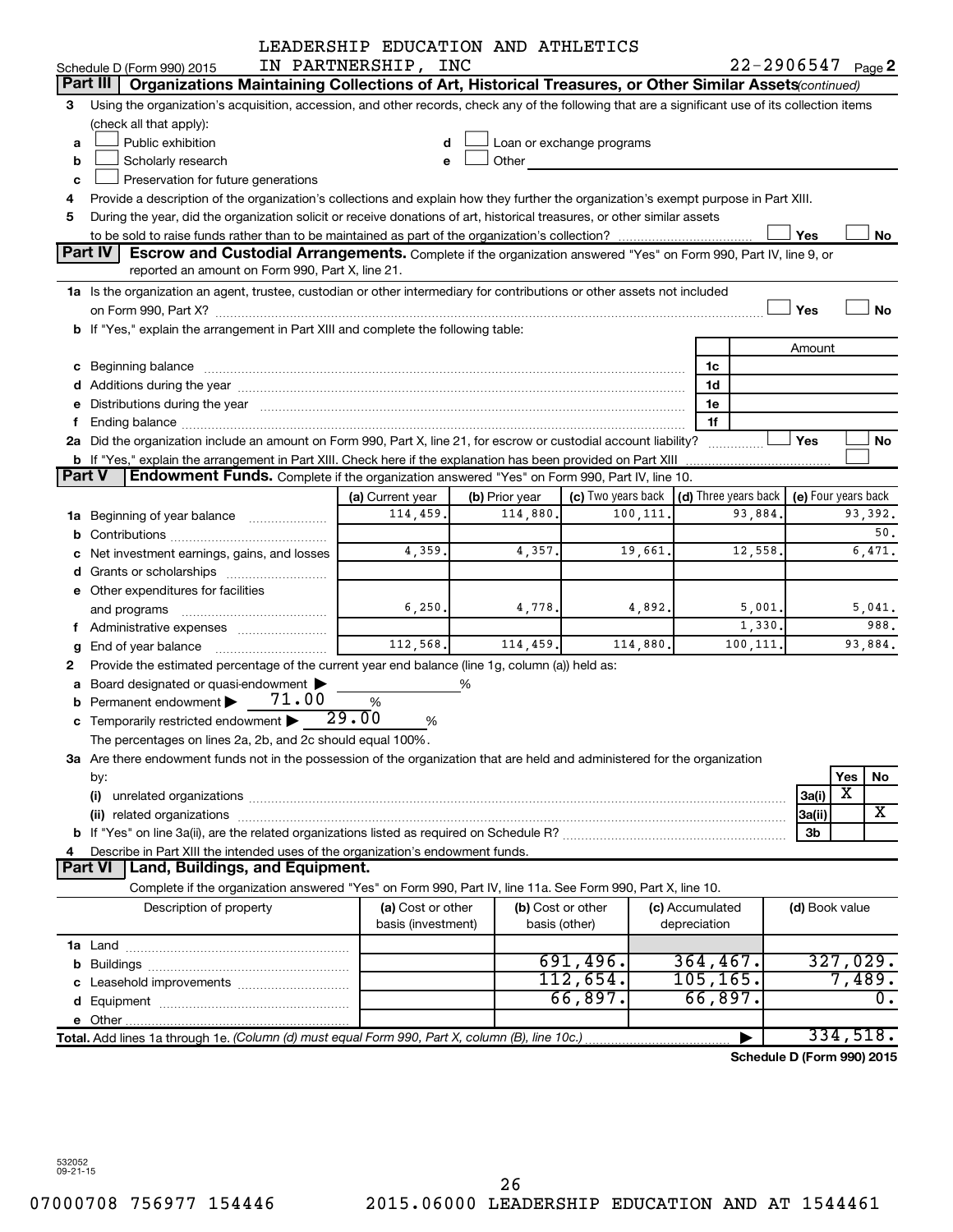| IN PARTNERSHIP, INC<br>Schedule D (Form 990) 2015                                                                                                                                  |                 |                                                           | $22 - 2906547$ Page 3      |
|------------------------------------------------------------------------------------------------------------------------------------------------------------------------------------|-----------------|-----------------------------------------------------------|----------------------------|
| <b>Investments - Other Securities.</b><br><b>Part VIII</b>                                                                                                                         |                 |                                                           |                            |
| Complete if the organization answered "Yes" on Form 990, Part IV, line 11b. See Form 990, Part X, line 12.<br>(a) Description of security or category (including name of security) | (b) Book value  | (c) Method of valuation: Cost or end-of-year market value |                            |
|                                                                                                                                                                                    |                 |                                                           |                            |
| (1) Financial derivatives<br>(2) Closely-held equity interests                                                                                                                     |                 |                                                           |                            |
| (3) Other                                                                                                                                                                          |                 |                                                           |                            |
| ENDOWMENT - CFGNH<br>(A)                                                                                                                                                           | 112,567.        | <b>COST</b>                                               |                            |
| <b>BOVILSKY FUND - CFGNH</b><br>(B)                                                                                                                                                | 30, 383.        | <b>COST</b>                                               |                            |
| (C)                                                                                                                                                                                |                 |                                                           |                            |
| (D)                                                                                                                                                                                |                 |                                                           |                            |
| (E)                                                                                                                                                                                |                 |                                                           |                            |
| (F)                                                                                                                                                                                |                 |                                                           |                            |
| (G)                                                                                                                                                                                |                 |                                                           |                            |
| (H)                                                                                                                                                                                |                 |                                                           |                            |
| Total. (Col. (b) must equal Form 990, Part X, col. (B) line 12.) $\blacktriangleright$                                                                                             | 142,950.        |                                                           |                            |
| Part VIII Investments - Program Related.                                                                                                                                           |                 |                                                           |                            |
| Complete if the organization answered "Yes" on Form 990, Part IV, line 11c. See Form 990, Part X, line 13.                                                                         |                 |                                                           |                            |
| (a) Description of investment                                                                                                                                                      | (b) Book value  | (c) Method of valuation: Cost or end-of-year market value |                            |
| (1)                                                                                                                                                                                |                 |                                                           |                            |
| (2)                                                                                                                                                                                |                 |                                                           |                            |
| (3)                                                                                                                                                                                |                 |                                                           |                            |
| (4)                                                                                                                                                                                |                 |                                                           |                            |
| (5)                                                                                                                                                                                |                 |                                                           |                            |
| (6)                                                                                                                                                                                |                 |                                                           |                            |
| (7)                                                                                                                                                                                |                 |                                                           |                            |
| (8)                                                                                                                                                                                |                 |                                                           |                            |
| (9)                                                                                                                                                                                |                 |                                                           |                            |
| Total. (Col. (b) must equal Form 990, Part X, col. (B) line 13.) $\blacktriangleright$                                                                                             |                 |                                                           |                            |
| <b>Other Assets.</b><br>Part IX                                                                                                                                                    |                 |                                                           |                            |
| Complete if the organization answered "Yes" on Form 990, Part IV, line 11d. See Form 990, Part X, line 15.                                                                         |                 |                                                           |                            |
|                                                                                                                                                                                    | (a) Description |                                                           | (b) Book value             |
| (1)                                                                                                                                                                                |                 |                                                           |                            |
| (2)                                                                                                                                                                                |                 |                                                           |                            |
| (3)                                                                                                                                                                                |                 |                                                           |                            |
| (4)                                                                                                                                                                                |                 |                                                           |                            |
| (5)                                                                                                                                                                                |                 |                                                           |                            |
| (6)<br>(7)                                                                                                                                                                         |                 |                                                           |                            |
| (8)                                                                                                                                                                                |                 |                                                           |                            |
| (9)                                                                                                                                                                                |                 |                                                           |                            |
|                                                                                                                                                                                    |                 | Þ                                                         |                            |
| <b>Other Liabilities.</b><br>Part X                                                                                                                                                |                 |                                                           |                            |
| Complete if the organization answered "Yes" on Form 990, Part IV, line 11e or 11f. See Form 990, Part X, line 25.                                                                  |                 |                                                           |                            |
| (a) Description of liability<br>1.                                                                                                                                                 |                 | (b) Book value                                            |                            |
| (1)<br>Federal income taxes                                                                                                                                                        |                 |                                                           |                            |
| (2)                                                                                                                                                                                |                 |                                                           |                            |
| (3)                                                                                                                                                                                |                 |                                                           |                            |
| (4)                                                                                                                                                                                |                 |                                                           |                            |
| (5)                                                                                                                                                                                |                 |                                                           |                            |
| (6)                                                                                                                                                                                |                 |                                                           |                            |
| (7)                                                                                                                                                                                |                 |                                                           |                            |
| (8)                                                                                                                                                                                |                 |                                                           |                            |
| (9)                                                                                                                                                                                |                 |                                                           |                            |
| Total. (Column (b) must equal Form 990, Part X, col. (B) line 25.)                                                                                                                 |                 |                                                           |                            |
| Liability for uncertain tax positions. In Part XIII, provide the text of the footnote to the organization's financial statements that reports the<br>2.                            |                 |                                                           |                            |
| organization's liability for uncertain tax positions under FIN 48 (ASC 740). Check here if the text of the footnote has been provided in Part XIII                                 |                 |                                                           | X                          |
|                                                                                                                                                                                    |                 |                                                           | Schedule D (Form 990) 2015 |

532053 09-21-15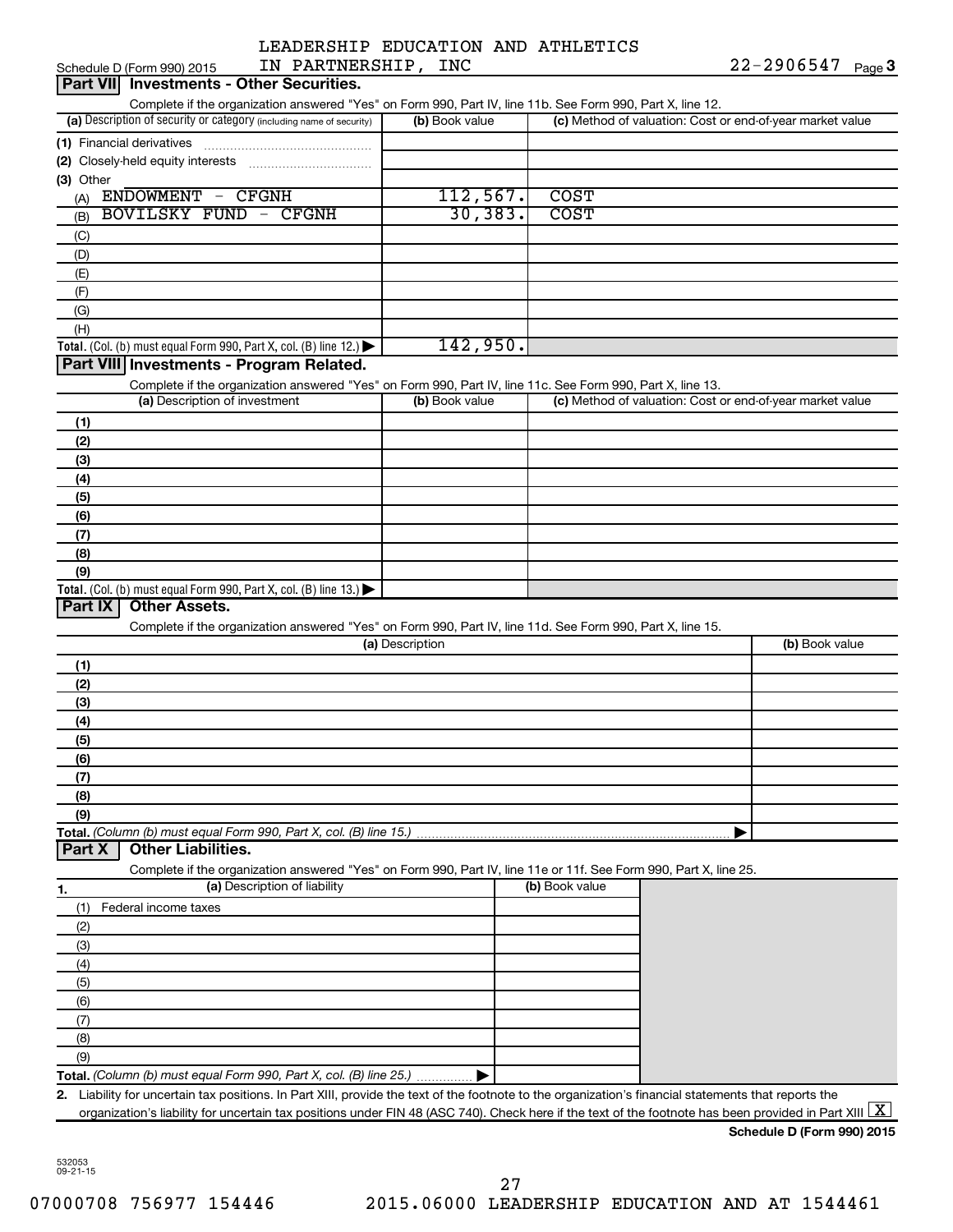|              | IN PARTNERSHIP, INC<br>Schedule D (Form 990) 2015                                                                                                                                                                                   |                |            |                | $22 - 2906547$ Page 4 |
|--------------|-------------------------------------------------------------------------------------------------------------------------------------------------------------------------------------------------------------------------------------|----------------|------------|----------------|-----------------------|
|              | Part XI   Reconciliation of Revenue per Audited Financial Statements With Revenue per Return.                                                                                                                                       |                |            |                |                       |
|              | Complete if the organization answered "Yes" on Form 990, Part IV, line 12a.                                                                                                                                                         |                |            |                |                       |
| 1            | Total revenue, gains, and other support per audited financial statements [111] [11] Total revenue, gains, and other support per audited financial statements                                                                        |                |            | $\mathbf 1$    | 2,624,987.            |
| 2            | Amounts included on line 1 but not on Form 990, Part VIII, line 12:                                                                                                                                                                 |                |            |                |                       |
| a            |                                                                                                                                                                                                                                     | 2a             | $-18,924.$ |                |                       |
| b            |                                                                                                                                                                                                                                     | 2 <sub>b</sub> |            |                |                       |
| C            |                                                                                                                                                                                                                                     | 2 <sub>c</sub> |            |                |                       |
| d            |                                                                                                                                                                                                                                     | 2d             |            |                |                       |
| e            | Add lines 2a through 2d                                                                                                                                                                                                             |                |            | 2e             | $-18,924.$            |
| 3            |                                                                                                                                                                                                                                     |                |            | 3              | 2,643,911.            |
|              | Amounts included on Form 990, Part VIII, line 12, but not on line 1:                                                                                                                                                                |                |            |                |                       |
| a            |                                                                                                                                                                                                                                     | 4a             | 1,793.     |                |                       |
| b            |                                                                                                                                                                                                                                     |                |            |                |                       |
| C.           | Add lines 4a and 4b                                                                                                                                                                                                                 |                |            | 4c             | 1,793.                |
| 5            |                                                                                                                                                                                                                                     |                |            | 5              | 2,645,704.            |
|              |                                                                                                                                                                                                                                     |                |            |                |                       |
|              | Part XII Reconciliation of Expenses per Audited Financial Statements With Expenses per Return.                                                                                                                                      |                |            |                |                       |
|              | Complete if the organization answered "Yes" on Form 990, Part IV, line 12a.                                                                                                                                                         |                |            |                |                       |
| 1.           |                                                                                                                                                                                                                                     |                |            | $\blacksquare$ | 2,055,613.            |
| 2            | Amounts included on line 1 but not on Form 990, Part IX, line 25:                                                                                                                                                                   |                |            |                |                       |
| a            |                                                                                                                                                                                                                                     | 2a             |            |                |                       |
| b            |                                                                                                                                                                                                                                     | 2 <sub>b</sub> |            |                |                       |
| C            |                                                                                                                                                                                                                                     | 2 <sub>c</sub> |            |                |                       |
|              |                                                                                                                                                                                                                                     | 2d             |            |                |                       |
| $\mathbf{e}$ | Add lines 2a through 2d <b>[10]</b> University of the state of the state of the state of the state of the state of the state of the state of the state of the state of the state of the state of the state of the state of the stat |                |            | 2е             | О.                    |
| 3            |                                                                                                                                                                                                                                     |                |            | 3              | 2,055,613.            |
| 4            | Amounts included on Form 990, Part IX, line 25, but not on line 1:                                                                                                                                                                  |                |            |                |                       |
| a            | Investment expenses not included on Form 990, Part VIII, line 7b [[[[[[[[[[[[[[[[[[[[[[]]]]]]]]                                                                                                                                     | -4a l          | 1,793.     |                |                       |
| b            |                                                                                                                                                                                                                                     | 4 <sub>h</sub> |            |                |                       |
|              | Add lines 4a and 4b                                                                                                                                                                                                                 |                |            | 4c             | 1,793.                |
| 5            | <b>Part XIII Supplemental Information.</b>                                                                                                                                                                                          |                |            | 5              | 2,057,406.            |

Provide the descriptions required for Part II, lines 3, 5, and 9; Part III, lines 1a and 4; Part IV, lines 1b and 2b; Part V, line 4; Part X, line 2; Part XI, lines 2d and 4b; and Part XII, lines 2d and 4b. Also complete this part to provide any additional information.

PART V, LINE 4:

THE INVESTMENT AND SPENDING POLICY GUIDELINES ARE DESIGNED TO OPERATE IN

CONCERT IN ORDER TO PROVIDE A SIGNIFICANT AND STABLE FLOW OF FUNDS OVER

THE SHORT-TERM TO PROVIDE RESOURCES TO MEET CURRENT OPERATING NEEDS AND,

AT THE SAME TIME, MAINTAIN THE PURCHASING POWER OF THE FUNDS OVER THE LONG

TERM.

PART X, LINE 2:

THE ORGANIZATION IS EXEMPT FROM FEDERAL INCOME TAXES UNDER THE PROVISIONS

OF INTERNAL REVENUE CODE SECTION 501(C)(3).

ACCOUNTING PRINCIPLES GENERALLY ACCEPTED IN THE UNITED STATES OF AMERICA

532054 09-21-15 **Schedule D (Form 990) 2015** REQUIRE MANAGEMENT TO EVALUATE TAX POSITIONS TAKEN AND RECOGNIZE A TAX

07000708 756977 154446 2015.06000 LEADERSHIP EDUCATION AND AT 1544461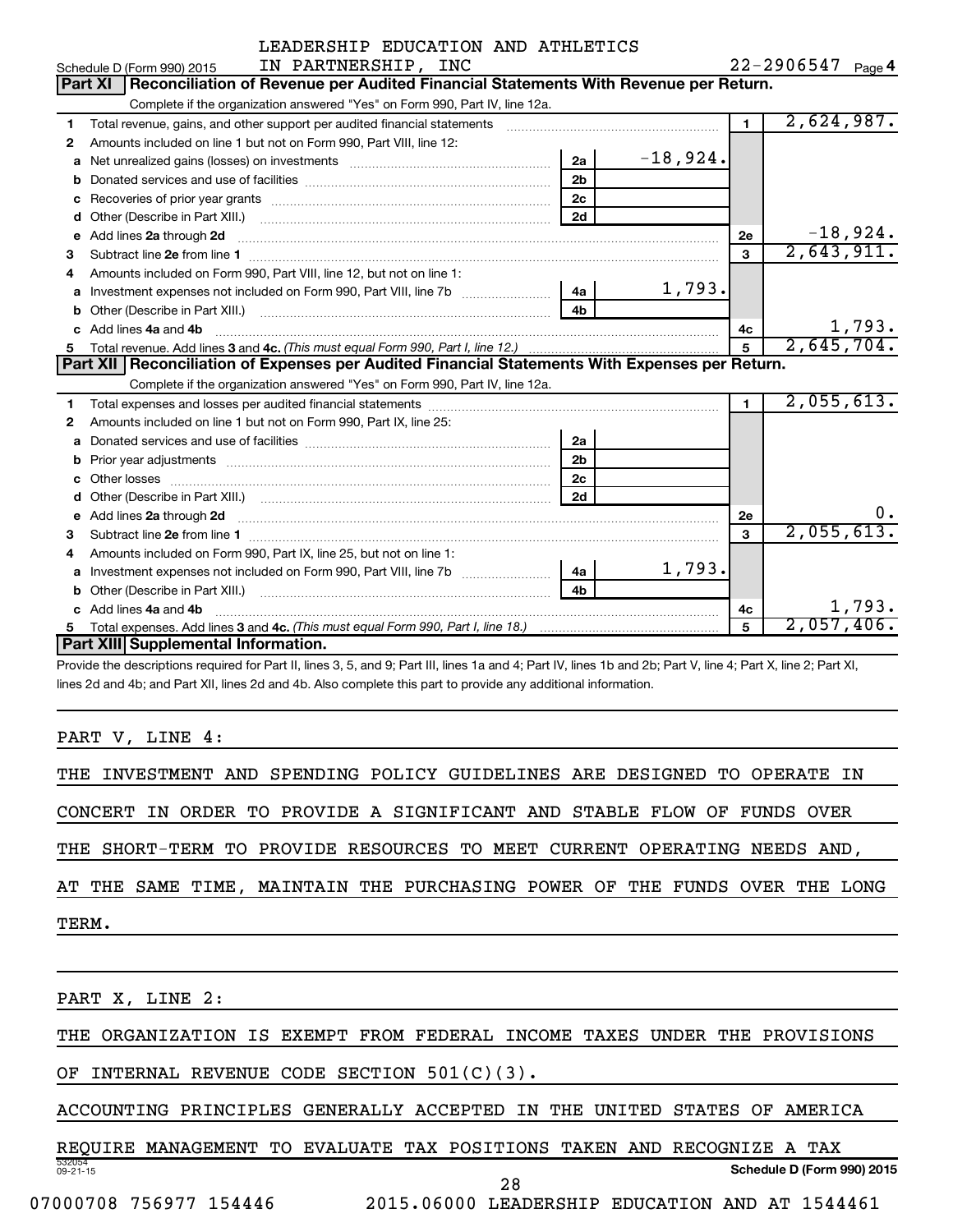| LEADERSHIP EDUCATION AND ATHLETICS                                                                                                    |
|---------------------------------------------------------------------------------------------------------------------------------------|
| IN PARTNERSHIP, INC<br>$22 - 2906547$ Page 5<br>Schedule D (Form 990) 2015<br><b>Part XIII   Supplemental Information (continued)</b> |
| LIABILITY (OR ASSET) IF THE ORGANIZATION HAS TAKEN AN UNCERTAIN POSITION                                                              |
| THAT MORE LIKELY THAN NOT WOULD NOT BE SUSTAINED UPON EXAMINATION BY                                                                  |
| MANAGEMENT HAS ANALYZED THE TAX POSITIONS TAKEN AND<br>TAXING AUTHORITIES.                                                            |
| HAS CONCLUDED THAT AS OF AUGUST 31, 2016, THERE ARE NO UNCERTAIN POSITIONS                                                            |
| TAKEN OR EXPECTED TO BE TAKEN THAT WOULD REQUIRE RECOGNITION OF A                                                                     |
| LIABILITY (OR ASSET) OR DISCLOSURE IN THE FINANCIAL STATEMENTS.<br>LEAP IS                                                            |
| SUBJECT TO ROUTINE AUDITS BY TAXING JURISDICTIONS; HOWEVER, THERE ARE                                                                 |
| CURRENTLY NO AUDITS FOR ANY TAX PERIODS IN PROGRESS.                                                                                  |
|                                                                                                                                       |
|                                                                                                                                       |
|                                                                                                                                       |
|                                                                                                                                       |
|                                                                                                                                       |
|                                                                                                                                       |
|                                                                                                                                       |
|                                                                                                                                       |
|                                                                                                                                       |
|                                                                                                                                       |
|                                                                                                                                       |
|                                                                                                                                       |
|                                                                                                                                       |
|                                                                                                                                       |
|                                                                                                                                       |
|                                                                                                                                       |
|                                                                                                                                       |
|                                                                                                                                       |
|                                                                                                                                       |
| Schedule D (Form 990) 2015                                                                                                            |
| 532055<br>$09 - 21 - 15$<br>っ                                                                                                         |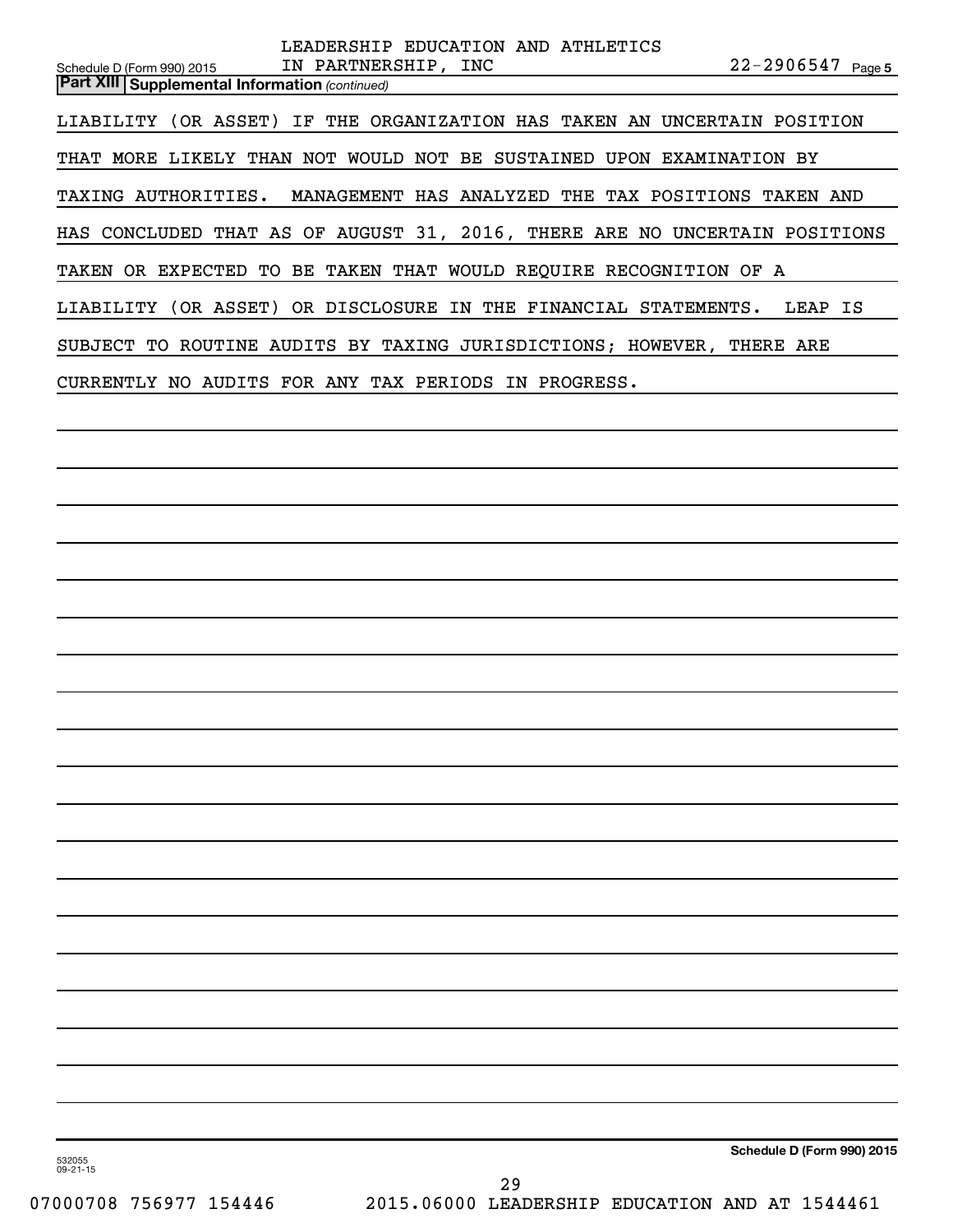**(Form 990 or 990-EZ)**

Department of the Treasury Internal Revenue Service Name of the organization

**Complete to provide information for responses to specific questions on** SCHEDULE O **Supplemental Information to Form 990 or 990-EZ** 2015<br>(Form 990 or 990-EZ)

**Information about Schedule O (Form 990 or 990-EZ) and its instructions is at WWW.irs.gov/form990. Form 990 or 990-EZ or to provide any additional information. | Attach to Form 990 or 990-EZ.**

**Open to Public Inspection Employer identification number**

OMB No. 1545-0047

LEADERSHIP EDUCATION AND ATHLETICS IN PARTNERSHIP, INC 22-2906547

# FORM 990, PART I, LINE 1, DESCRIPTION OF ORGANIZATION MISSION:

AND HIGH SCHOOL COUNSELORS TO RUN YEAR-ROUND PROGRAMS.

FORM 990, PART III, LINE 1, DESCRIPTION OF ORGANIZATION MISSION:

POTENTIAL.

FORM 990, PART VI, SECTION A, LINE 2:

JEROME HARRIS MEYER AND ROSLYN MEYER ARE MARRIED

FORM 990, PART VI, SECTION B, LINE 11:

THE 990 IS DRAFTED BY THE ACCOUNTANTS AND SENT TO THE EXECUTIVE DIRECTOR

AND FINANCE DIRECTOR FOR REVIEW. AFTER MANAGEMENT HAS COMPLETED THEIR

REVIEW, A DRAFT IS SENT TO THE FINANCE COMMITTEE OF THE BOARD FOR REVIEW

AND APPROVAL AND THEN PROVIDED TO THE FULL BOARD OF DIRECTORS.

FORM 990, PART VI, SECTION B, LINE 12C:

AT THE ANNUAL BOARD MEETING, BOARD MEMBERS MUST LIST ANY RELATED PARTY

ACTIVITY WITH THE ORGANIZATION AND SIGN THAT IT IS COMPLETE AND ACCURATE.

FORM 990, PART VI, SECTION B, LINE 15A:

THE AUDIT COMMITTEE USES MARKET DATA FROM SIMILAR NOT FOR PROFIT

ORGANIZATIONS TO EVALUATE THE COMPENSATION FOR THE EXECUTIVE DIRECTOR. THE

COMPENSATION THE DIRECTOR OF FINANCE IS DETERMINED BY THE EXECUTIVE

DIRECTOR.

FORM 990, PART VI, SECTION C, LINE 19:

532211  $09 - 02 - 15$ LHA For Paperwork Reduction Act Notice, see the Instructions for Form 990 or 990-EZ. Schedule O (Form 990 or 990-EZ) (2015) 30